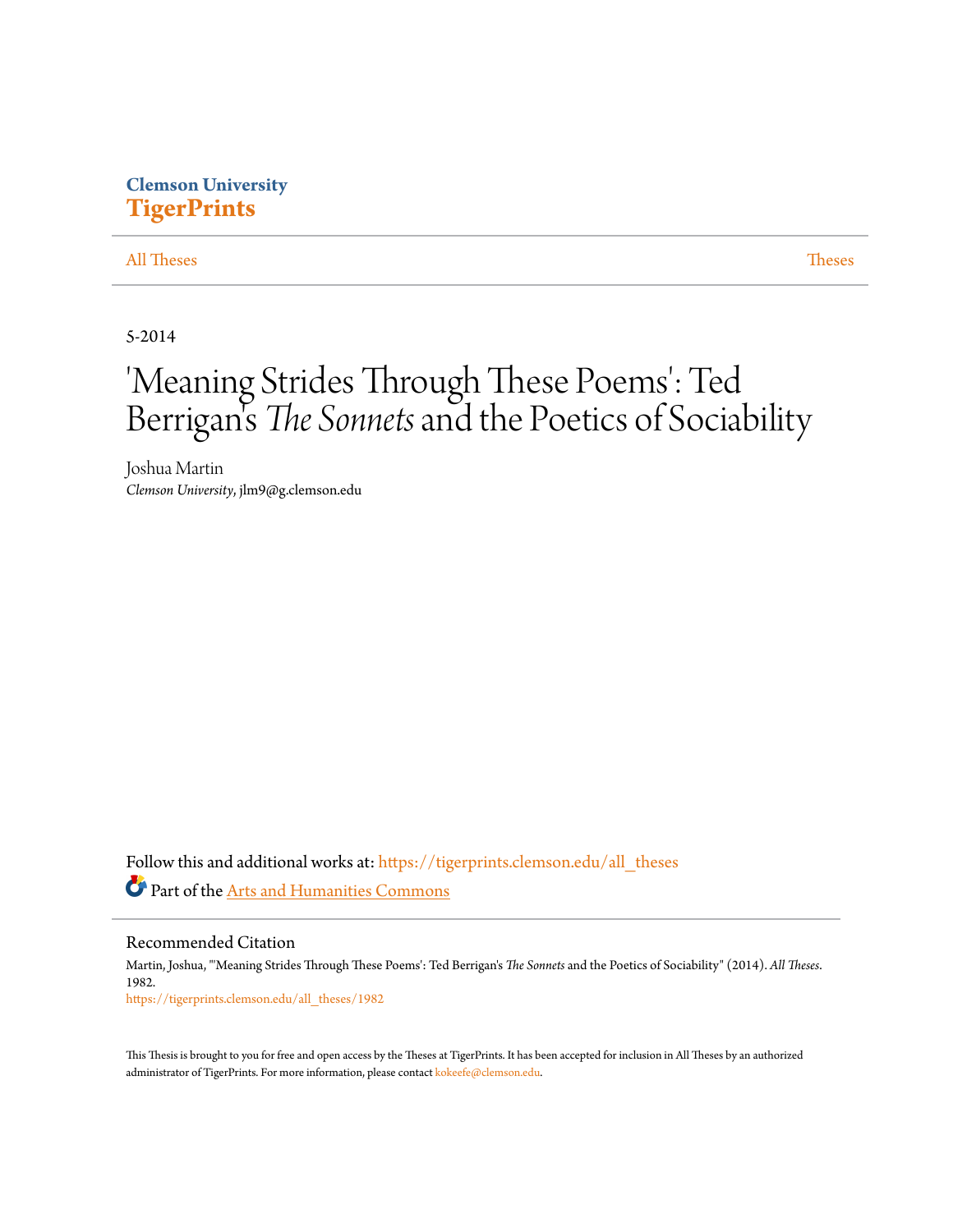# "MEANING STRIDES THROUGH THESE POEMS": TED BERRIGAN'S *THE SONNETS* AND THE POETICS OF SOCIABILITY

A Thesis Presented to the Graduate School of Clemson University

In Partial Fulfillment of the Requirements for the Degree Master of Arts English

> by Joshua Lee Martin May 2014

Accepted by: Dr. Jillian Weise, Committee Chair Dr. Walt Hunter Dr. Catherine Paul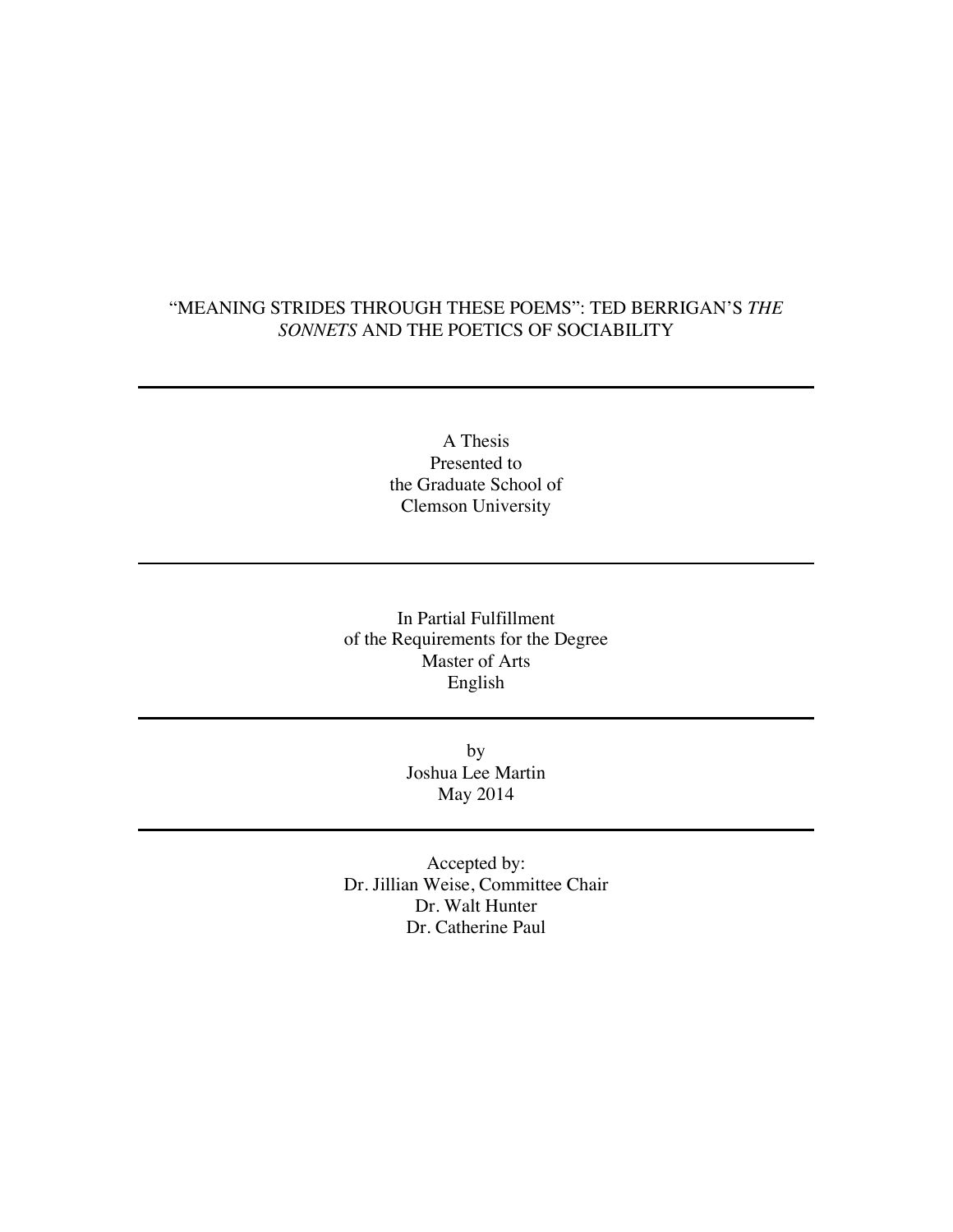#### ABSTRACT

In the field of modern/postmodern poetry studies, the Second Generation New York School of poets has been, and continues to be, an undervalued aesthetic movement. Following the now famous First Generation New York School – a literary and artistic coterie containing the likes of Ashbery, O'Hara, and Pollock – the poets of the Second Generation lived, worked, and often died in New York's Lower East Side and, in the process, emulated *and* altered the aesthetic of the First Generation. This thesis attempts to contextualize the achievements of the Second Generation New York School by focusing on the movement's de facto leader, the poet Ted Berrigan. Born in Providence, but raised in Tulsa, Berrigan is best known for *The Sonnets* (1964), a collection of poetry that relies on processes of assemblage and cut-up to effect a proceduralist poetry that, up until recently, has garnered little scholarly attention. It is my contention that *The Sonnets* is of monumental importance to an understanding of twentieth-century postmodern poetry because it reflects a Marxian attitude towards community collaboration, language as commodified linguistic object, and the role of the modernist poet as a bourgeois (and far too serious!) individualized maker-of-meaning. By explicating *The Sonnets'* subtle, yet poignant, socioeconomic critique, I am hoping that future scholarly attention will be given to both Berrigan and the poetic experiment that sustained him, the Second Generation New York School.

ii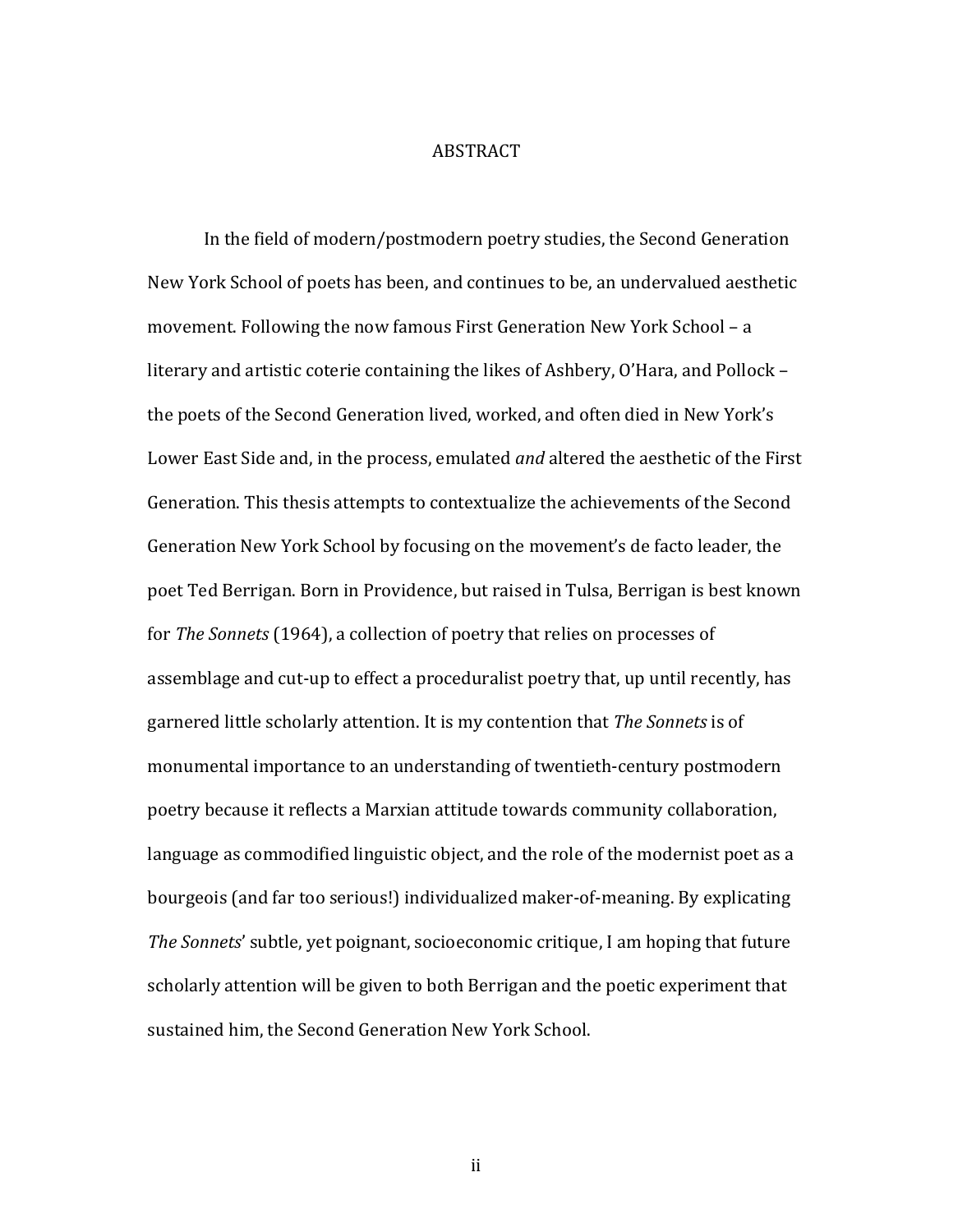## DEDICATION

This thesis is dedicated to Dr. Jillian Weise, Dr. Walt Hunter, and Dr. Catherine Paul for their unwavering support throughout the writing of this manuscript. I would also like to acknowledge my friends and family for their continued support, and Clemson University for providing me with the necessary resources to continue my research.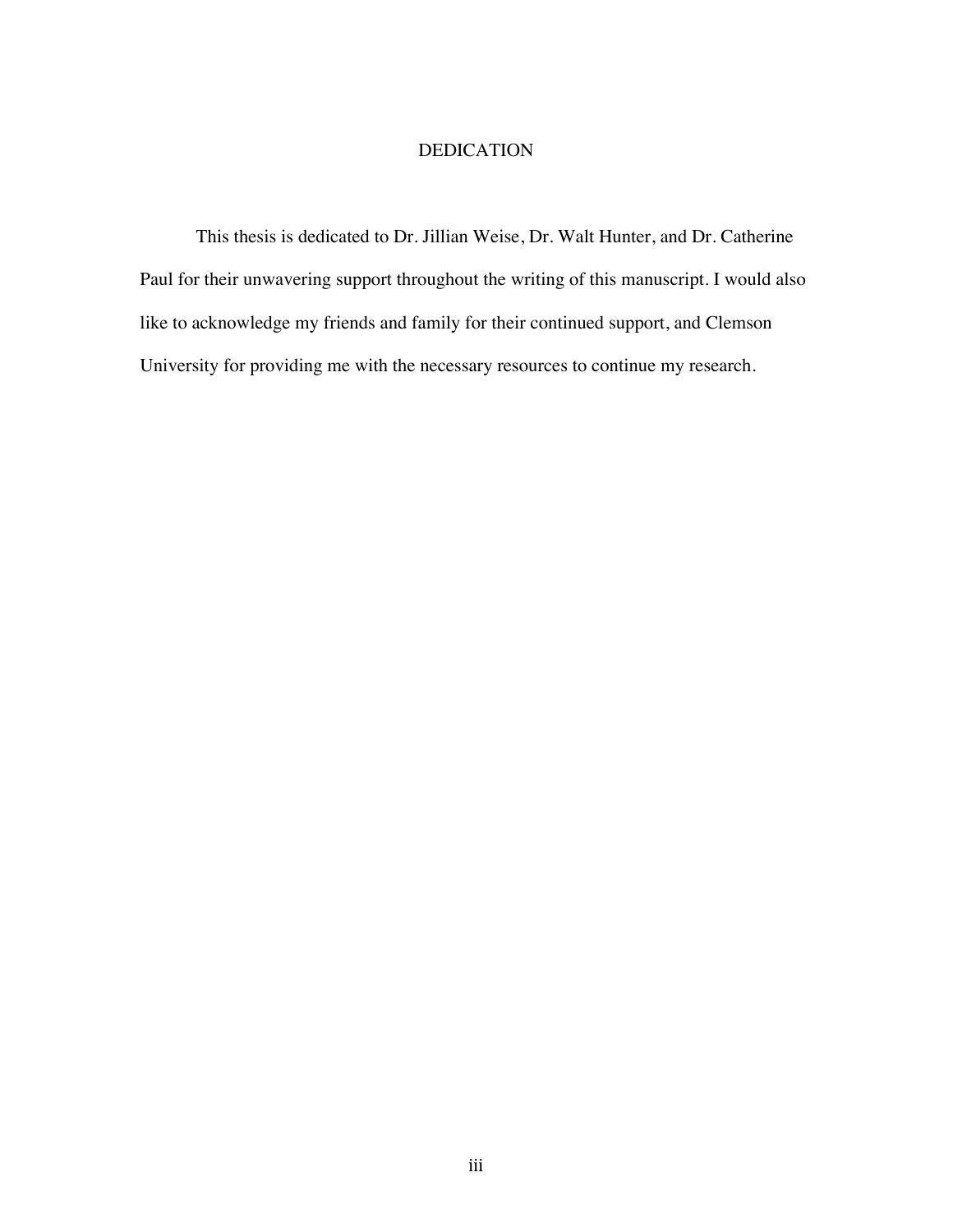# TABLE OF CONTENTS

| Page                                                         |
|--------------------------------------------------------------|
|                                                              |
|                                                              |
|                                                              |
|                                                              |
| <b>CHAPTER</b>                                               |
| A MARXIAN COMMUNITY: PROCESS OF AUTHORSHIP<br>$\mathbf{I}$ . |
| The Sonnets in the Age of "Mechanical Reproduction" 10       |
| II. BERRIGAN'S PROCEDURALISM AND THE DEPARTURE               |
| III. "THE RED BLOCK DREAM OF HANS HOFMANN":                  |
|                                                              |
|                                                              |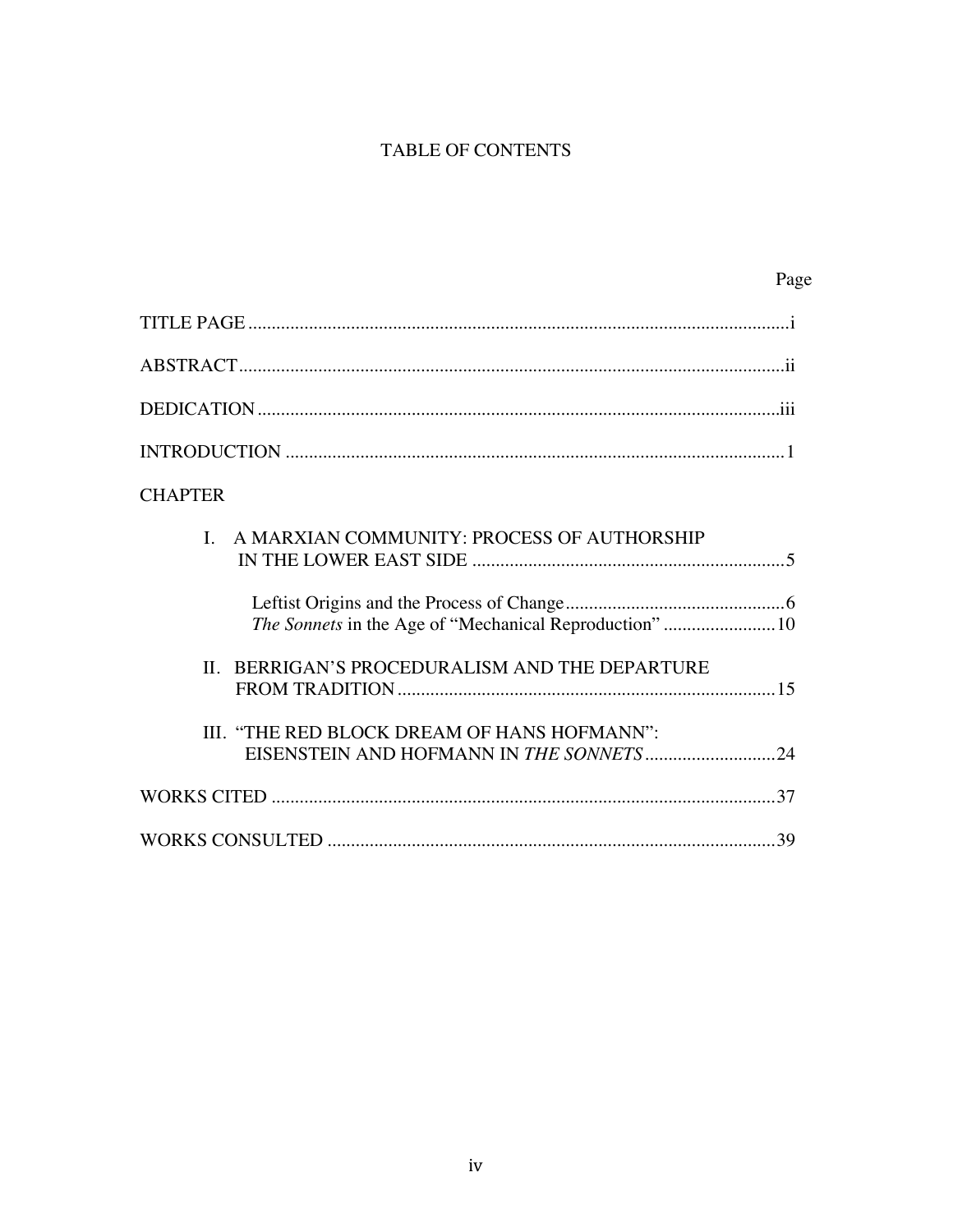### INTRODUCTION

In 1965, at a party hosted by members of the Berkeley Poetry Conference, the poet Ted Berrigan gave one of the most important signings in the history of Second Generation New York School poetics. This signing was problematic, however, because it was not his original work at all, but a poetry collection written by Frank O'Hara. Considered the de facto ringleader and leading personality of the Second Generation New York School of poets, Berrigan's signing of O'Hara's work epitomized the appropriative poetics that reinforced both the playfulness of his sonnets and their more serious political discourse. For Berrigan, the act of signing another's work was a function of sociability in the community and thus a political act of mass-participation. The political importance of Berrigan's oeuvre has largely been overlooked in recent scholarship.

In most academic circles, a discussion of the New York poetry scene of the 1950s and 60s almost always revolves around the poets of the First Generation. When Berrigan is mentioned, it is usually to highlight the role the First Generation played in begetting a successive poetic movement. Berrigan is rarely identified as a creative force in his own right. This is not to say that First Generation work did not heavily influence Berrigan's oeuvre and the work of the Second Generation; it most certainly did. And it is not to detract from the poetic richness and significance of First Generation work. But when scholars and critics place Berrigan and company in the growing shadow of First Generation poetry they miss the overwhelming political importance of Lower East Side poetics. Like its First Generation aesthetic predecessor, Lower East Side poetics meshed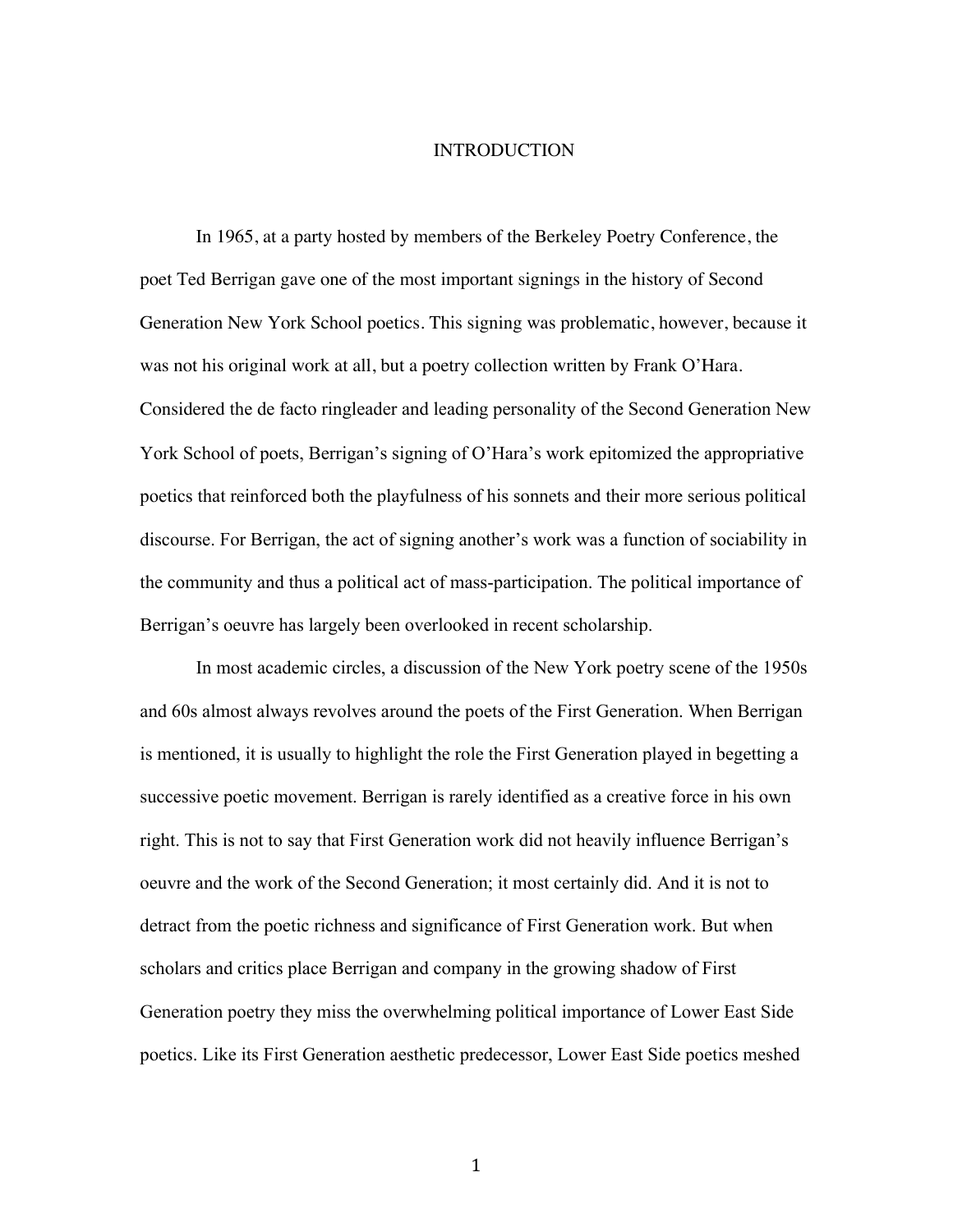with the abstract painting and constructivist movements to give birth to an aesthetic of collage. Unlike the poetry of the First Generation, Second Generation New York School poets embraced more fully Marxist modes of literary production which, ultimately, infused Lower East side poetry with Soviet and constructivist aesthetics (Kane 128). Nowhere is this Marxian commitment to poetics more evident than in Berrigan's magnum opus, *The Sonnets*.

Published in 1964, *The Sonnets* utilizes abstract expressionism and Soviet montage film theory to construct an aesthetic of collage popularized decades earlier by Pound and Eliot. Specifically, Berrigan relies on montage techniques championed by Sergei Eisenstein, and the push/pull theory of painting advanced by German expressionist Hans Hofmann, to imbue the work with a leftist political agenda often overlooked by scholars. In *Procedural Form In Postmodern American Poetry: Berrigan, Antin, Silliman, and Hejinian*, Huntsperger claims "Berrigan's *Sonnets* manifests no obvious ideological commitment" (41). Likewise, Rifkin, in "Worrying About Making It: Ted Berrigan's Social Poetics," notes Berrigan's main impetus in writing the collection was self-canonization:

> With its poetic of citation and collage, *The Sonnets* enacted on the level of rhetoric the self canonizing maneuvers that were taking place at the conference's readings, panel discussions, and, most of all, cocktail parties. Berrigan wrote himself into the institution of the avant-garde by anticipating the moment when the institutions around poetry fold back into poetry itself. (643)

Of particular interest to us is Rifkin's acknowledgment of Berrigan's poetic insight. Berrigan did indeed situate himself within the avant-garde canon because he foresaw the moment when Second Generation New York School poetry reified the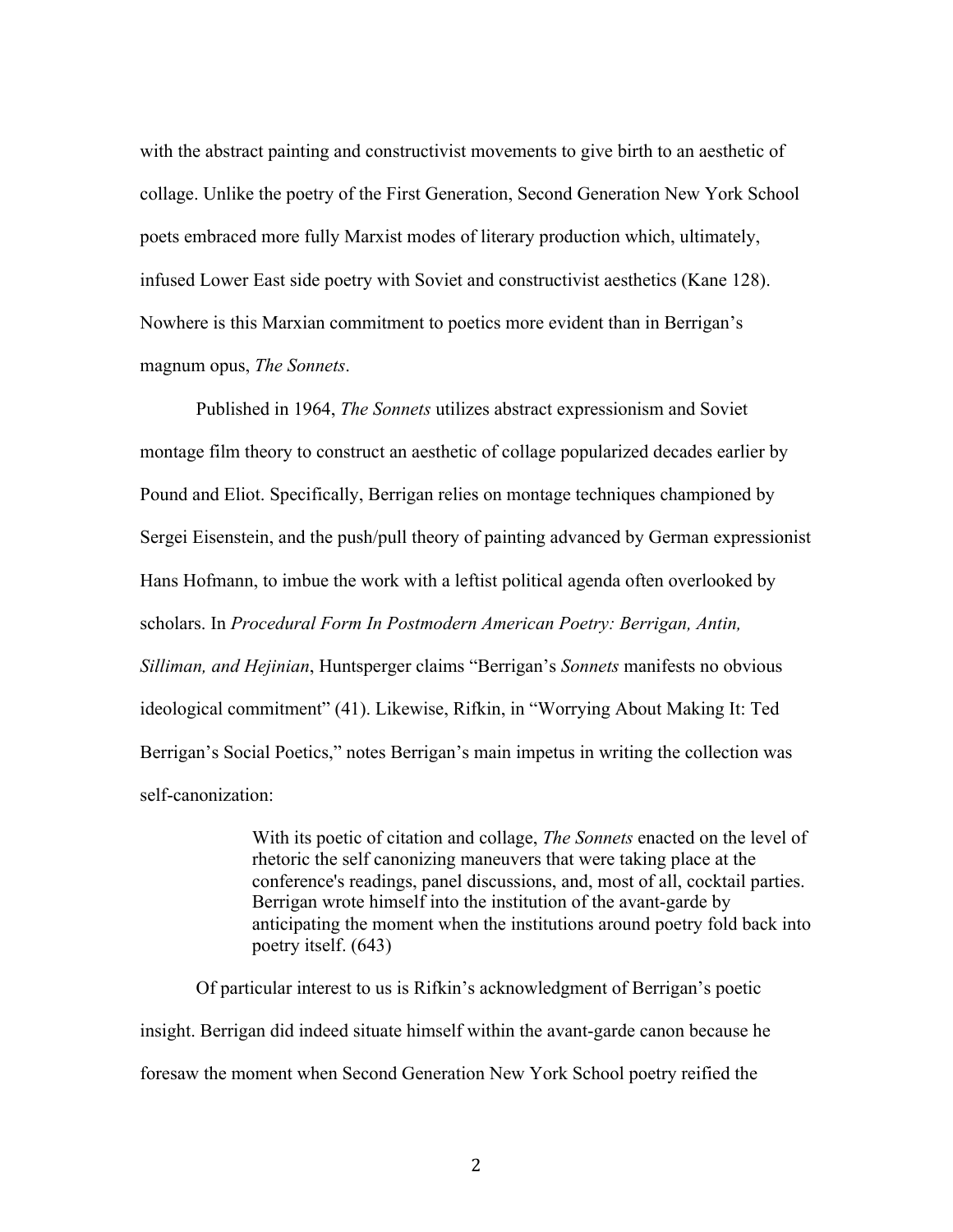institutional ethos of the movement's First Generation by recycling Ashbery and O'Hara in newer and newer contexts. But Berrigan also achieved canonicity (at least within the New York School) by anticipating the moment when "the institutions around poetry" (Rifkin 643) began to demand poetry's return to its democratic and communitarian forms, not simply its insistence on individual careerism as postulated by Rifkin.

What I am arguing is that *The Sonnets* functions first and foremost as a site of Marxian ideology that relies on the playfulness of appropriative discourse to subtly resist bourgeoisie notions of individualism. Crafted through a careful process of fragmentation, cut-up, and juxtaposition, Berrigan's sonnets employ Eisenstein's theory of Soviet montage editing and Hofmann's push/pull theory of plasticity to cinematize and order the poetic experience around communality. Embodying the Soviet aesthetic tradition, Eisenstein believed that meaning originated dialectically and that the collision of cinematic shots produced a synthesis between two seemingly disparate concepts. Hofmann's push/pull theory of plasticity likewise operates within the dialectic tradition insofar as opposite colors in his paintings are meant to collide to produce a sensation of movement. Thus *The Sonnets* could be understood in terms of Marxism's conception of material dialecticism and the "democratization of aesthetics," to use Benjamin's terminology.

Because of the collection's large number of sonnets (88 in total), I restrict my analysis in this section to "Sonnet 15" and "Sonnet 59," and to "Sonnet 32" and "Sonnet 48." These sonnets, as with most of the sonnets in the collection, rely on Berrigan's proceduralism to interact both thematically and physically. Through a process of cut-up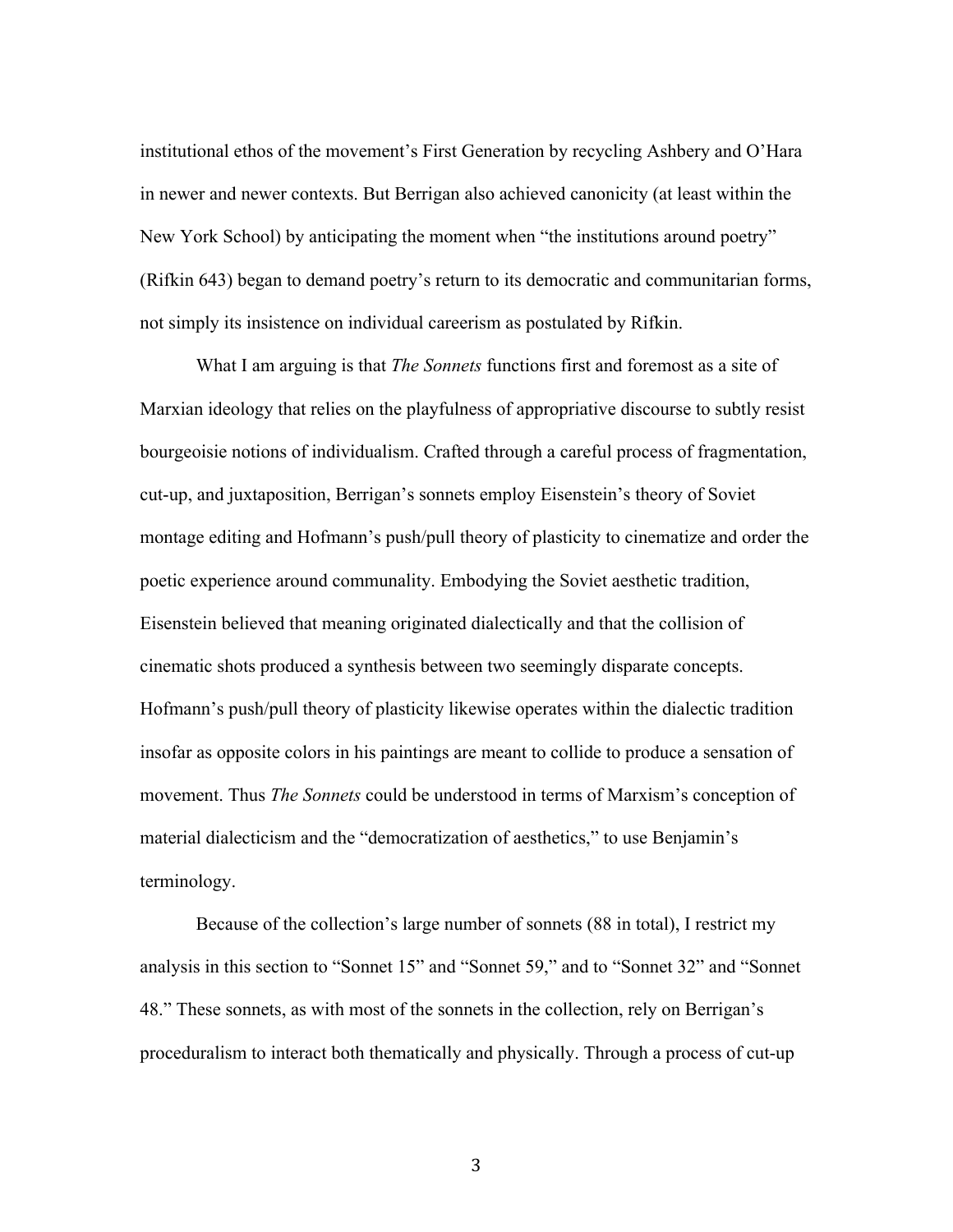and juxtaposition, lines from "Sonnet 32" find their way into "Sonnet 48" and lines from "Sonnet 15" are implanted into and rearranged in "Sonnet 59." These sonnets best utilize Hofmann's push/pull theory and Berrigan's own unique poetics to both reflect soviet montage *and* modify it.

This paper is divided into three distinct sections. The first section discusses the social origins of *The Sonnets*, illustrating how Berrigan's involvement with the small literary magazines of the Lower East Side and with communal poetic practices in general produced what Rifkin calls a "poetics of sociability" (640) that is reflected in the collection. I will also rely on the work of Walter Benjamin to highlight the work's Marxian processes of reproduction. The second section demonstrates how Berrigan's sonnets deviate from earlier collagist, proceduralist, and serialist work, especially that of Ezra Pound, T.S. Eliot, and John Ashbery, in terms of content, political orientation, and creative atmosphere. The third section demonstrates how the sonnets rely on and complicate the dialectic processes of Eisenstein and Hofmann to create a Marxian aesthetic.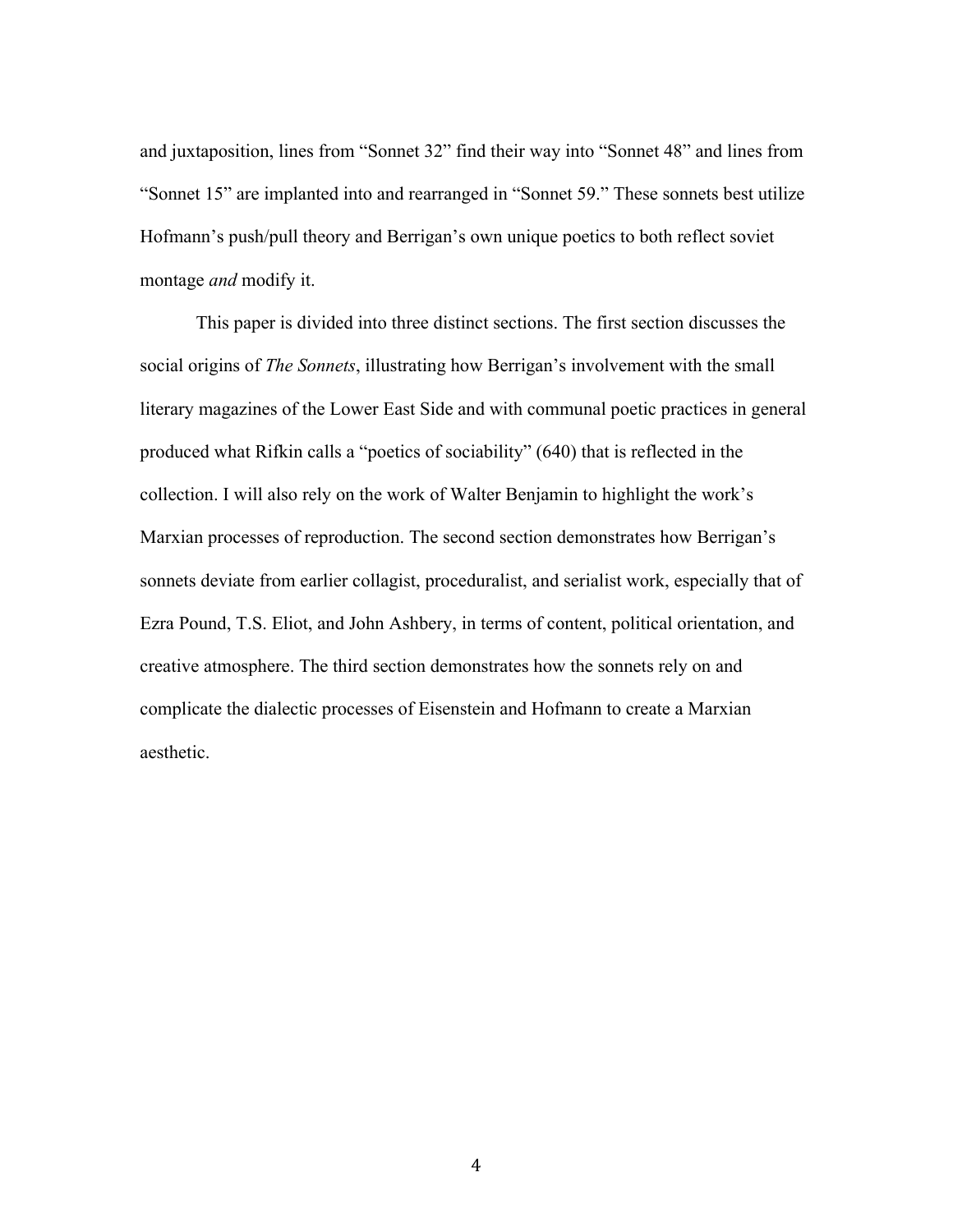#### CHAPTER ONE

## A MARXIAN COMMUNITY: PROCESS OF AUTHORSHIP

## IN THE LOWER EAST SIDE

In "*Angel Hair* Magazine, the Second-Generation New York School, and the Poetics of Sociability," Daniel Kane notes:

> Second-generation work manifested more clearly than previous groupings had done before that the place of the solitary and muse-inspired author could productively give way to a poetics of sociability that, at least temporarily and by virtue of the collective, could help create a truly alternative site of resistance against the literary and political establishment of the era (338).

Thus any discussion of Berrigan must first acknowledge the community of Lower East Side poets to which he belonged and the often-precarious politics to which he subscribed. Working and writing alongside poets such as Alice Notley (who was to become Berrigan's second wife), Anne Waldman, and Ed Sanders, Berrigan sought to establish a "political avant-garde" through the creation of small mimeograph literary magazines and communal readings in which the *collaborative act* of writing took precedence over the poems generated (Kane 123). This penchant for politically avantgarde modes of production was transcoded into Berrigan's "house magazine," *C*.

First published in May 1963, *C* sought to publish the work of lesser known Second Generation New York School poets as well as bridge the creative gap between the literary and broader artistic communities. Many issues featured the work of prominent painters such as Jane Freilicher and Joe Brainard on the front covers (Kane 105). In doing so, *C* transcended its role as a community arts magazine to become a cross-stitching of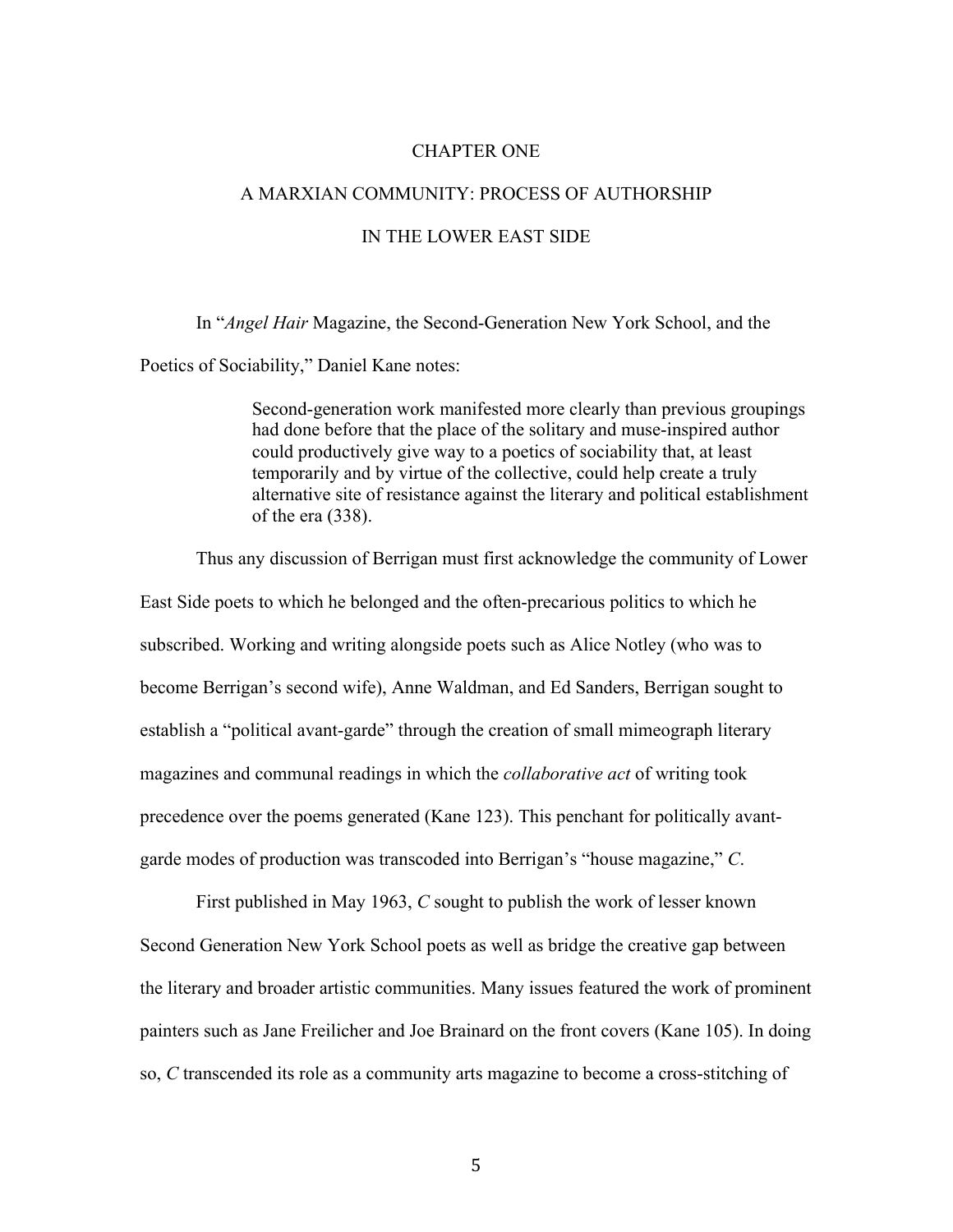various art movements ranging from Dadaism and surrealism to abstract expressionism and lyrical abstraction. The magazine exemplified the postmodern tendency of juxtaposing the intellectual with the pop cultural, a characteristic that would largely inform *The Sonnets*. In many respects, the magazine was a product of the diversity bound up in the communal and *revolutionary* aesthetic of the Lower East Side. *In All Poet's Welcome: The Lower East Side Poetry Scene in the 1960's*, Daniel Kane acknowledges the role of the small literary presses in the creation of a communal aesthetic: "One finds texts throughout *C* magazine that in their own rough way fit into a tradition that used poetry to threaten perceptions of individual authorship and preformulated generic distinctions" (113). *C* therefore became both an instrument of collectivization and a statement on poetics.

## Leftist Origins and the Processes of Change

*C*'s emphasis on a poetics of redistributed authorship and mass communal conscious reflected Berrigan's leftist politics. A voracious reader of traditionally leftist writers such as Henry Miller and C. Wright Mills, and a friend of such subversive figures as Alan Ginsberg and LeRoi Jones, Berrigan's politics were rooted in the anti-capitalist, anticonservative ideologies of the Vietnam-era protest movements. His concern for the alienated worker under capitalism and his disdain for a society predicated solely on wealth accumulation are illustrated in a series of letters addressed to his first wife, Sandy Berrigan. In an April 26, 1962 letter to Sandy discussing recent college dropouts at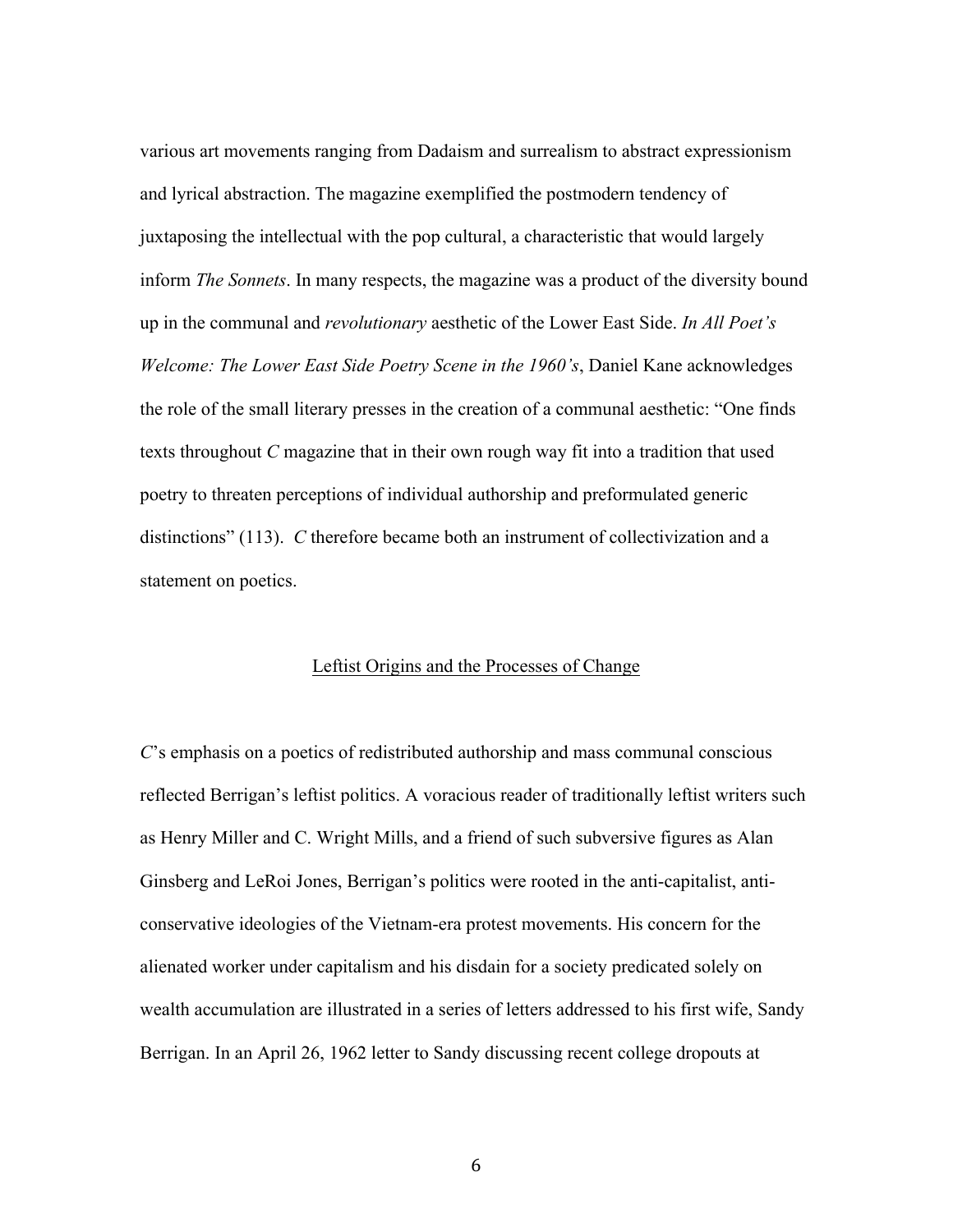Columbia, Berrigan surmises that "it is their [the dropouts] parents who are to blame, and ultimately it is capitalism that is to blame, and it is the 'American Way' that is to blame" (218). Furthermore, in a letter to Sandy marked March 28, 1962, Berrigan laments the passing of Marxist scholar C. Wright Mills, noting that his book on the Cuban revolution, *Listen, Yankee*- a work in which Mills argues that the U.S. misrepresented the Cuban revolution- was "one of the most important books I have ever read. It further awakened me to my own ignorance, which is partly due to the lack of information available to us in America " (114).

Berrigan's poetry after *The Sonnets* reveals his heavily nuanced leftist views. Published in 1971, "Red Shift" exemplifies Berrigan's concern with temporality and processes of change, processes that are set in motion by the vast capitalistic industrial complex that is the antithesis to the "community" Berrigan idealizes. The poem's speaker is alienated and displaced, forced to "drink some American poison liquid air which bubbles / and smoke to have character and to lean / In" (158) in order to survive under the increasing plutocracy. Likewise, in "Soviet Souvenir," the speaker reaffirms his commitment to revolutionary discourse by situating himself within an environment of socio-economic unrest: "Because she is direct in her actions and in her feelings / Under the puns of the troop, there are frescoes / On the rudder, which you set against a bracelet's fire, and / Which goes toward you with each beat. I find myself there" (141). Berrigan's obscurity is telling. The "there" where Berrigan "finds himself" is any material moment of elevated class-consciousness, rather than a single moment in a mythologized and unobtainable past.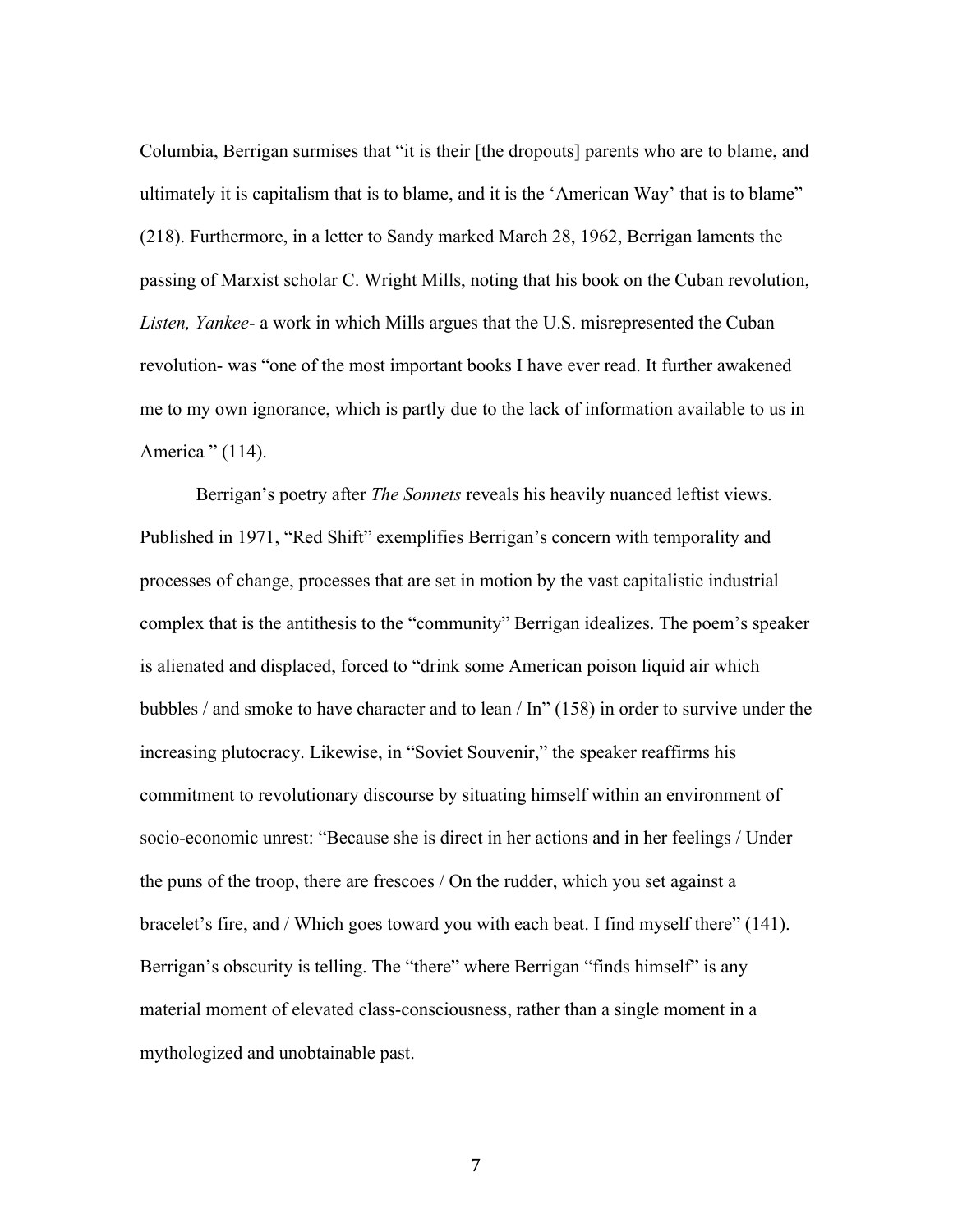Perhaps the poem that is most illustrative of his leftist, and often-contradictory views, is the long poem "Tambourine Life." Written between October 1965 and January 1966, "Tambourine Life" marks the beginning of Berrigan's transformation from a traditionally closed-form poet to a predominantly open-form one. Most important is the poem's use of sarcasm to highlight the politics of class struggle. Berrigan begins the poem by emphatically proclaiming, "FUCK COMMUNISM" before stating that "it's red white and blue / in the bathroom" and that it's "back to the wall" (Berrigan 48). He bombards us with both abstract ideology and concrete examples of Americana in the same opening lines, leaving us to wonder whether he is mocking the McCarthyist rhetoric of 1950's right-wing Americana or actually denouncing communism. Berrigan makes his position clearer as the poem continues in the same deriding tone, an appropriation of the voice of the "everyman," the Dylan-esque "Tambourine Man." In the section entitled "The Code of the West," the speaker transforms from the complacent product of "groupthink" to the voice of the revolutionary prophet: "The best way / to make yrself a monkey / is to jump down / (spin around) / pick a bale of cotton / if you don't understand / that / you will never understand / your country's history" (Berrigan 58).

"Tambourine Life" thus presents the views of a speaker angered by the stupidity of McCarthyist sentiment masked by the voice of the everyman proletariat. The poem is about class from the viewpoint of the underclass. And through the use of open-form poetics, Berrigan is able to construct a poem predicated on the collision of opposing lines: leftist thinkers such as Ed Sanders and Mayakovsky are juxtaposed with the seemingly innocuous day-to-day activities of average New Yorkers; "FUCK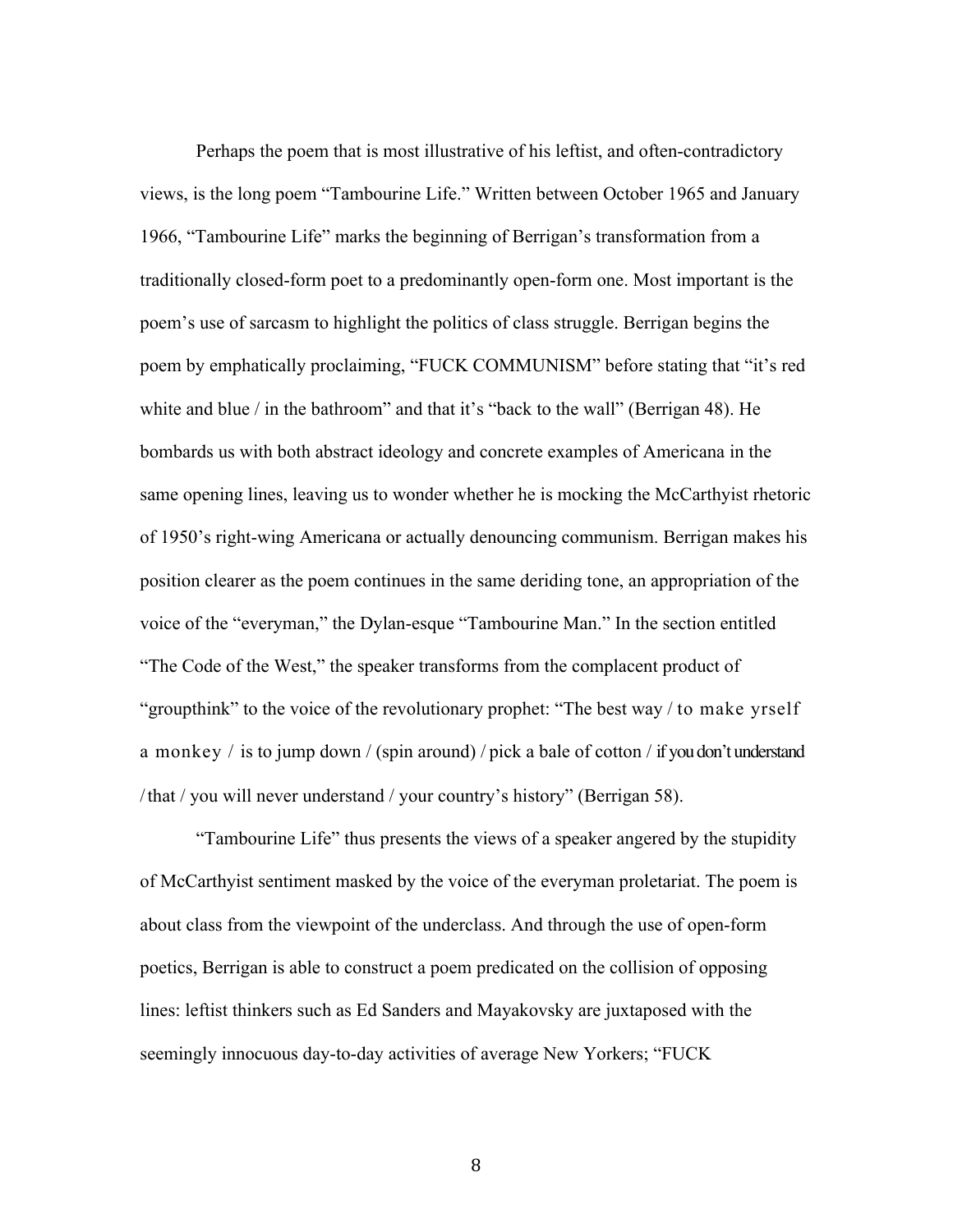COMMUNISM" is broadcasted next to the American flag in the bathroom. The dialectic, the tension between opposites, drives the motion in the poem.

Berrigan's preoccupation with dialectic processes of change is evident in *The Sonnets.* An avid reader of the famous process philosopher Alfred North Whitehead, Berrigan makes "change" a central theme in a majority of his sonnets, going so far as to reify a pivotal concept of Whitehead's in "Sonnet 50": "Whatever is going to happen is already happening" (47). For Whitehead, the process of becoming an individual, of acquiring an individual essence, is bound up in continual processes of change. Whitehead argues that reality should be conceived as a series of overlapping and contrasting events that are constantly being shaped by external forces, not a linear progression of singular events (34). He further argues that individuals are composed of "occasions of experience" that in turn overlap to constitute the act of becoming (34). Marx's dialectic process functions in the same way, albeit it is conflicting events that shape the course of history; the individual's role in altering history is minimal. For Marx, history is continually in a process of change driven by the tension between events. Berrigan's sonnets are structured accordingly and they seek the vitality of overlapping "occasions of experience" to produce dialectic movement. His processes of change reflect and modify the ever-present tension between sociopolitical structures in the Marxian tradition.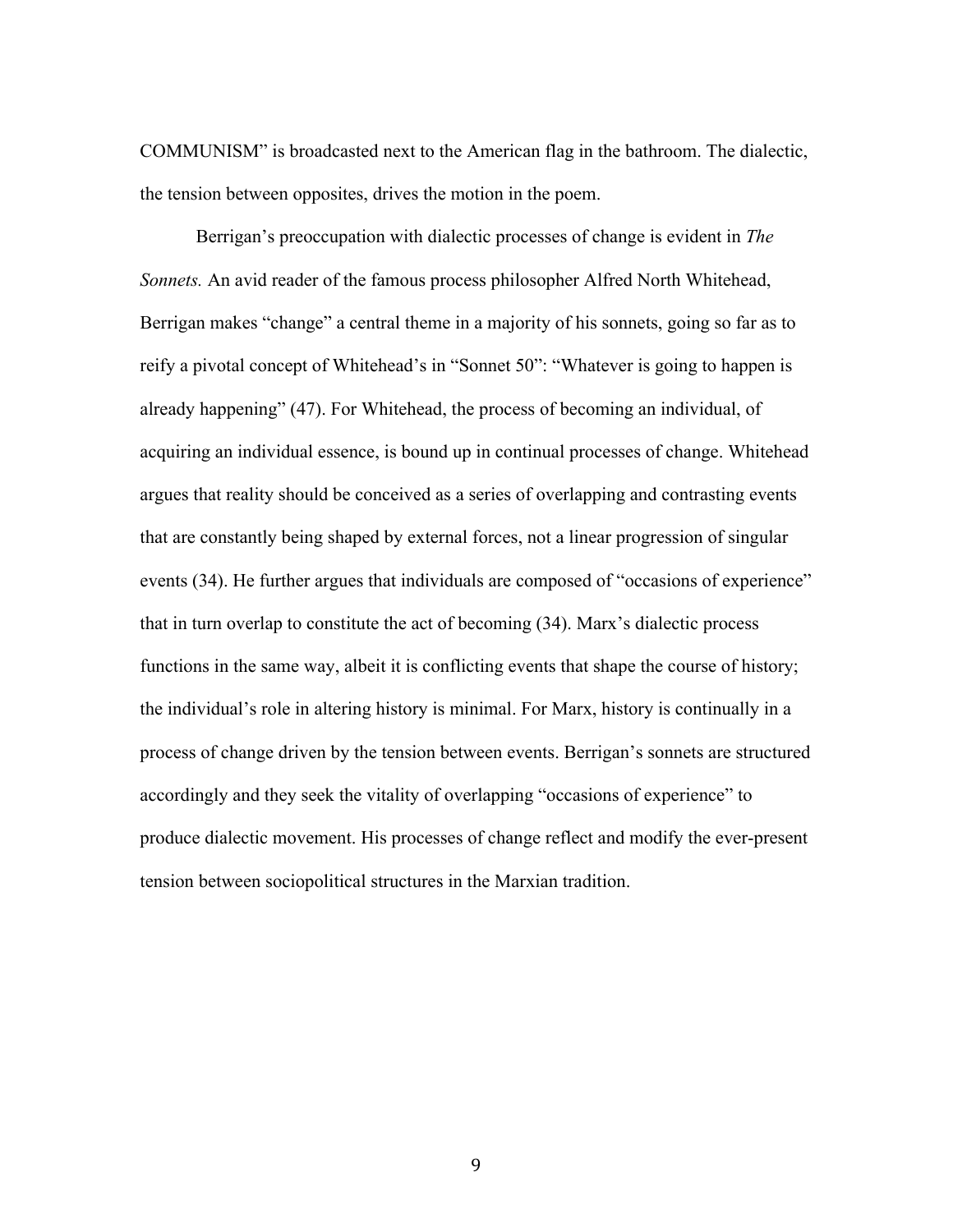#### *The Sonnets* in "The Age of Mechanical Reproduction"

Berrigan's reliance on dialectic processes further influenced the structure of his readings, as they often exemplified practices of call-and-response that relied on the reciprocity between poet and audience, between current and past work. According to Kane, Berrigan viewed the poetry reading "not simply [as] an incidental opportunity to socialize and advance as an established writer but an inherently valuable form for receiving and creating poetry" (108). The internal and external communication between texts in Berrigan's poetry should not be understated. Reflecting the dialectic tradition of Second Generation readings, *The Sonnets* encodes on a structural and subject level a sociability of poetics, both externally through the interaction between various poets and painters and internally through the dialogue between sonnets themselves. By choosing to print many of his sonnets in propaganda-like, small literary magazines, Berrigan highlights poetry's role in forming an easily transmutable and largely aural class-identity:

> *The Sonnets* as a book is to be heard rather than simply to be read off the page – should be being heard at the same time – for I am speaking all the lines, it is my voice and where it's coming from  $is - is - I$  am literally standing up in front of an audience and reading the sonnet sequence . . . there was a performance element in it then (Kane 108).

Through emphasizing this "performance element," Berrigan consciously embeds the oracular beginnings of poetry into the text. Consequently, his readings center on the intimacy of oral storytelling and he relies on both the audience's aural and oral participation to increase the sociability of meaning.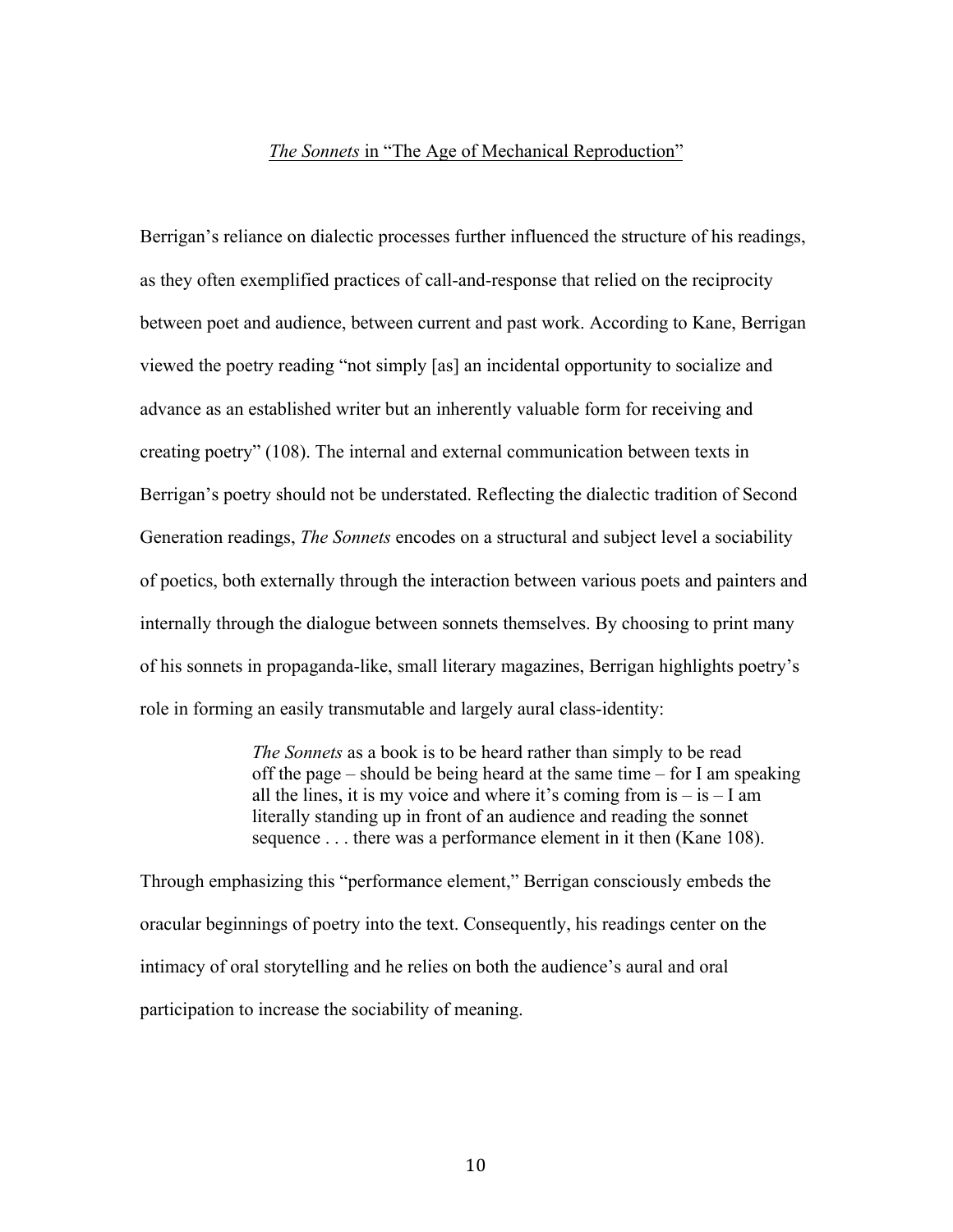While one could certainly argue that Berrigan was not the first poet to construct his readings dialectically, his insistence on making vocal exchange a priority during poetry readings resituates poetry's performative sociability in a twentieth-century context. Principles of performative sociability, specifically appropriative discourse, are in turn codified in the first couple of sonnets in the collection. Published in the first issue of *C*, "Sonnet 2" exemplifies the poetics of appropriation that drive the dialectic in the work. The line, "It's 8:30 p.m in New York and I've been running around all day . . . / Yes, it is now," (2) and the poem's subsequent preoccupation with temporality, mirror O'Hara's earlier poem, "The Day Lady Died":

> It is 12:20 in New York a Friday three days after Bastille day, yes it is 1959 and I go get a shoeshine because I will get off the 4:19 in Easthampton at 7:15 and then go straight to dinner and I don't know the people who will feed me (O'Hara).

Here, both poets concern themselves with spatial and temporal detail. The material world of the "everyman" is stressed by the "Yes, it is now" syntax in Berrigan and the "yes / it is 1959" in O'Hara. Instead of directing our attention to an unobtainable past or an undecided future, both poets assert the primacy of the material present at the expense of the transcendental world of elitist ideas and concepts. In doing so, O'Hara and Berrigan advance a poetics that seeks not to express the seriousness of the writing process itself, as so many Modernists were wont to do, but engage with the joyful (and dare I say 'fun') side of writing predicated on childlike exploration.

Furthermore, "Sonnet 18" echoes the temporal playfulness of "Sonnet 2:" "Dear Marge, hello. It is 5:15 a.m" (17). Homage is given to O'Hara's playful doctrine of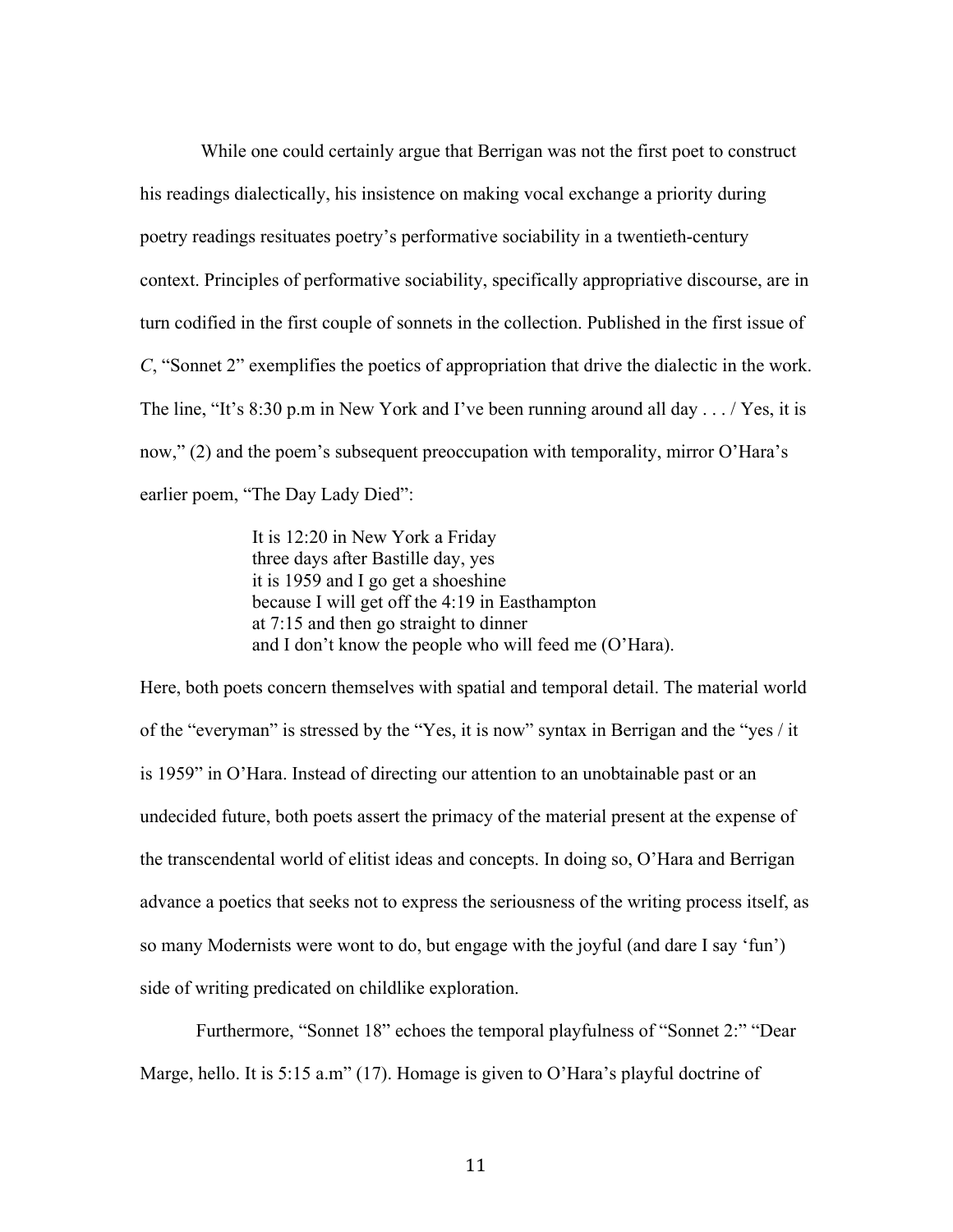"Personism"<sup>1</sup> insofar as the sonnets are explicitly addressed to "Marge." Berrigan thus constructs a relationship centered upon the external dialogue between poets and an internal dialogue between sonnets from the beginning of the work. His opening informs us that any sonnet may be cut-up and repositioned, any author may be appropriated and juxtaposed, and collaboration is a mainstay of Second Generation poetics. Furthermore, his utilization of a poetics of appropriation, "of minimizing authorial presence" (Kane 117) positions the work firmly within a proletarian conscious of mass collectivity, "a quasi-Marxist utopia where the cultural workers are in control of the forms of production" (Kane 346). The recycling of lines (of Berrigan and others), meanwhile, fits well within the tradition of Marxian "mechanical reproduction" as outlined by Walter Benjamin.

In "Art in the Age of Mechanical Reproduction," Benjamin maintains that the reproduction of art<sup>1</sup> thrusts art into the hands of the proletariat by virtue of a loss of the "aura" of the "authenticity surrounding it" (5). For Benjamin, whereas art was once grounded in ritual, mechanical reproduction places art within the realm of the political, giving the masses access to works that were once conceived for the bourgeoisie: "But the instant the criterion of authenticity ceases to be applicable to artistic production, the total function of art is reversed. Instead of being based on ritual, it begins to be based on another practice—politics" (Benjamin 5). Acts of recycling and appropriation constitute the political act of democratizing aesthetics. <sup>2</sup> The author of works of art loses her authorial voice and authorship is redistributed among a multiplicity of voices.

!!!!!!!!!!!!!!!!!!!!!!!!!!!!!!!!!!!!!!!!!!!!!!!!!!!!!!!

 $<sup>1</sup>$  And by "art" I mean all artistic creation: literature, painting, sculpture, etc.</sup>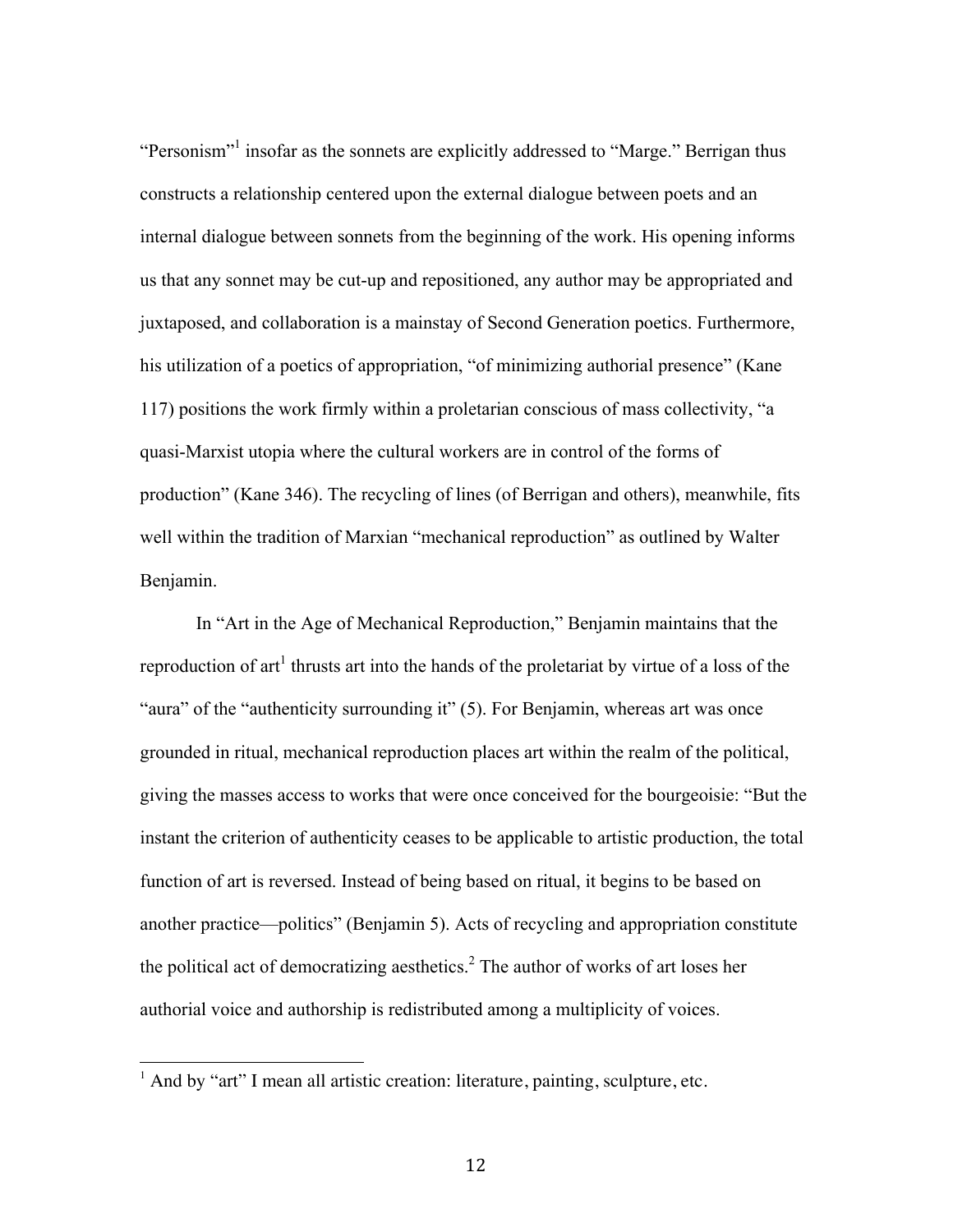Like Benjamin, Berrigan recognizes the potentialities of mechanical reproduction in the formation of a postmodern aesthetic centered on community. Just as the small mimeograph presses founded by Second Generation New York school poets printed to a mass audience, so too do Berrigan's sonnets attempt to reach a class conscious via the reproduction of his work and the work of others. In a move typical of Berrigan's subversive and iconoclastic poetics, the poet seems to poke fun at the idea of the "aura" surrounding "vaulted" works of art through the internal recycling of lines that fall short of the intellectual elitism or Shakespearian elegance mandated by past bourgeoisie poets. Lines from the heavily fragmented "Sonnet 15" are reproduced in "correct order" in "Sonnet 59." The line, "The black heart beside the fifteen pieces / Monroe died, so I went to a matinee B-movie" (14) in "Sonnet 15" is reproduced in "Sonnet 59" as, "Today I am truly horribly upset because Marilyn Monroe died, so I went to a matinee B-movie / and ate King Korn popcorn" (54). The disjointed syntax of "Sonnet 15" is reconfigured to make the later sonnet more accessible for mass consumption.

That Berrigan not only reproduces his own lines in his own sonnets, but also reproduces (and modifies) the sonnet form established first by Petrarch then Shakespeare and Keats, signifies a deconstruction of the aura surrounding the Western poetic tradition. Unlike the traditional English sonnet written in 14-line iambic pentameter, Berrigan's sonnets manipulate meter and line count. Line 6 in "Sonnet 15," for instance, is written in iambic tetrameter after the uniform meter of iambic pentameter of the preceding 5 lines; "Sonnet 30" has 15 lines instead of the usual 14. And at no point in the work does Berrigan adhere to the traditional sonnet's *a-b-a-b, c-d-c-d, e-f-e-f, g-g* rhyme scheme.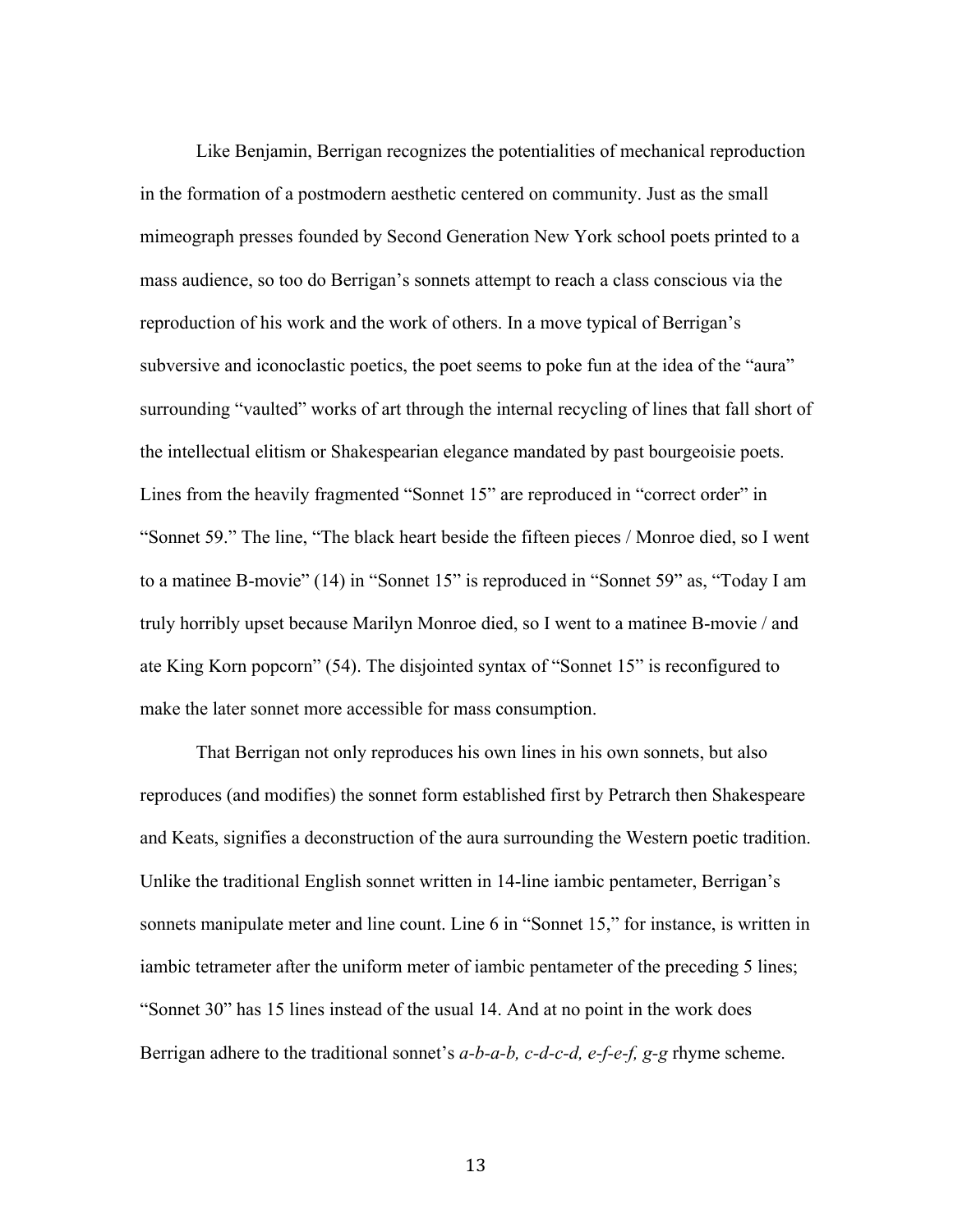Furthermore, Berrigan distances himself from the Petrarchan sonnet form through his rejection of the interplay between the octave and sestet. The final six lines of his sonnets do not resolve the problem of fragmentation posed in the first eight; rather they continue to jumble meaning.

Such a distancing from tradition democratizes Berrigan's sonnets. Whereas past sonneteers operated within the metrical parameters outlined by traditional poetic procedure, the creation of Berrigan's sonnets requires little knowledge of sixteenthcentury poetic structures. Other than the occasional observance of the traditional sonnet's 14-line "box-like" structure, Berrigan isn't as concerned with legitimizing tradition as he is with toying with it. In wresting control of the sonnet form from traditionalists, Berrigan gives greater autonomy to the presumably less erudite "amateur poet." This is not to say that Berrigan forgets his lineage, as Keats is centered especially well in "Sonnet 78": "Dear Ron: Keats was a baiter of bears<sup>2</sup> who died / of lust! / Today I think about all those radio waves . . ." (70). But in placing Keats in the middle of his new proceduralism, Berrigan forces a confrontation between the traditional sonnet form and his mutations. Berrigan's work is in a dialogue with the masters of the sonnet and it is precisely this sociability that places his sonnets within the Marxian tradition of dialectic exchange.

!!!!!!!!!!!!!!!!!!!!!!!!!!!!!!!!!!!!!!!!!!!!!!!!!!!!!!!

 $2<sup>2</sup>$  Here Berrigan seems to be distancing himself from bourgeoisie sonneteers of the past or at least poking fun at Keats' aristocratic tendencies.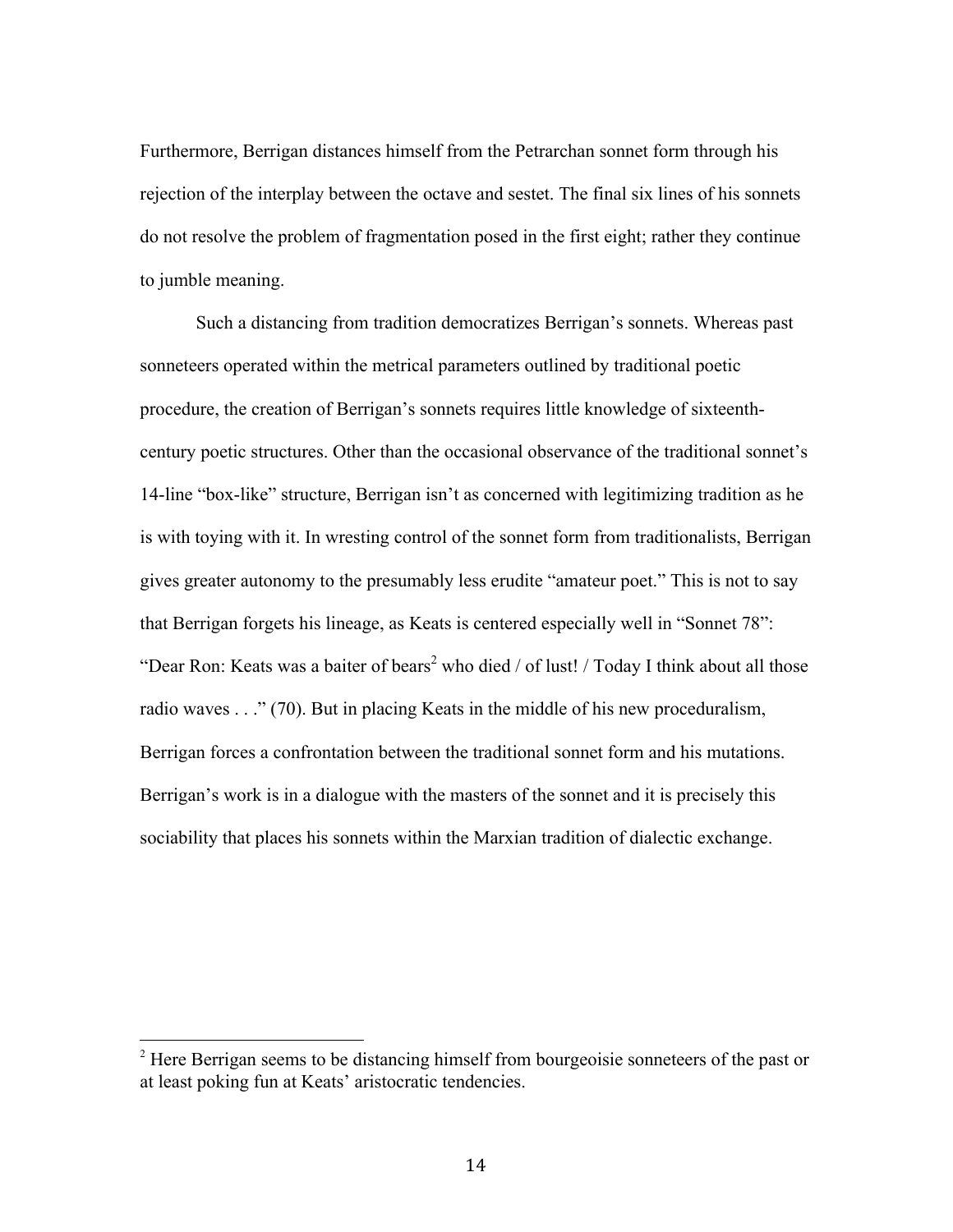# CHAPTER TWO BERRIGAN'S PROCEDURALISM AND THE DEPARTURE FROM TRADITION

Owing to Berrigan's emphasis on a poetics of sociability, *The Sonnets* reads, at times, like homage to literary Dadaist, collagist, proceduralist, and serialist heavyweights; speckled throughout the work are references to Pound and Eliot, to Apollinaire and Ashbery. Berrigan's interweaving of high-cultural work into his countercultural (and what would be considered low-brow aesthetic) accomplishes at least two objectives: it places *The Sonnets* within the tradition of collagist poetry, while paradoxically facilitating the work's departure from it. Whereas Pound and Eliot intersperse references from antiquity and the classics throughout their work, Berrigan relies more so on a middle-class, pop-cultural ethos. Furthermore, Berrigan deviates from Pound and Eliot's predilection for immense socio-historical and cultural inclusivity as mandated by the epic form, and from Ashbery's intellectualism in a political distancing that opens the door for a leftist collagist aesthetic focused on process rather than completed cultural artifact. I would first like to direct our attention towards Pound's *Cantos.*

The enormity of Pound's *Cantos* (802 pages in the complete edition) underscores the modernist epic's drive towards building a coherent synthesis and an overarching historical narrative. In *Unending Design: The Forms of Postmodern Poetry*, Joseph Conte notes, "The modernist epic can be distinguished from postmodern long forms by its characteristic for totality. Pound's *Cantos* demand - even if they do not achieve - a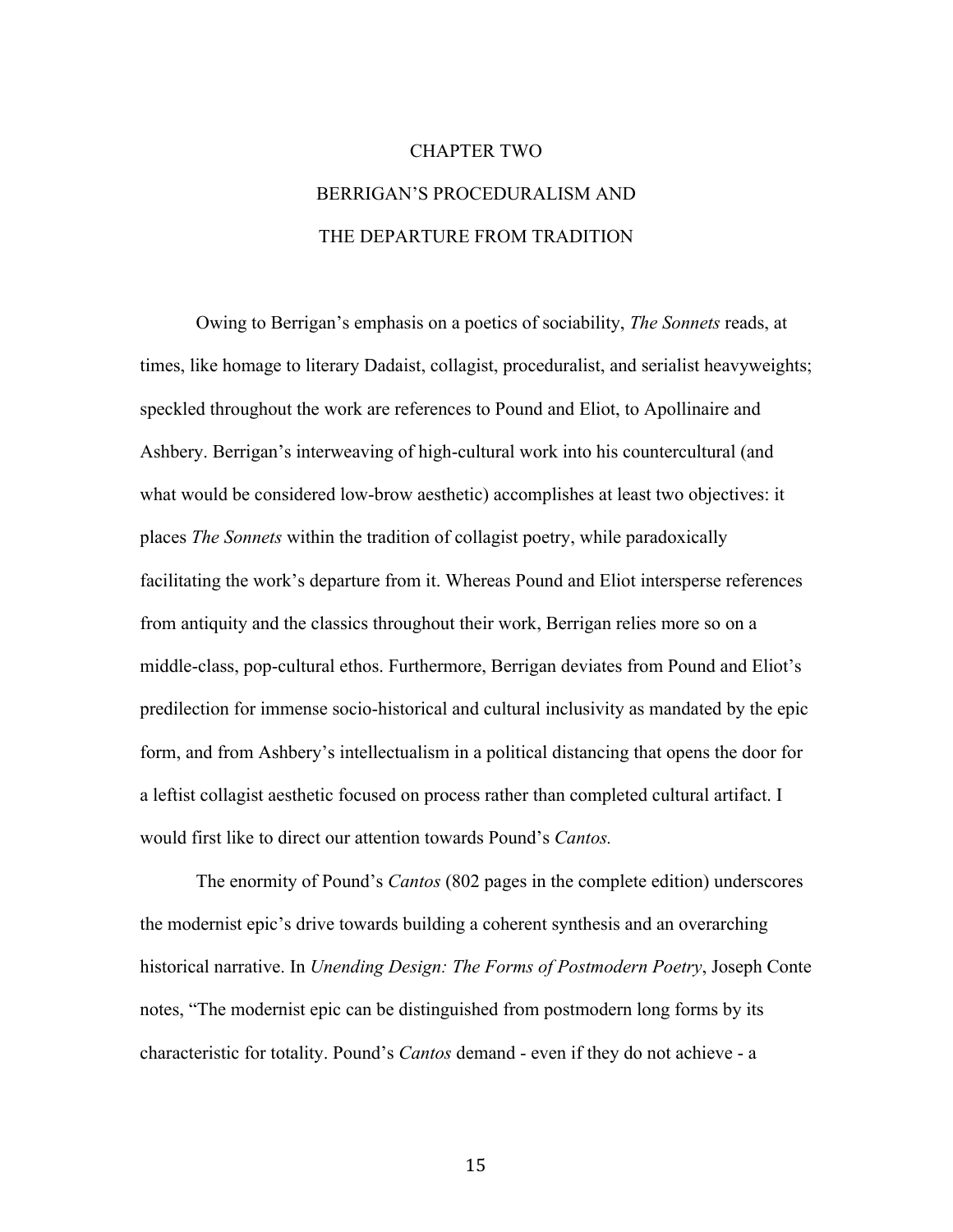coherent synthesis" (37). Pound's cultural totality is thus predicated on an expansive recording of history, a narrative that, at least for Pound, necessitates a definitive linear progression. We enter "Canto 1" *in media res*, for instance, and the "And then went down to the ship" (3) opening signifies an entrance into the historical narrative at *"Book XI" of the Odyssey*. Having spent the first cantos in antiquity, Pound then takes us on a journey throughout history, devoting cantos to the rise of usury and banking, Jefferson's America, and Mussolini's Italy, to name but a few historical checkpoints.

Whereas Pound presents a somewhat linear view of history, Berrigan constructs history rhizomatically. Rather than pointing to antiquity as the source of culture and then expanding outward, Berrigan views cultural history as lacking a definitive source. We do not enter *The Sonnets* in the middle of the historical narrative because there isn't a "beginning, middle, and end," but a non-linear continuity of experience. Like Pound, Berrigan furthers a political agenda through the juxtaposition of modernity and premodernity, of high and low-cultural artifacts. Unlike Pound, Berrigan's collagist aesthetic does not seek to provide an overarching historical narrative, but a polysemous, atemporal collage in which the past is constantly being folded into the present.

I emphasize the distinction between Berrigan and Pound because both poets rely on paratactic linguistic relationships to further different political aims. Berrigan's parataxis is meant to demonstrate process and his wordplay deals with themes of a more frivolous nature; Pound seeks to synthesize artifacts into a total web of culture, resulting in a poetic project that is much more ambitious. Whereas Berrigan's "Sonnet 59" reflects the immediacy of cinematic experience – "I am truly horribly upset, so I went to a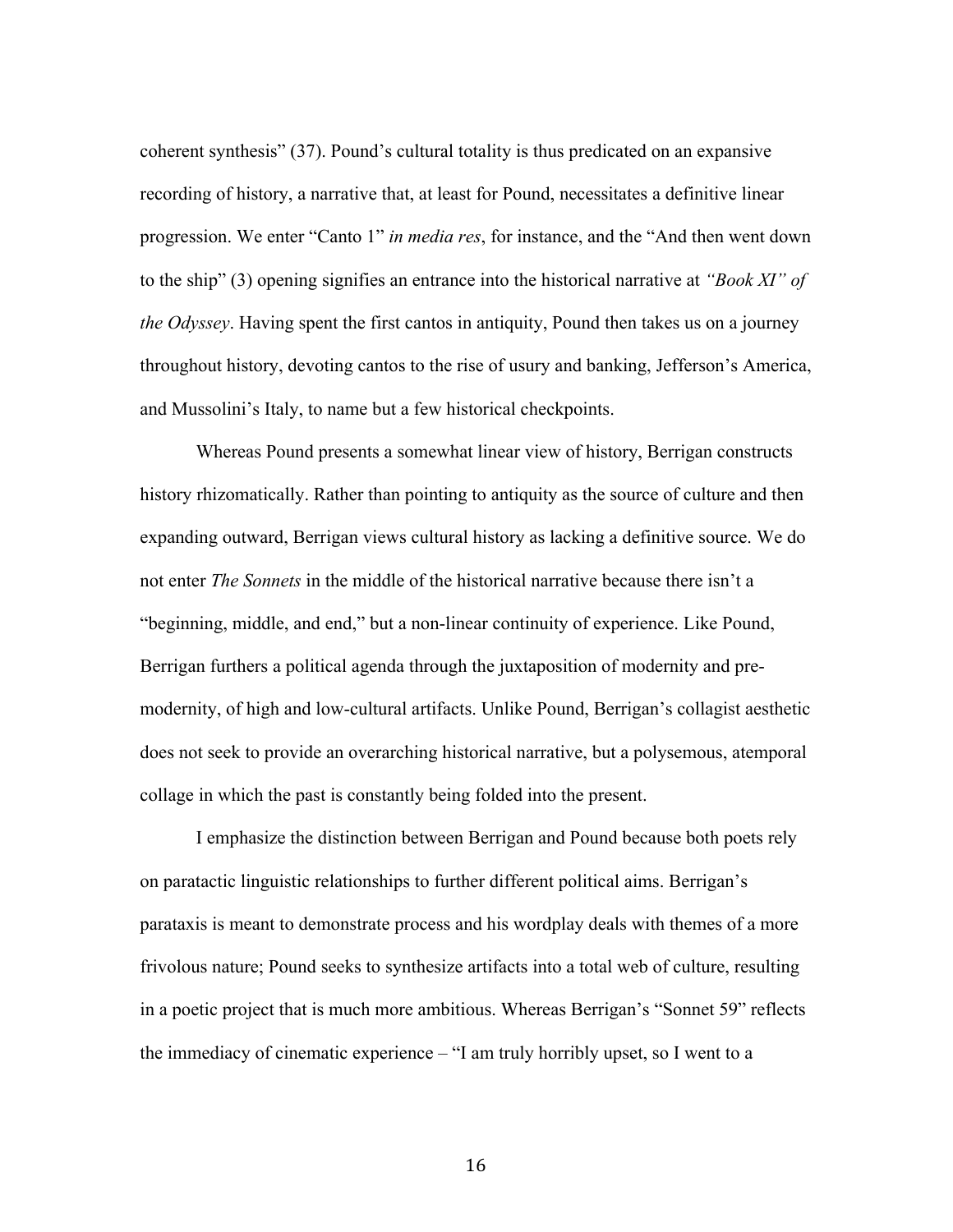matinee B-movie and ate King Korn popcorn" (54), thus spotlighting quotidian activity and processes of movement reflective of O'Harian "I do this I do that," Pound is much more concerned with philosophic and trans-historical ideals. In "Canto 81," for instance, Pound includes a range of historical and cultural artifacts: Zeus and Mt. Taishan are juxtaposed, John Adams speaks to Thomas Jefferson, and humanity is explored in terms of imagism. Pound writes, "The ant's a centaur in his dragon world. /Pull down thy vanity, it is not man / Made courage, or made order, or made grace / Pull down thy vanity, I say pull down" (541). Here Pound forces us to grapple with very weighty ideas of human essence. Rather than detailing an unremarkable excursion to the movies, Pound wants us to intellectualize deeply rooted humanistic traditions. He is much more concerned with compiling a "serious" cultural program than having a "fun" time as Berrigan is inclined to do.

Quite frequently, Pound relies on his "ideogramic method" to convey abstract concepts. "The ideogramic method," writes Pound in *Guide to Kulchur*, "consists of presenting one facet and then another until at some point one gets off the dead and desensitized surface of the reader's mind, onto a part that will register" (51). Like Berrigan, Pound juxtaposes lingusitic objects to achieve a continuous stream of meaning. Pound's juxtaposition, however, performs a much more intellectual role: that of concretizing the abstract. Take for instance Pound's classic Imagist poem, "In a Station of the Metro," and the juxtaposition of "these faces in the crowd," with "petals on a wet black bough," (*Lustra,* 53) a collision of concrete images that bespeaks the abstract concepts of human mortality and transience. Berrigan's imagistic collisions, do not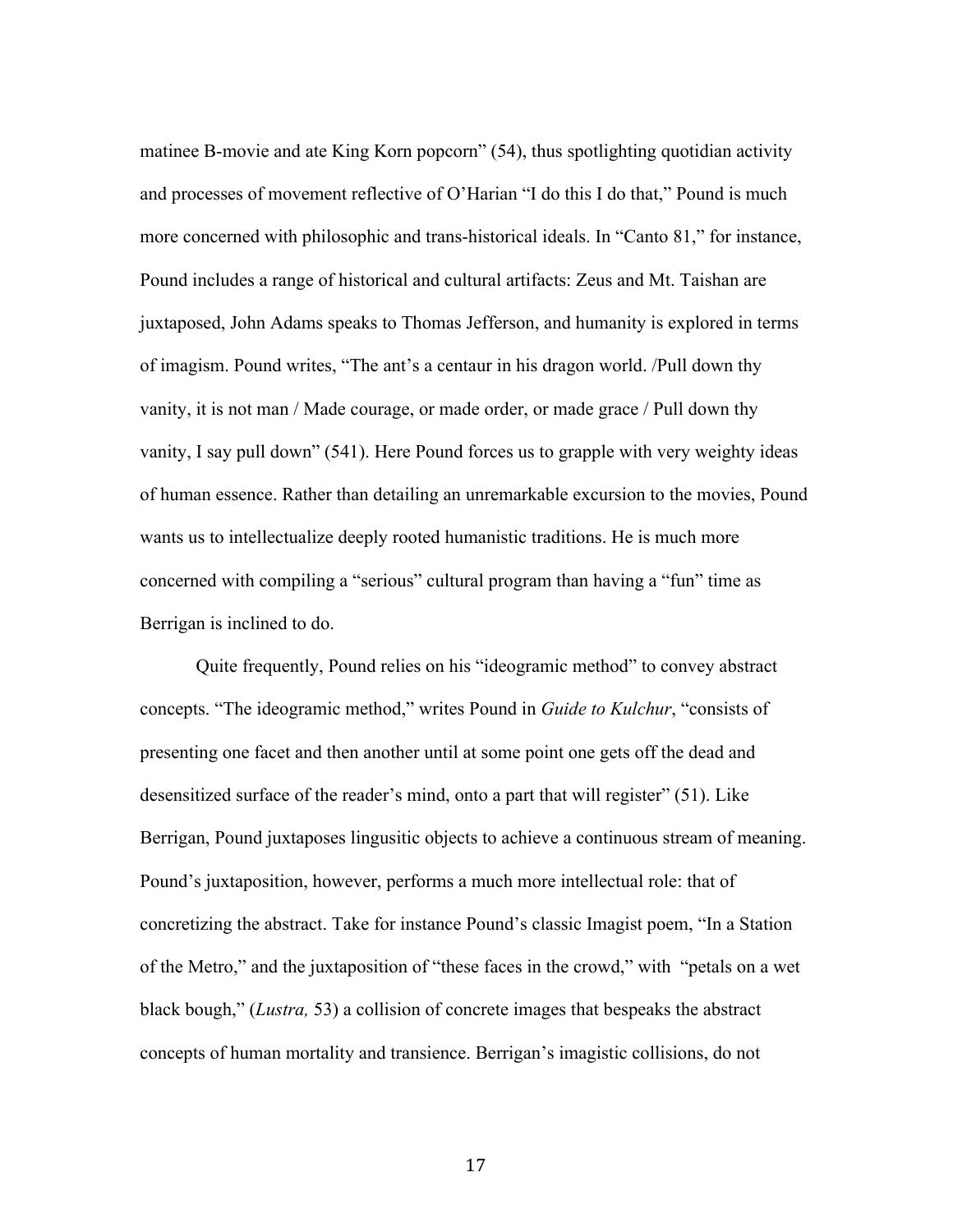function to concretize the abstract nor emphasize transcendental concepts. Rather, collisions such as, "Davy Crockett was nothing like Jesse James / A farmer drove up on a tractor" in "Sonnet 32" (29), produce nothing especially profound from a philosophic standpoint. In Berrigan, images collide less seriously and are not meant to consolidate abstract meaning.

This distinction between Berrigan's poetics of "enjoyment and fun" and Pound's more serious poetic enterprise is one worth noting. "He [Pound] came to define the epic as 'a poem including history," writes Hugh Henner in *Ezra Pound*, "and thought that there was no other worthy subject" (32). For Berrigan, history is only one of an infinite number of subjects poetry can touch, and it certainly isn't the most enjoyable. Rather than focusing on synthesizing the Past (capitalization mine), Berrigan chooses to reinforce the processes of present production. According to Huntsperger, *The Sonnets* functions as a proceduralist text that seeks to reflect the modes of production and the labor conditions of the postindustrial American working class (58). For Joseph Conte, proceduralism "rejects the concept of a form superimposed on preexistent content; instead, it presupposes a system of arbitrary constraints which functions as a generative device" (40). Berrigan's proceduralism is evident in "Sonnet 59" as the sonnet rearranges lines from "Sonnet 15" using a method in which line 1 from "Sonnet 15" is placed above line 14, line 2 above 13, line 3 above 12, and so on until the full poem is generated. Cohesiveness is not a strict objective of proceduralism; rather, the *teleos* of procedural form is simply an awareness of the process. Pound's *Cantos*, however, adheres to what Conte deems "the modernist epic" form and does seek as its *teleos* "a coherent synthesis" (Conte 37).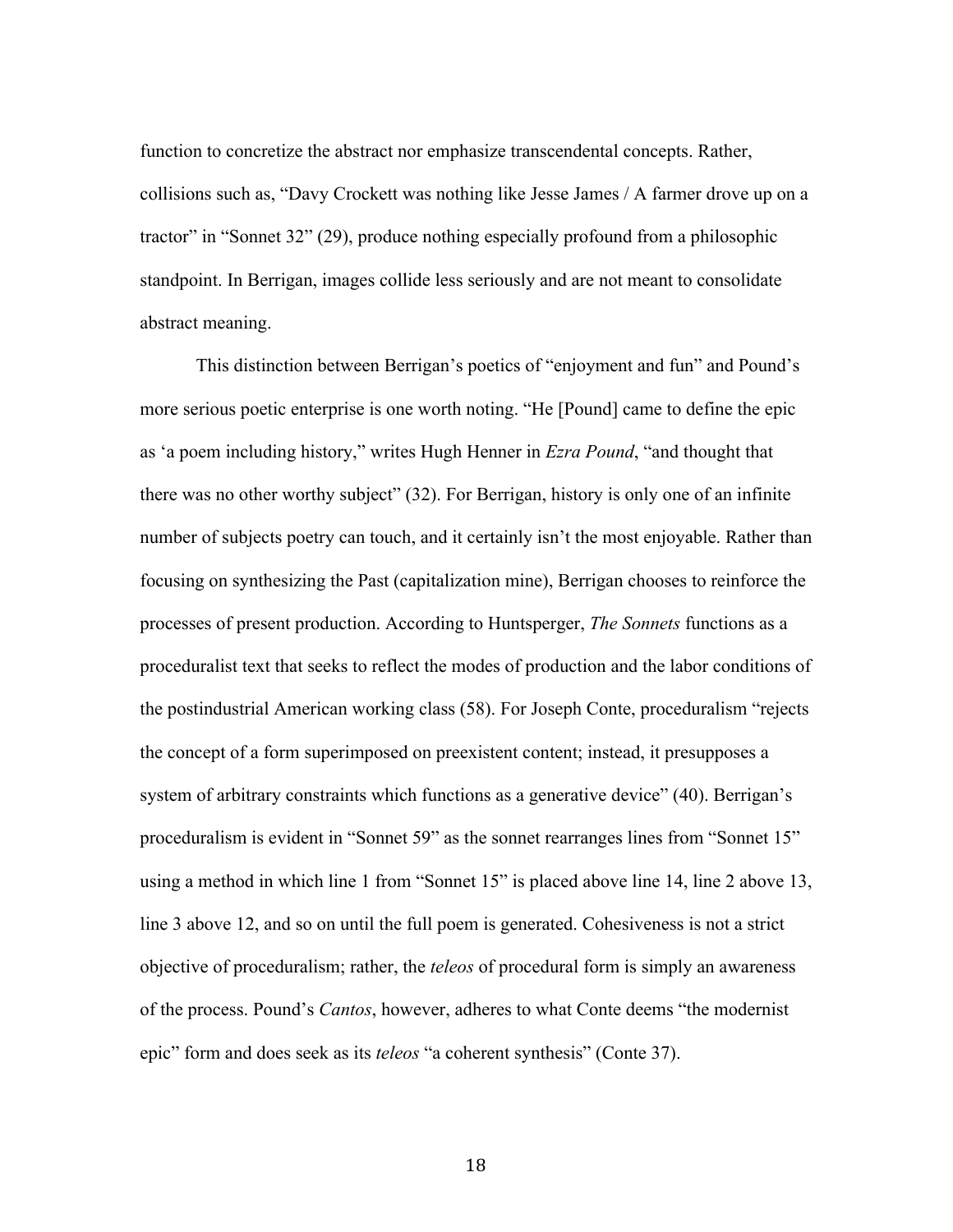Two very different political modes are thus created between Berrigan and Pound. Berrigan's proceduralism reinforces the Marxian idea of controlled production and outcome, and, more important, reifies the conditions of production (the base) that give rise to certain ideologies, cultures, and politics (the superstructure). He is not concerned with bounding his sonnets into thematic paradigms, as he understands the totality of culture cannot be archived. For Berrigan, culture is an ever-fluid confrontation between often-disparate societal artifacts and thus the search for comprehensiveness is futile. Pound's serial epic, however, *is* concerned with compiling a comprehensive history, and his collagist techniques emphasize a longing for completeness.

In "Sonnet 48," Berrigan weaves lines from earlier sonnets into the later sonnet, specifically the oft-repeated line "meaning strides through these poems" (45). Like previous sonnets, "Sonnet 48" relies on form-generated content to give a vignette of a farmer working a "dust-fissured" plot of land upon which stood "his family farm" (45). Berrigan highlights the farmer's exhaustion through words such as "traipse" in line 10 and "wan" in line 11. Further adjectives such as "tooth-clenched" in line 13 signify the strenuous labor conditions the farmer must endure in order to replicate the means of his own existence. Even though the farm lays fallow, the farmer must continually work and suffer to support the postindustrial consumer culture mediated by capitalism. These strenuous labor conditions are concretized through Berrigan's proceduralism. In a reflection of the ways in which the sonnet's form acknowledges the role labor plays in generating content, the content of the sonnet acknowledges the modes of production that mediate a postindustrial class-consciousness. Additionally, the content of "Sonnet 48"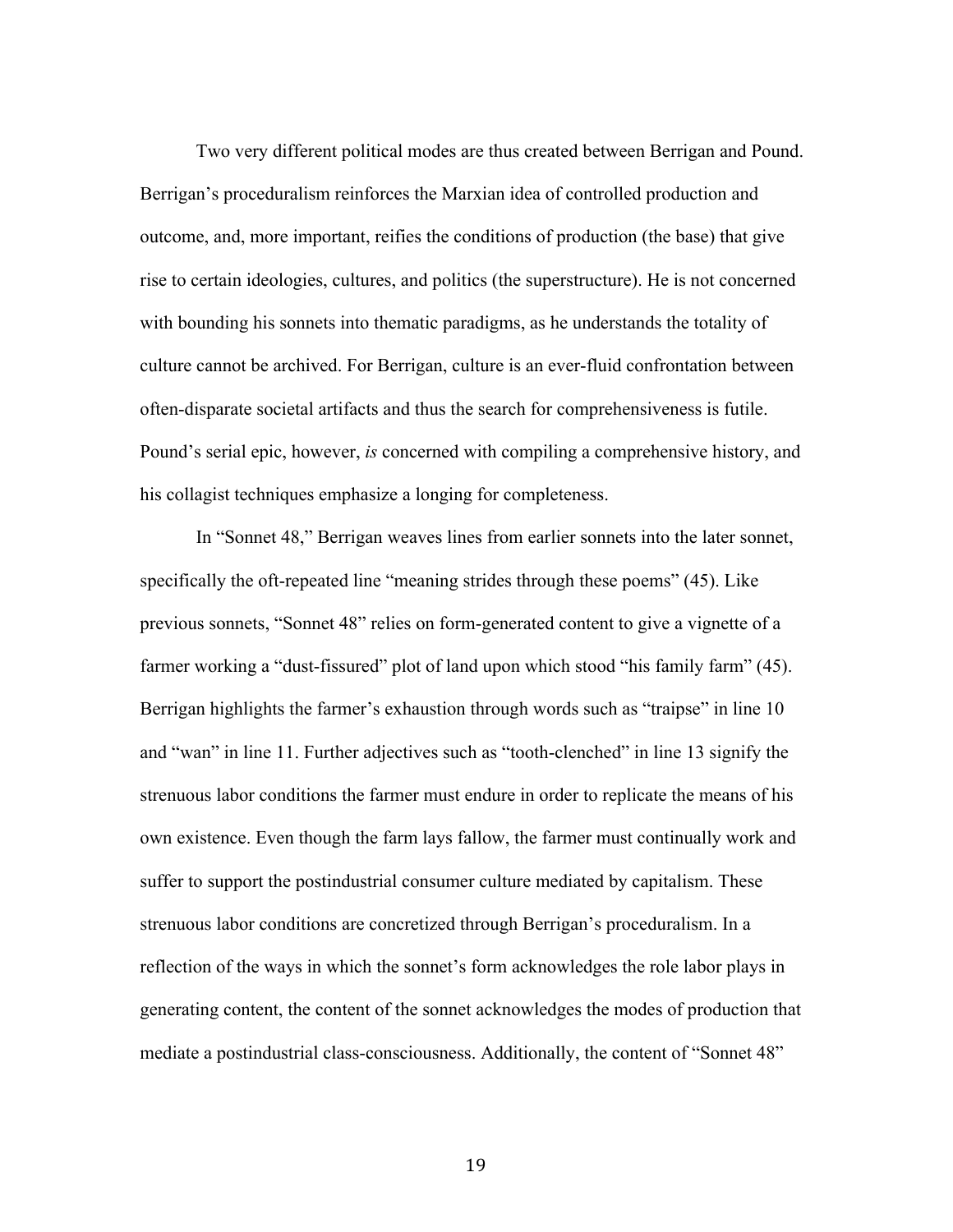directly resists these very modes of production through the anachronistic inclusion of Francis Marion, the infamous leader of guerrilla insurgency against the British in the Revolutionary War.

Marion's entrance in the poem simultaneous to the "farmer riding a tractor" (45) highlights the trans-historical nature of class-conflict. More important, the ahistorical inclusion of Marion is a dialectic in itself insofar as Marion's historical past is linked to modern modes of labor production. In juxtaposing Marion and the material machinery that work the land in a  $20<sup>th</sup>$  century context, Berrigan reconstitutes the dialectic that presupposes the synthesis of opposites in the formation of labor conditions.

Whereas Berrigan's proceduralism seeks to extol the virtues of the working class through a description of quotidian, materialist activity, Pound's serial epic seeks, in part, to archive history. Like Berrigan, he introduces a plurality of voices that reflects an ethos of international connectivity. Yet Pound is much more overtly historical, and his poetics stray from the quotidian. "Canto 73," for example, reads as homage to a young girl that performed her duty to the Italian nation by leading a troop of Canadians into a minefield because "the glory / Of dying for one's land / in the Romagna" (Pound) trumps all individual aspirations. Here Pound attempts to valorize the actions of an individual he deems culturally significant. Her sacrificial actions couldn't be farther removed from the relatively innocuous movements of cinemagoers in Berrigan's parataxis.

If a concern with historical cohesiveness at the expense of frivolity separates Pound and Berrigan, then overt intellectualism is what drives the wedge between Berrigan and Eliot, another modernist poet whose paratactic design might be seen to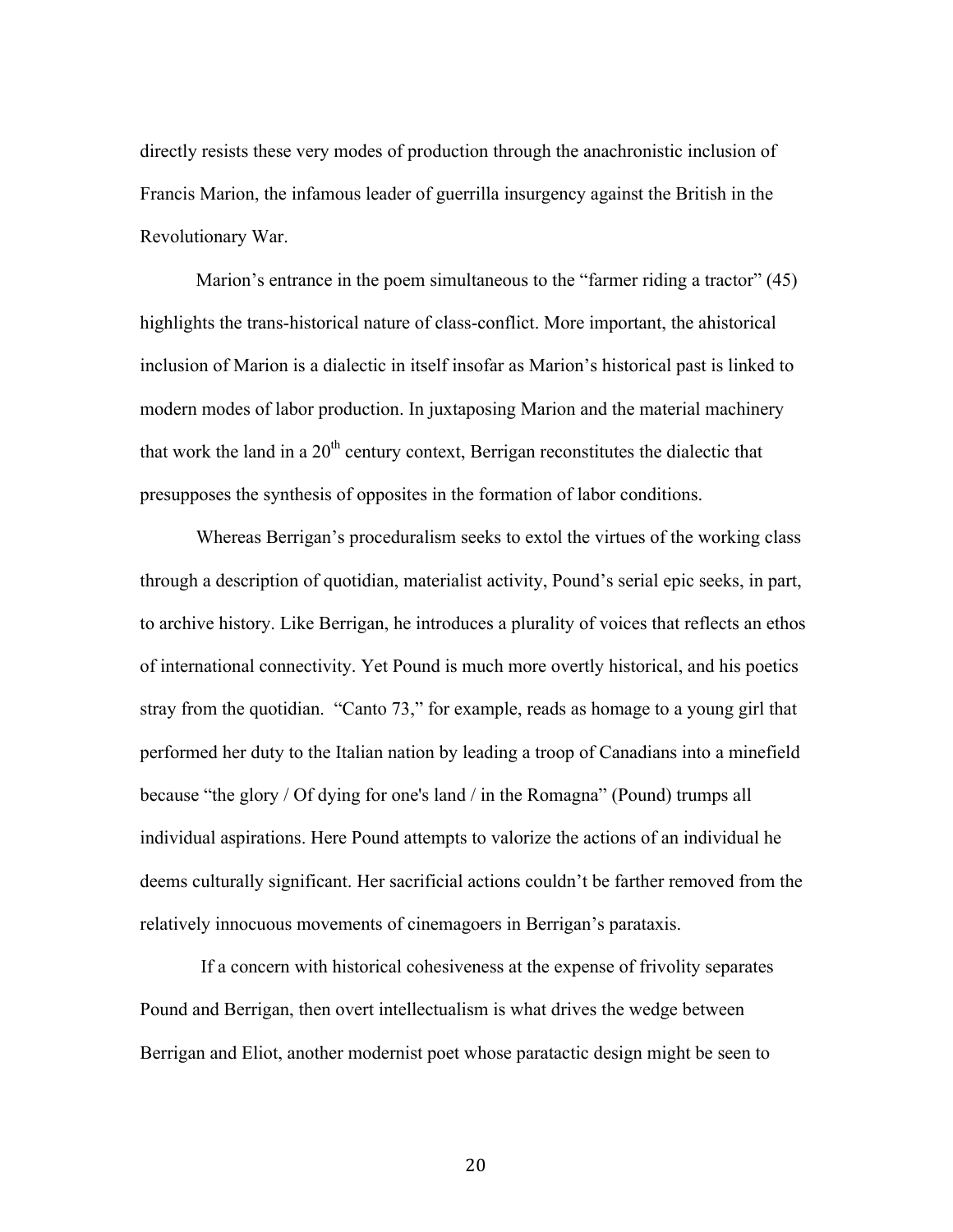resemble Berrigan's. As he does with Pound, Berrigan cites Eliot as a major influence in the creation of *The Sonnets* (Notley xi). Yet Berrigan and Eliot's collage forms spawn two very different aesthetics. Like Pound, Eliot's most accomplished work is written under the auspices of the modernist epic rather than in proceduralist fashion, and relies too much on high-cultural rhetoric and referents to be readily consumed by the traditionally less erudite labor class. Indeed, there are pop-cultural elements in *The Waste Land*, but these seem to be written with a much more serious intent.

Concerned with attaining cohesiveness, Eliot's Cubist collage in *The Waste Land*  is reflective of the modernist epic's tendency towards compiling a totality of culture. Whereas Berrigan's paratactic linguistic relationships place the readership within an easily accessible *moment* of history, as in the opening lines of "Sonnet 48,"-"Francis Marion nudges himself gently into the big blue sky / The farm was his family farm," (45) - Eliot's parataxis forces readers to grapple with the weight of an entire trans-cultural, and linguistically transcendent, history: "These fragments I have shored against my ruins / Why then Ile fit you. Hieronymo's mad againe. / Datta. Dayadhvam. Damyata" (lines 430- 432). Eliot's penchant for erudite language and obscure literary/mythic allusions reflects his belief that "the duty of the poet, as poet, is only indirectly to the people: his direct duty is to his language, first to preserve, and second to extend and improve" (Eliot). Eliot's poetic intentions thus contradict Berrigan's emphasis on poetry's social function. Berrigan's reliance on procedural form and his use of quotidian language and pop-cultural references forces his work to engage the social conditions that mediated his text.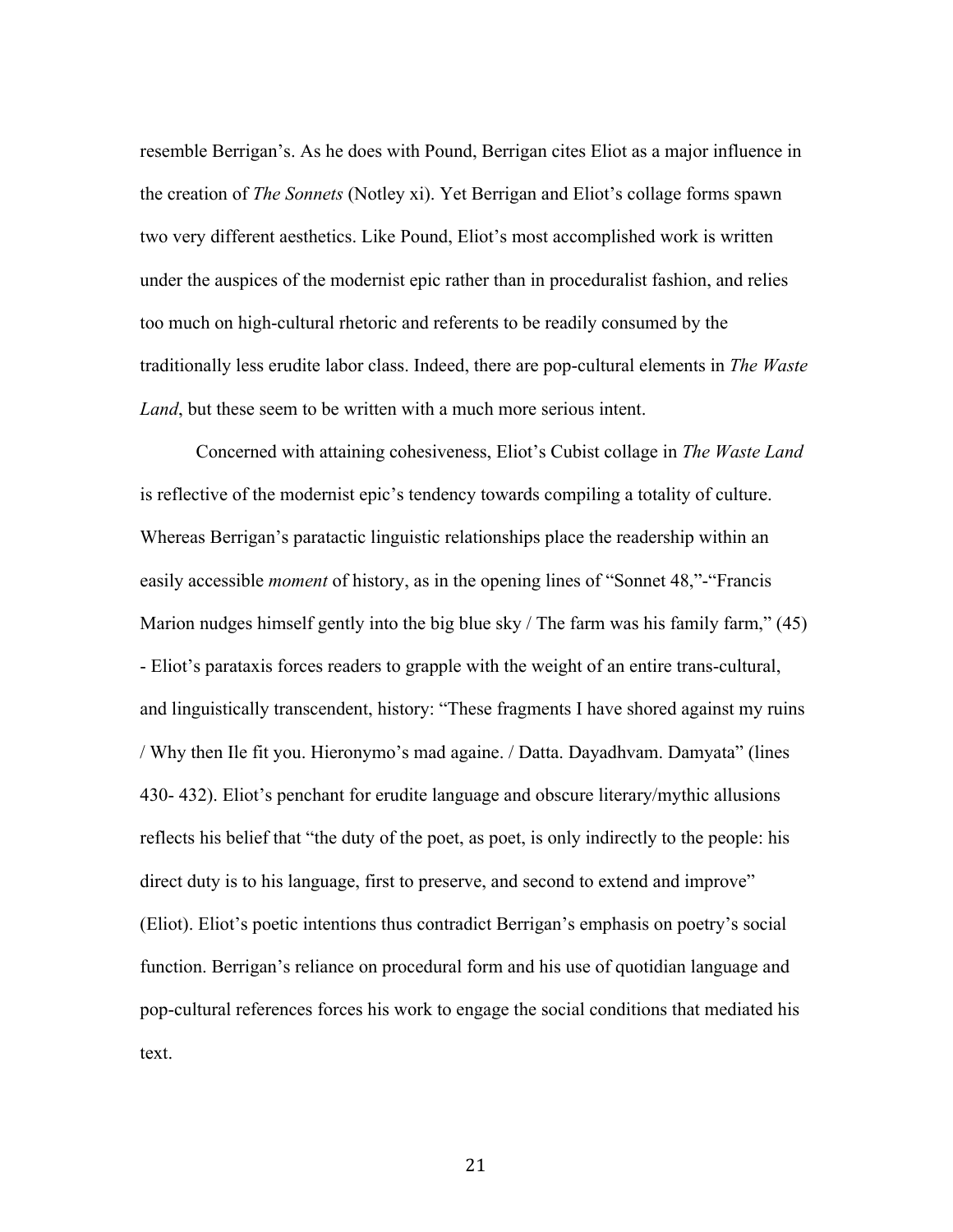Eliot's erudite allusions do not exactly wrest language away from its alienation vis-à-vis capitalism. They do not exclude the low-cultural referents that function as cultural signifiers just as much as quotes from antiquity. But they do signify a belief in the role of transcendental ideas and tradition over the "here-and-now" in the reclaiming of language and the poem as reified cultural object. Berrigan's "linguistic revolution," however, *is* concerned with the material world of the "here-and-now" and he re-centers language by making it available to the masses. "His [Berrigan's] work-his intervention in language-is always apparent," writes Huntsperger. "As a result, Berrigan's poems resist reduction to discrete, reified linguistic objects" (46).

Berrigan's resistance of high-cultural rhetoric as a tool to reclaim language also distances *The Sonnets* from the work of John Ashbery. This deviation is odd given the emphasis scholars have traditionally placed on Ashbery in the formation of *The Sonnets* and "Sonnet 74's" opening line allusion to Ashbery's "Last Month": "The academy of the future is opening its doors" (66). According to Huntsperger, "He [Berrigan] made a place for himself within the New York scene by constantly citing influences like John Ashbery . . ." (43). Yet Ashbery's juxtaposition of low-culture with high-culture suggests a refusal to fully abandon the poetics of "the academy" in favor of less elitist poetic structures. In "Daffy Duck In Hollywood," Asbhery manages to weave pop-cultural, quotidian references, such as Daffy Duck and Elmer Fudd, into a text made difficult by erudite and obtuse language. By doing so, Joseph Conte argues "Ashbery successfully absorbs popular culture without catering to it" (11). Berrigan, however, does "cater" to popular culture by limiting both arcane rhetoric and erudite allusions. Both poets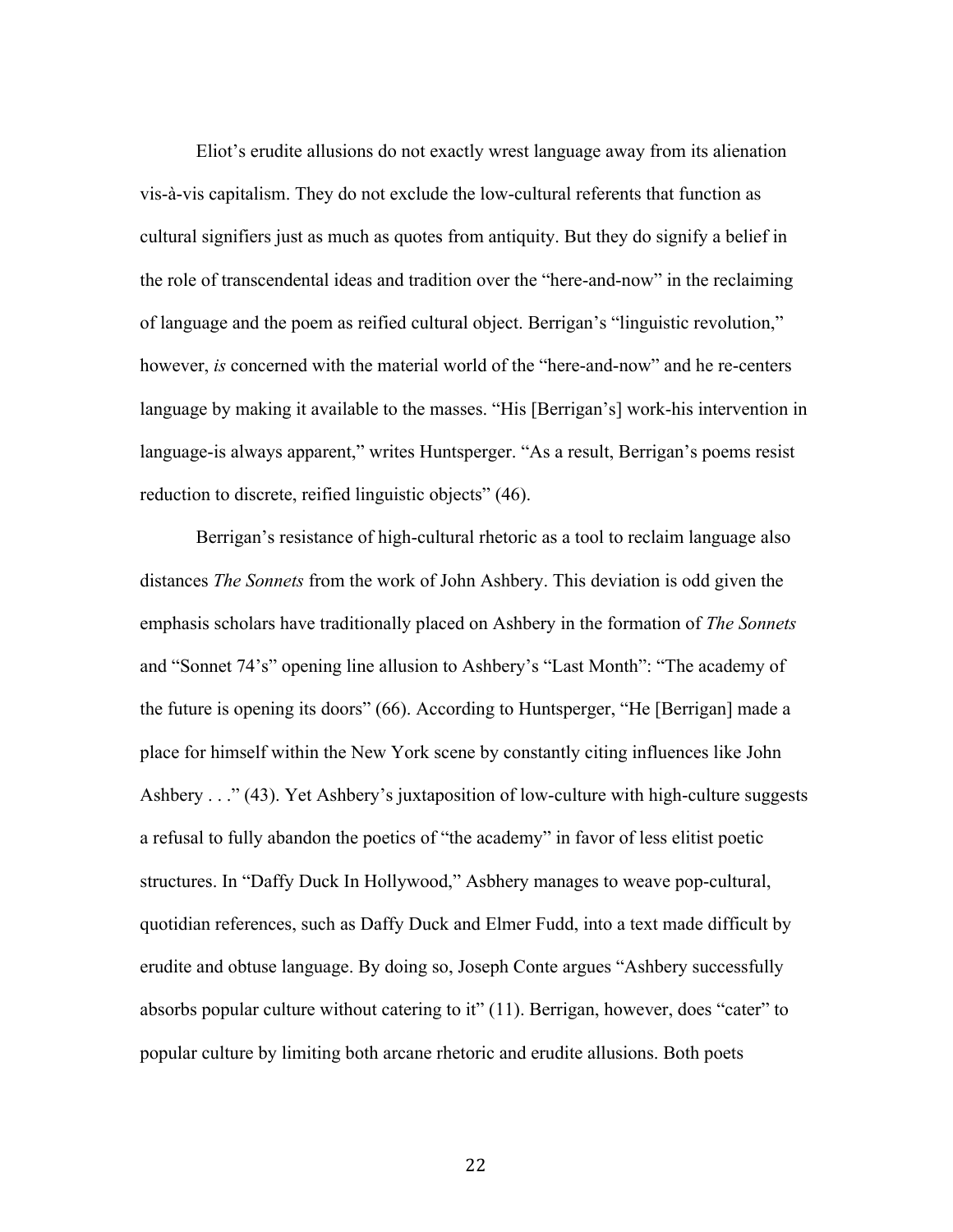structure their forms around a poetics of sociability, but Berrigan's proceduralism forces us to be more aware of the class-conscious mediated text.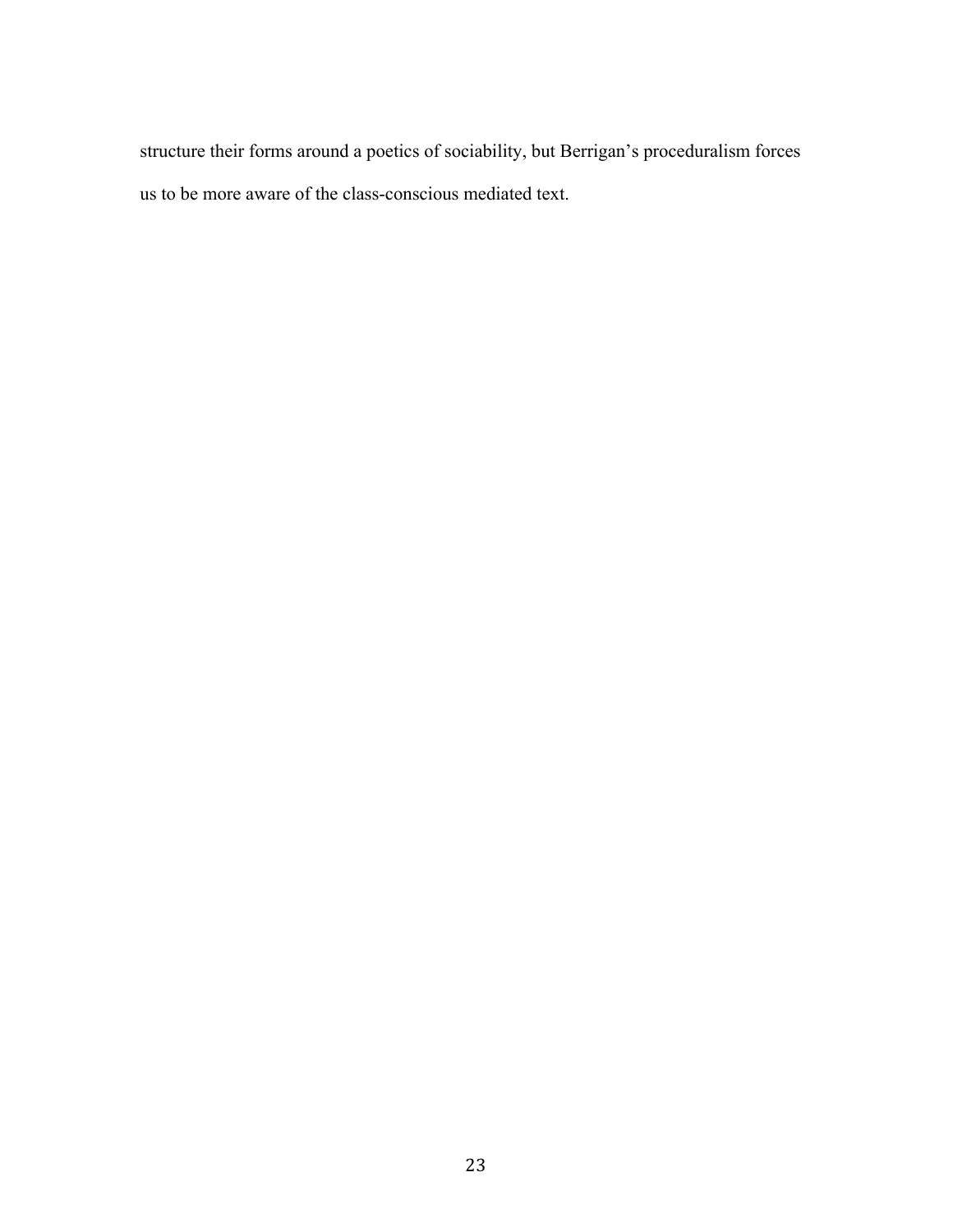#### CHAPTER THREE

# "THE RED BLOCK DREAM OF HANS HOFMANN: EISENSTEIN AND HOFMANN IN *THE SONNETS*

If the idea for *The Sonnets* was conceived through a political unconscious constructed around sociability, Berrigan composed the work using techniques that made the sociable possible in the Marxian tradition. Even though he took only two months to craft the work, *The Sonnets* is not a haphazard poetic amalgamation, but a carefully calculated book of assemblage and process. Berrigan's poetics of appropriation, of cutting-up lines and juxtaposing them to achieve contrapuntal meaning, can be partially traced to the work of famed Soviet montage director, Sergei Eisenstein.

Berrigan's sonnets operate with respect to the Eisensteinian tradition of focusing on the act of assemblage, rather than on the content being assembled. For Eisenstein, meaning arises out of metaphor; the continued splicing, cutting, and rearrangement of seemingly random cinematic shots gives birth to a new, wholly organic narrative (Kadelac 313). Berrigan instantiates Soviet montage by continually cutting up sonnets and rearranging them to create new poems, thereby functioning as an editor of sorts to produce contrapuntal meaning from separate, disjointed "shots." Berrigan's poetics resemble montage more than collage, a genealogy overlooked by Rifkin and other scholars who are too quick to strictly analyze Berrigan in terms of Dadaism. Attempts to place Berrigan solely within the tradition framed by Tristan Tzara are far too reductive. Whereas Dadaist poets were primarily focused on producing works of collagist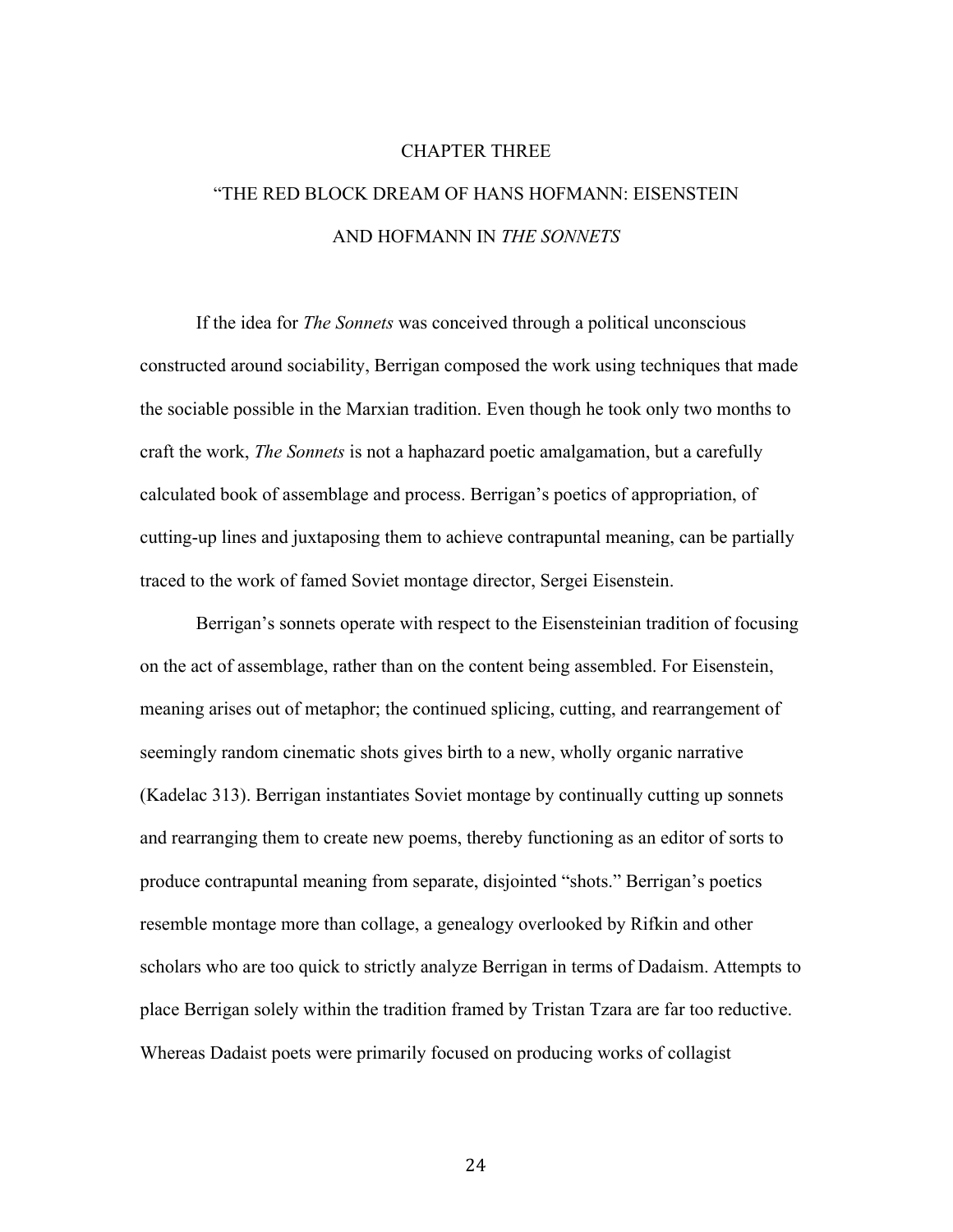palimpsest, Berrigan sought the "third meaning" constructed through dialectic arrangements. His contrapuntally derived meaning in *The Sonnets* and the fluidity of movement of lines between individual sonnets allows us to conceptualize the sonnets not only as self-contained and transmuted images, but also as *motion* pictures. Berrigan produces on the page what Eisenstein captures on the screen: meaning from fragmentation.

Such transparency across artistic mediums indicates Berrigan's willingness to conjoin artistic cinema and poetry into a multimodal poetic statement. Indeed, his belief in film-as-poetry is evident in *The Sonnets*, as the work is replete with cinematic references. In "Sonnet 15," the speaker goes to a "matinee B-movie" the day Marilyn Monroe died (14) and cinematic culture is interspersed throughout the work, most notably in the context of the "histrionic" (48). Berrigan seems to have a special affinity for classic Westerns; the line "Okinawa was a John Wayne movie to me" appears in multiple sonnets, as do references to Rory Calhoun, a 1950's black-and-white Western movie star. Perhaps most telling is Berrigan's use of film language. The odd love scene unfolding in lines 5-6 of "Sonnet 41," "you never tell me your name / and I'm forced to write 'belly' when I mean 'love'," abruptly concludes in line 7 with the interjection "Au revoir<sup>3</sup>, scene!" (38), a line that bears resemblance to dramatic Shakesperian stage direction. Furthermore, the final couplet in "Sonnet 40" is preceded by " . . .Icy girls / finger thighs bellies apples in my dream the big gunfire / *sequence* [italics mine]. Here Berrigan blurs the line between dream reality and cinematic narrative. The disjointed,

!!!!!!!!!!!!!!!!!!!!!!!!!!!!!!!!!!!!!!!!!!!!!!!!!!!!!!!

<sup>&</sup>lt;sup>3</sup> "Au revoir"- French for "good-bve."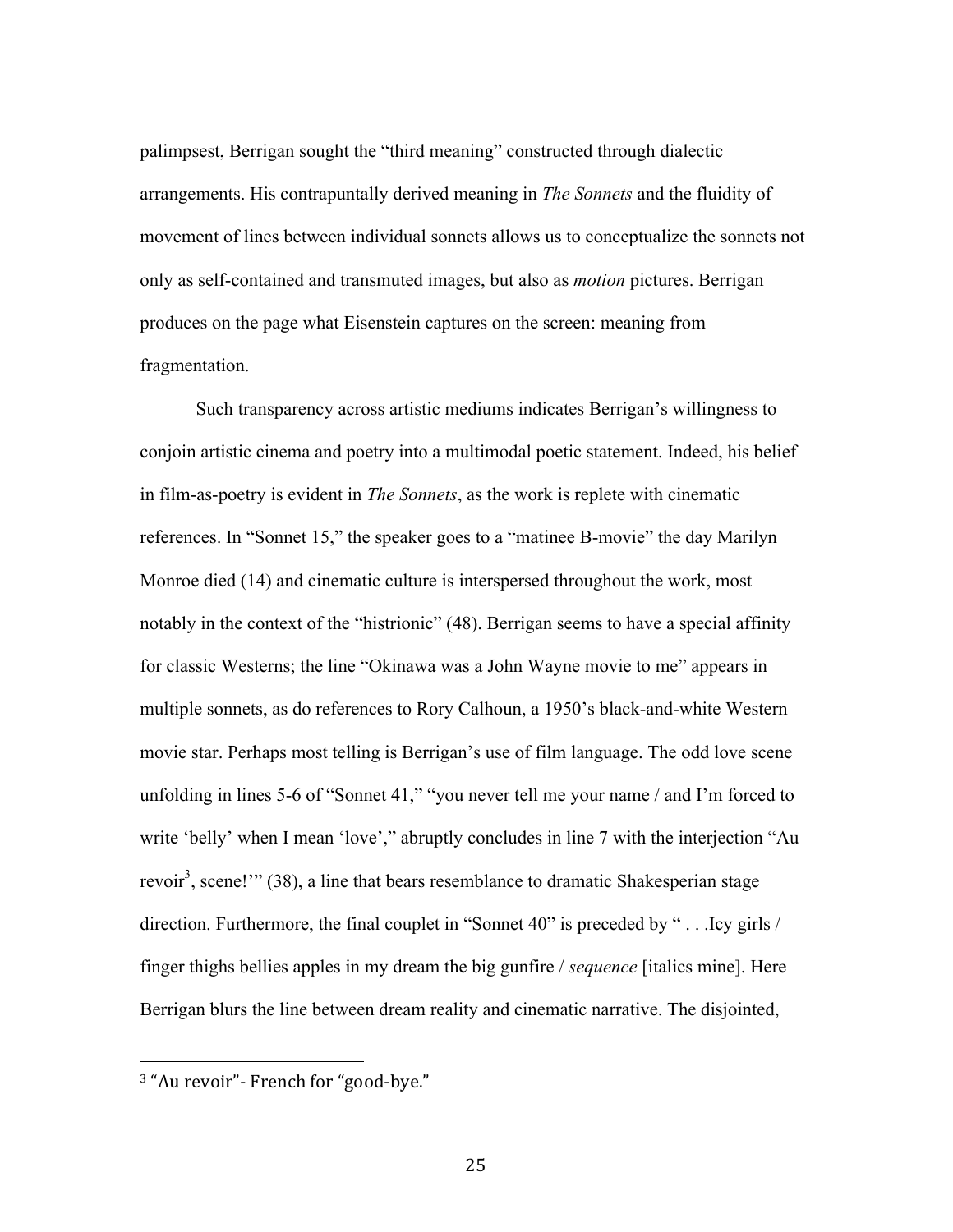atemporal dream world is associated with the fragmentation of cinematic *jump cut* transitioning and montage editing. Berrigan connects avant-garde poetics with the greater tradition of socialist artistic discourse by placing cinematic language and references within the sonnet structure.

Recent scholarship has closed the gap between Soviet aesthetics and early modern/postmodern American poetry. According to David Kadelac in "Early Soviet Cinema and American Poetry,"

> Art critics have begun to take more seriously the effects of constructivism and Russian futurism upon avant-garde movements in Western Europe and in America; and literary scholars have begun to notice the imprint in the 1930s of Soviet genres . . . (299).

Kadelac argues that poets such as Louis Zukofsky - a poet that Berrigan initially berates, yet admits to resembling in poetics $4 -$  and William Carlos Williams were directly influenced by Soviet cinematic aesthetics, and that their long poems contain large traces of Soviet influence, specifically Eisenstein's conception of processes of assemblage, "newsreel realism," and contrapuntal ideology (300). Moreover, Kadelac traces elements of both poets' work to specific Eisensteinian films such as *Battleship Potemkin* (1926).

By following in the footsteps of Zukofsky and Williams, Berrigan incorporates Soviet cinematic technique, especially "newsreel realism" and processes of assemblage, into *The Sonnets*. And through techniques of newsreel construction, techniques advanced

!!!!!!!!!!!!!!!!!!!!!!!!!!!!!!!!!!!!!!!!!!!!!!!!!!!!!!!

<sup>4</sup> In *Talking in Tranquility: Interviews with Ted Berrigan*, Berrigan expresses his disdain for Zukofsky, stating first, "at the time we had a great contempt for Zukofsky. It was impersonal. We had Frank O'Hara and a tradition on back through Apollinaire, and we thought that Zukofsky and all the people that were talking about Zukofsky were rockheads," before admitting, "Maybe I'm too close to Zukofsky in one way" (Oppen, *Talking in Tranquility: Interviews with Ted Berrigan*.)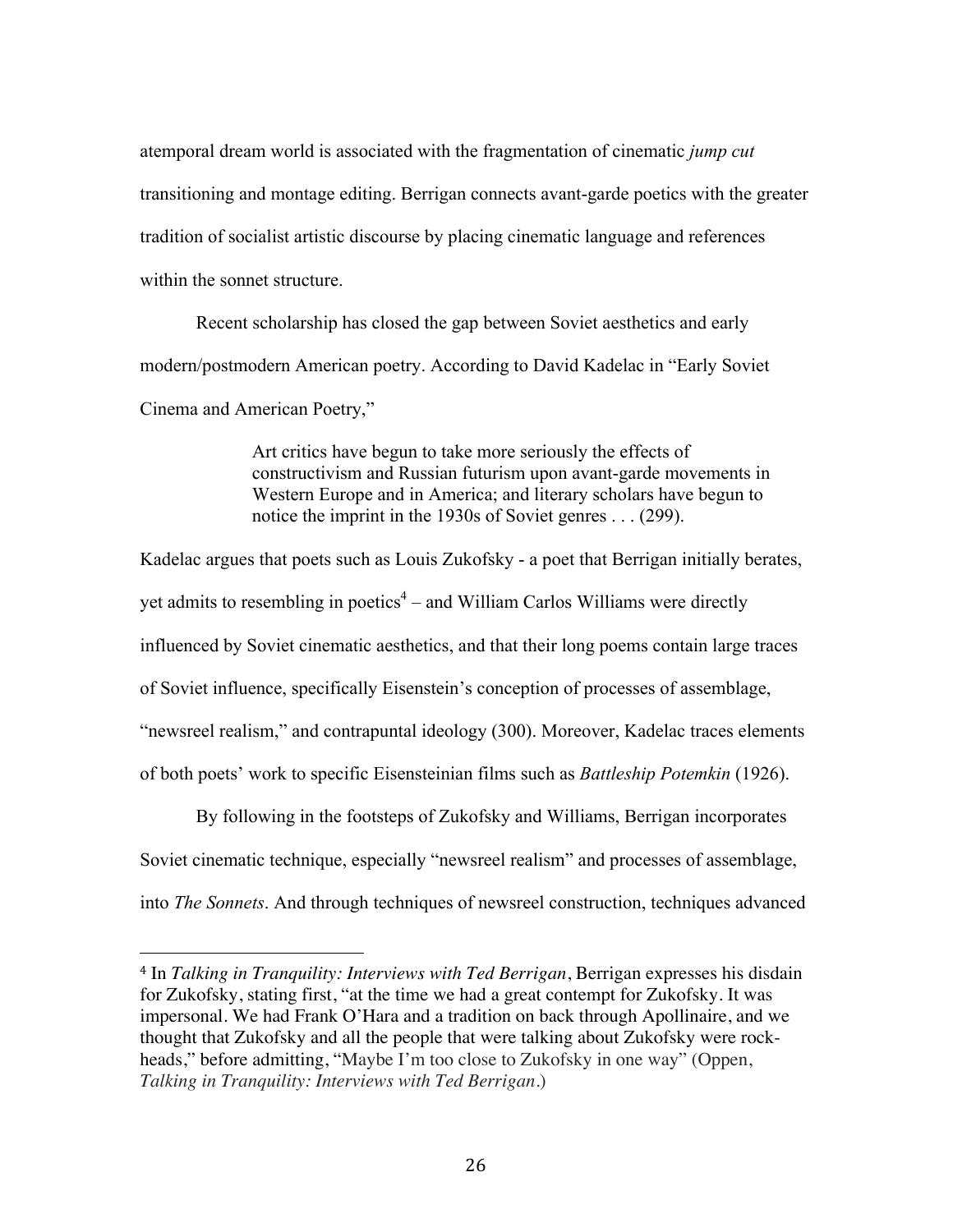by Eisenstein, Berrigan crafts his poetics of mass consciousness. Like the small literary presses of Second Generation New York School poets, *The Sonnets* seeks the "vitality of the newsreel" (Kadelac 302) because the newsreel is the catalyst for sociability in the community. Eisenstein's influence is felt dramatically in "Sonnet 15" and "Sonnet 59."

Perhaps the best-known sonnet, "Sonnet 15" exemplifies Eisenstein's theory of "montage of attraction." "A new method emerges," writes Eisenstein in the somewhat mocking "Montage of Attractions: 'For Enough Stupidity in Every Wiseman,'" "-free montage of arbitrarily selected independent (also outside of the given composition and the plot links of the characters) effects (attractions) but with a view to establishing a certain final thematic effect-montage of attraction" (79). In "Sonnet 15," these effects are juxtaposed to create a collision of "shots," resulting in contrapuntally derived meaning. The poem's opening line reads fairly straightforward: "In Joe Brainard's collage its white arrow" (14). Yet the second line, "He is not in it, the hungry dead doctor" (14), does not modify nor tell us anything about where the collage's "white arrow" is pointing. Rather, we are presented with two disjointed lines describing action without cause, two "attractions" that create effect. If the image of the "white arrow" and the "hungry dead doctor" were images successively flashed in a newsreel, we might infer that the "white arrow" is pointing to the "hungry dead doctor," who could stand in for Joe Brainard in his collage (see figure 1). But we cannot be certain. The "white arrow" opening symbolizes the difficulty this poem presents: a loss of signifieds.

The sonnet continues in the same manner of disjointed shots. Lines 10 through 12 present the reader with a glimpse of homoeroticism, again in separate images intended to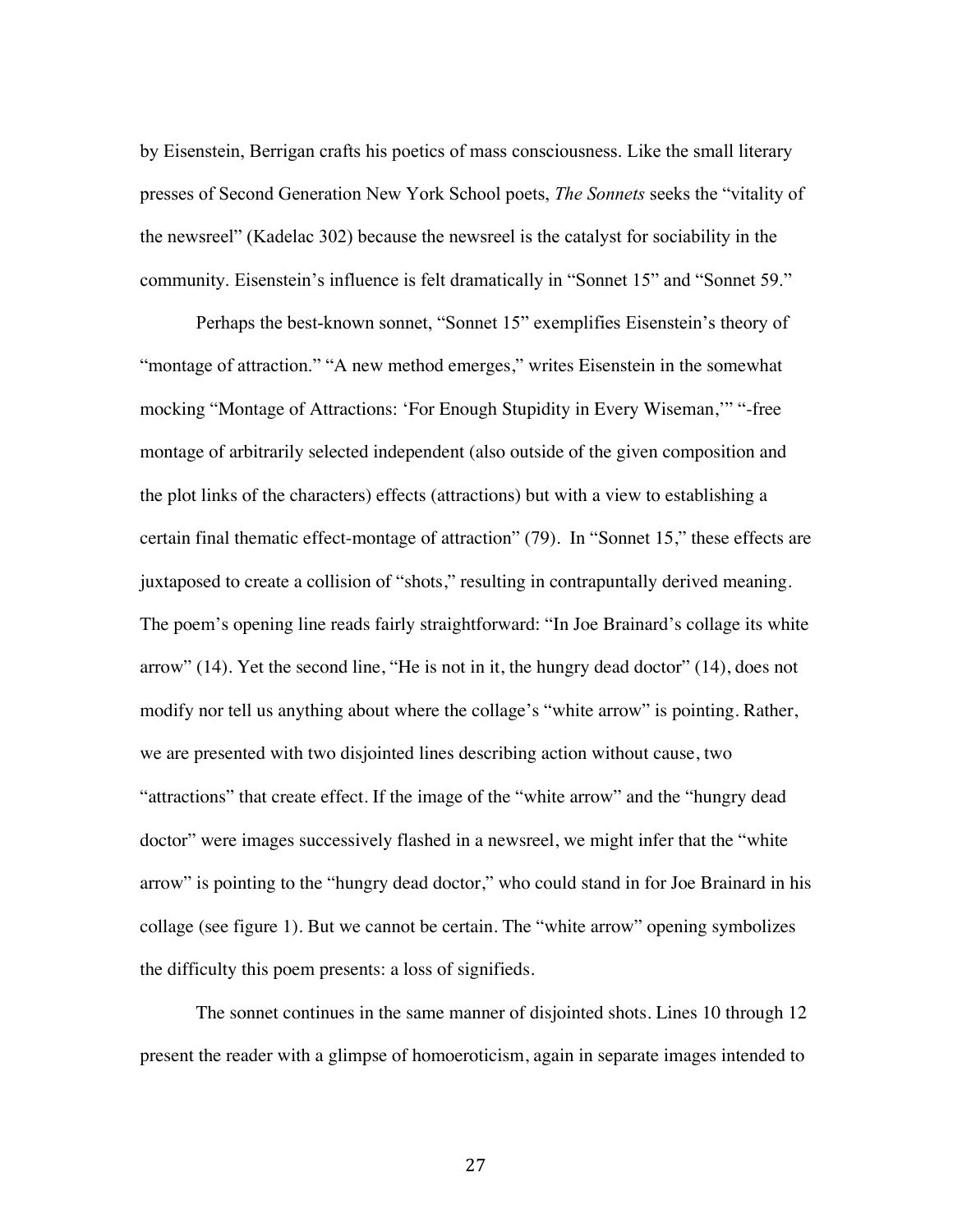produce a totality of effect: "The black heart beside the fifteen pieces / Monroe died, so I went to a matinee B-movie / washed by Joe's throbbing hands" (14). We can infer from earlier lines that the "Monroe" in question is Marilyn Monroe and it is Joe Brainard's "hands that throb," but we must form connections between the "fifteen black pieces," the "matinee B-movie," and "Joe's throbbing hands," three "attractions" that collide to create meaning. Perhaps the "fifteen black pieces" are cutouts of Marilyn Monroe that didn't make it into "Joe Brainard's collage," and the "matinee B-movie" is the site of a homoerotic act between the speaker and Joe Brainard.

Our inability to decipher meaning stems partially from Berrigan's process of metric montage, a form of editing in which a specific number of frames (or, in the case of poetry, feet) dictate the transition of shots, rather than a completed image or thought. 12 of 14 lines in "Sonnet 15" are written in iambic pentameter (lines 6 and 8 are written in trochaic tetrameter) and every line contains a fragmented image or action that stands alone. Furthermore, each line's enjambment is not meant to carry meaning over to the next line, as Eliot does in the opening of *The Wasteland*, but terminate meaning before it can be contextualized. Berrigan is more concerned with cutting lines at precisely the right meter than with correct syntactical arrangement. The resulting sonnet thus contradicts line eight's proclamation that "the sonnet is not dead" as it bears little resemblance to the Petrarchan form of sestet-octave and the Shakesperian practice of enjambing lines to carry meaning. Berrigan's parataxis of images and actions signifies a belief in the ability of montage to produce contrapuntal meaning for the reader. Each image-segment<sup>5</sup> forms

!!!!!!!!!!!!!!!!!!!!!!!!!!!!!!!!!!!!!!!!!!!!!!!!!!!!!!!

<sup>5</sup> What Eisenstein calls "representational segments" ("Montage of Attractions, 79).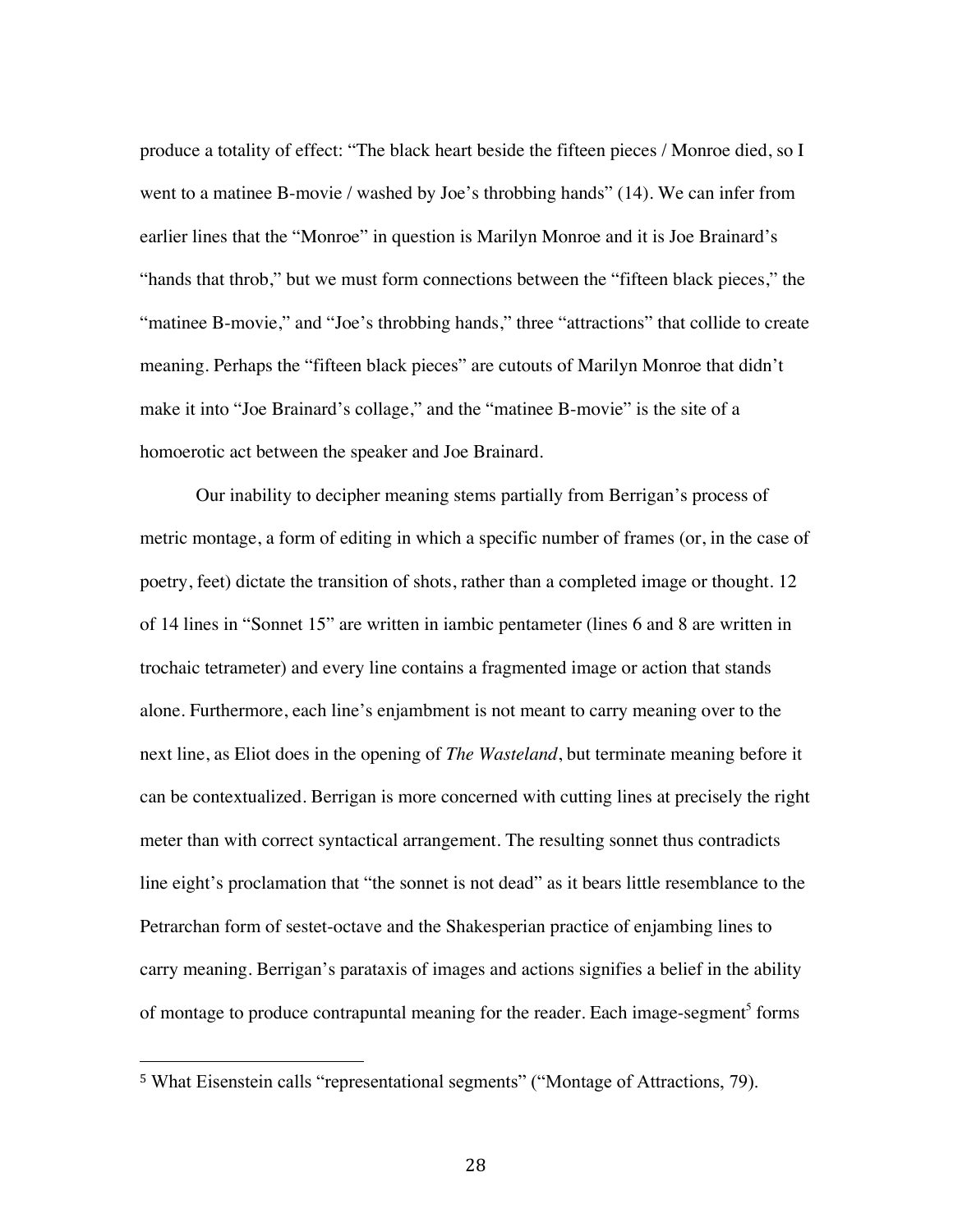a plot line that can stand independently of the rest and perform a special function of effect. The resulting contrapuntal meaning reflects a mass consciousness of sociability and is consequently politically charged.

Like the collagist/collaborative techniques employed by Lower East Side poets in the production of literary magazines and public readings, the lines of "Sonnet 15" are interchangeable and appropriative. As Berrigan demonstrates in "Sonnet 59," line 1 can be placed next to line 14, spawning a couplet that reads, "In Joe Brainard's collage its white arrow / does not point to William Carlos Williams" (54). Here we have juxtaposition of the intellectualism of Williams and the pop-cultural significance of Joe Brainard, of high and low art. Berrigan effectually increases the sociability between socio-political classes and weakens the aura surrounding previously conceived bourgeoisie art by allowing such movement.

Whereas meaning is derived from "Sonnet 15's" disjointed "attractions," Berrigan drives the meaning in "Sonnet 59." "Sonnet 15" functions as montage; Berrigan, in "Sonnet 59," repositions lines from "Sonnet 15" to structure an accessible, sequential narrative. Thus, "In Joe Brainard's collage its white arrow / He is not in it, the hungry dead doctor," (14) becomes "In Joe Brainard's collage its white arrow/does not point to William Carlos Williams" (54) and "He is not in it, the hungry dead doctor. / What is in it is sixteen ripped pictures" (54). The homoeroticism derived contrapuntally in "Sonnet 15" is mitigated as the line is transformed into, "Of Marilyn Monroe, her white teeth white -/ washed by Joe's throbbing hands" (54). The poem still functions as a "montage" of attraction" where images collide to produce meaning, but the "image-segments" do not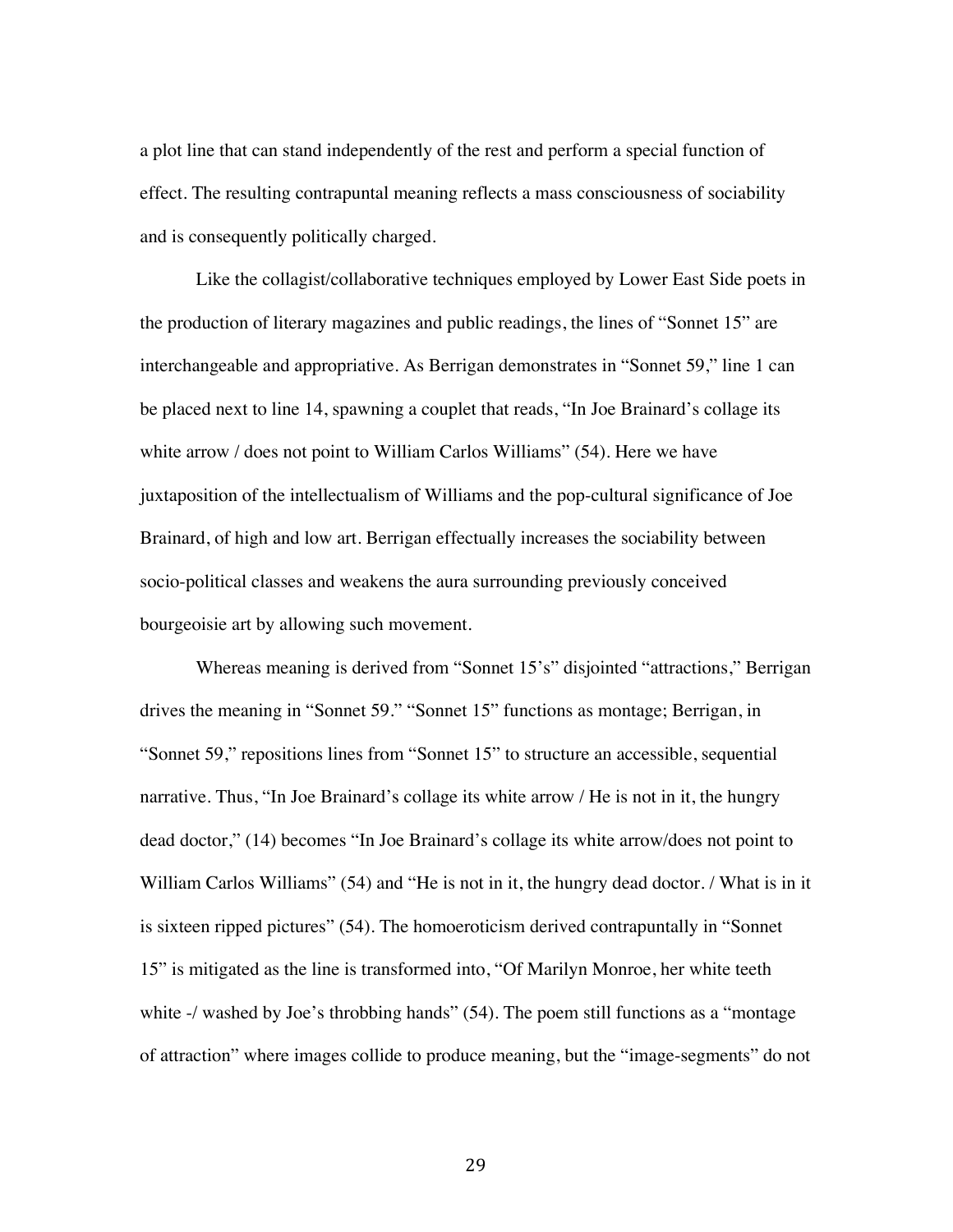stand independently, nor do they follow a process of metric editing. Through cutting up and arranging image fragments, Berrigan appropriates the Soviet-style realism of the newsreel to create a poetics of sociability in which the news of the Lower East Side - of Joe Brainard's collage and other happenings - is broadcasted as if it were a new William Carlos Williams publication . In doing so, Berrigan once again highlights poetry's social function as a catalyst for social change. The "news" his sonnets' transmit is the communal aesthetic. To place it in the context of William's "Asphodel, That Greeny Flower," this sense of communality is the surplus that poetry holds: "It is difficult / to get the news from poems / yet men die miserably every day / for lack / of what is found there"  $(13)$ .

Yet if Berrigan's processes of assemblage can be partially traced to the work of Eisenstein, what accounts for the myriad use of color in his sonnets? Furthermore, if it is possible to reduce the sonnets to frames of images in a cinematic sense, what causes the sonnets to *function* as moving images, to assume the qualities of *motion* pictures? The answer, as Berrigan indicates, stems from the interplay of color in his work. Berrigan's fascination with colorful representation in *The Sonnets* should come as no surprise to any critic as his Lower East Side collective included the likes of abstract expressionist painters such as Jackson Pollock and Willem de Kooning. Many sonnets reference the work of prominent abstractionists and Berrigan's technique is no doubt informed by process of drip and nonrepresentational painting. Particularly important is the work of German-American expressionist painter, Hans Hofmann. Hofmann is referenced more than any other painter in *The Sonnets*, yet contemporary scholarship has largely neglected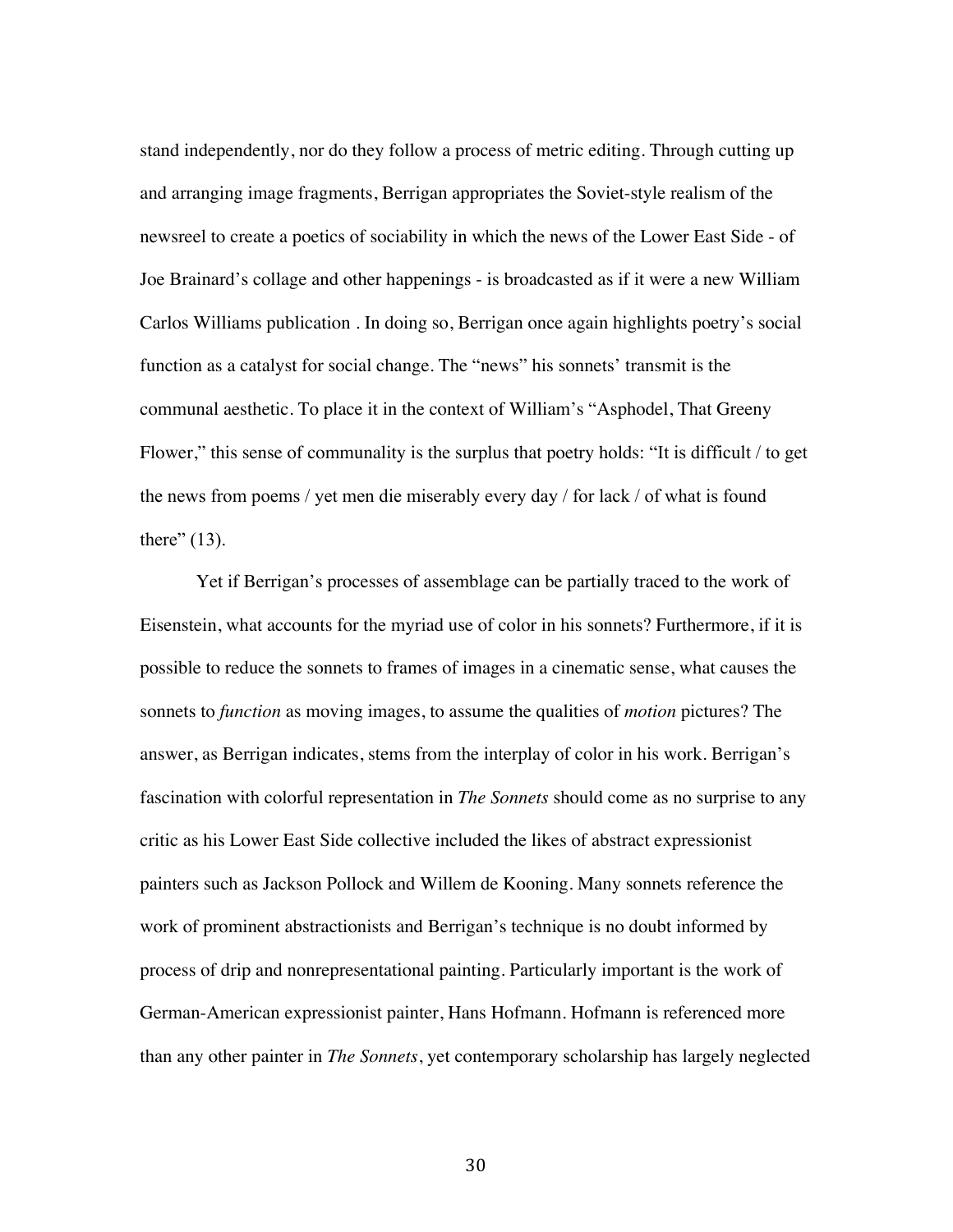to recognize the painter's contributions to Berrigan's masterpiece. In doing so, scholarship fails to bridge the gap between Berrigan's poetics and currents of mid- $20<sup>th</sup>$ century abstract expressionist painting.

Born in Germany in 1880 and rising to prominence in the early 1950's, Hofmann was best known for his ideas of push/pull in relation to color theory. According to Hofmann in *The Search for the Real and Other Essays*, "Depth in a pictorial, plastic sense, is not created by the arrangement of objects one after another toward a vanishing point . . . but . . . by the creation of forces in the sense of *push and pull*" (43). Like Eisenstein, Hofmann believed it was possible to create contrapuntal meaning through the collision of "attractions," or, in the context of painting, through the collision of color. For Hofmann, paintings could literally expand and contract, "pulsate" and "breath," if color was arranged so that darker colors "pushed and pulled" on lighter hues in the work<sup>6</sup>. Moreover, Hofmann maintained that this plasticity could be emulated on the page as "a sensation of movement and countermovement is simultaneously created through the position of two lines . . . [that] move in relation to each other. . . creating tension on the page" (Hofmann 42). And it is through this tension on the page, like the collision of shots in an Eisensteinian context, that meaning is produced.

Berrigan's familiarity with Hofmann's work is evident. In "Sonnet 82," Berrigan mentions Hofmann directly, writing, "The red block dream of Hans Hofmann keeps going away / and coming back to me" (73). Berrigan continually appropriates Hofmann's

!!!!!!!!!!!!!!!!!!!!!!!!!!!!!!!!!!!!!!!!!!!!!!!!!!!!!!!

<sup>6</sup> In *The Search for the Real and Other Essays*, Hofmann elaborates on this point, writing, "Color is a plastic means of creating intervals. Intervals are color harmonics produced by special relationships, or tensions" (45).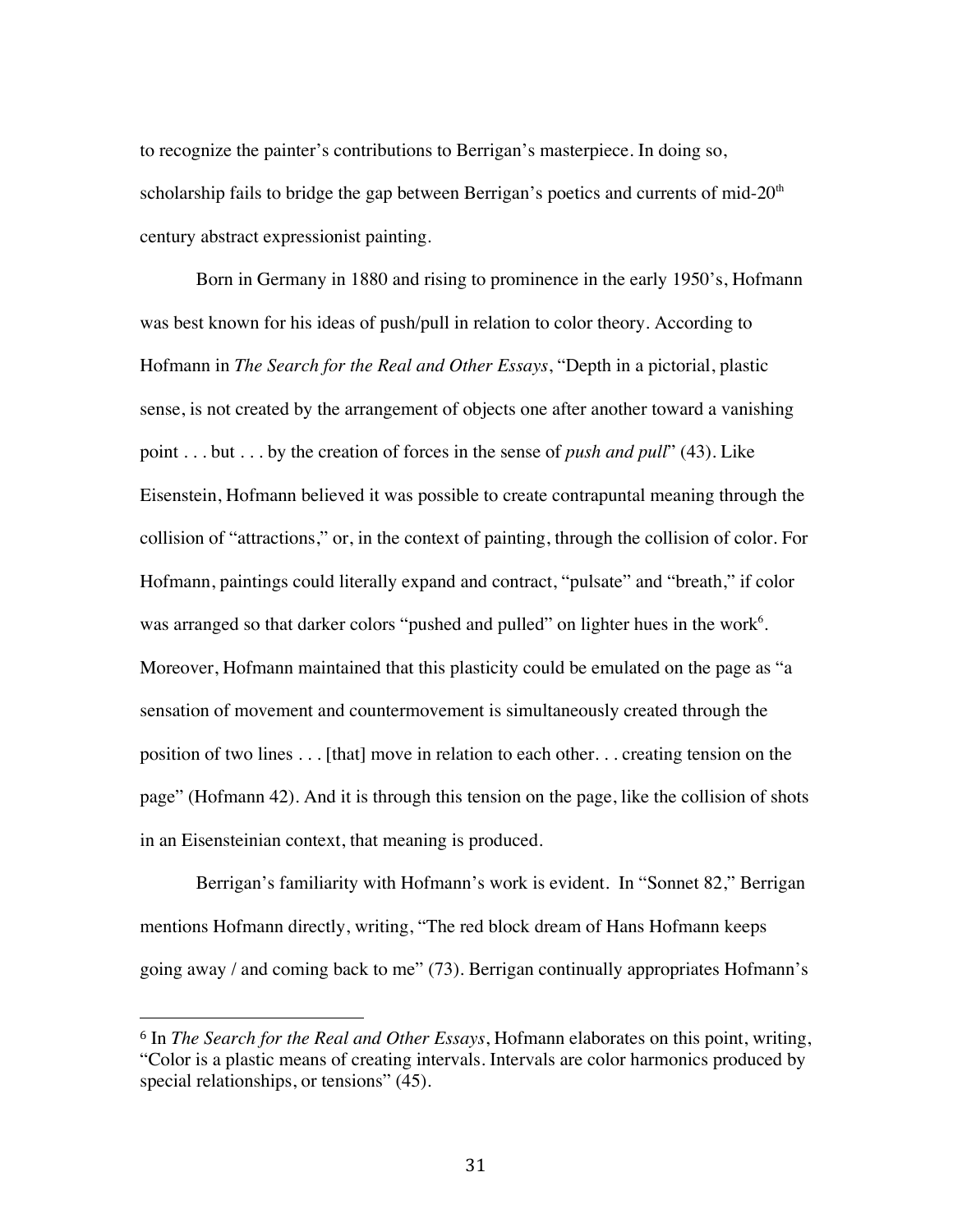idea of color as blocks or planes that move internally and externally in the poem and throughout the collection. These "blocks of color" in turn lay the foundation for the "block structure" of the sonnet: each sonnet is roughly the same shape and dimension and each line adheres to nearly the same metrical length. The result is a series of text-blocks that interact through an exchange of color.

In "Sonnet 48," Berrigan writes, "A farmer rides a tractor. It is a block / To swallow" (45), effectually transforming the image of the farmer-tractor into a picture plane and the line of text into a movable block. Berrigan's emphasis on the "swallowing" of the tractor-block is of particular importance. One one hand, the act of "consuming" literary texts is a reflection of readership grounded in post-industrial consumerism. Yet the line also specifically elevates us, as readers, into an economic system in which our ability to consume is predicated upon the farmer's means of production; the farmer's labor output is vital to our continued existence. These blocks are then carried over into "Sonnet 32," but are disassembled and rearranged: "A farmer drove up on a tractor / In the square, on the farm, in my white block hair" (29).

Berrigan's reliance on the color "white" to produce movement is of particular interest. As the blending of all colors, "white" is distinctly neutral in relation to the "violence" of "red" and the "passivity" of "blue" both of which are used heavily throughout *The Sonnets*. In certain sonnets, "white" attains a central position. In "Sonnet 15," for instance, it is the "*white* arrow" that "does not point to William Carlos Williams" and Marilyn Monroe's "*white* teeth" are being *"white* washed by Joe's throbbing hands" (54). Oftentimes, "whiteness" functions as an important character modifier; "Sonnet 21"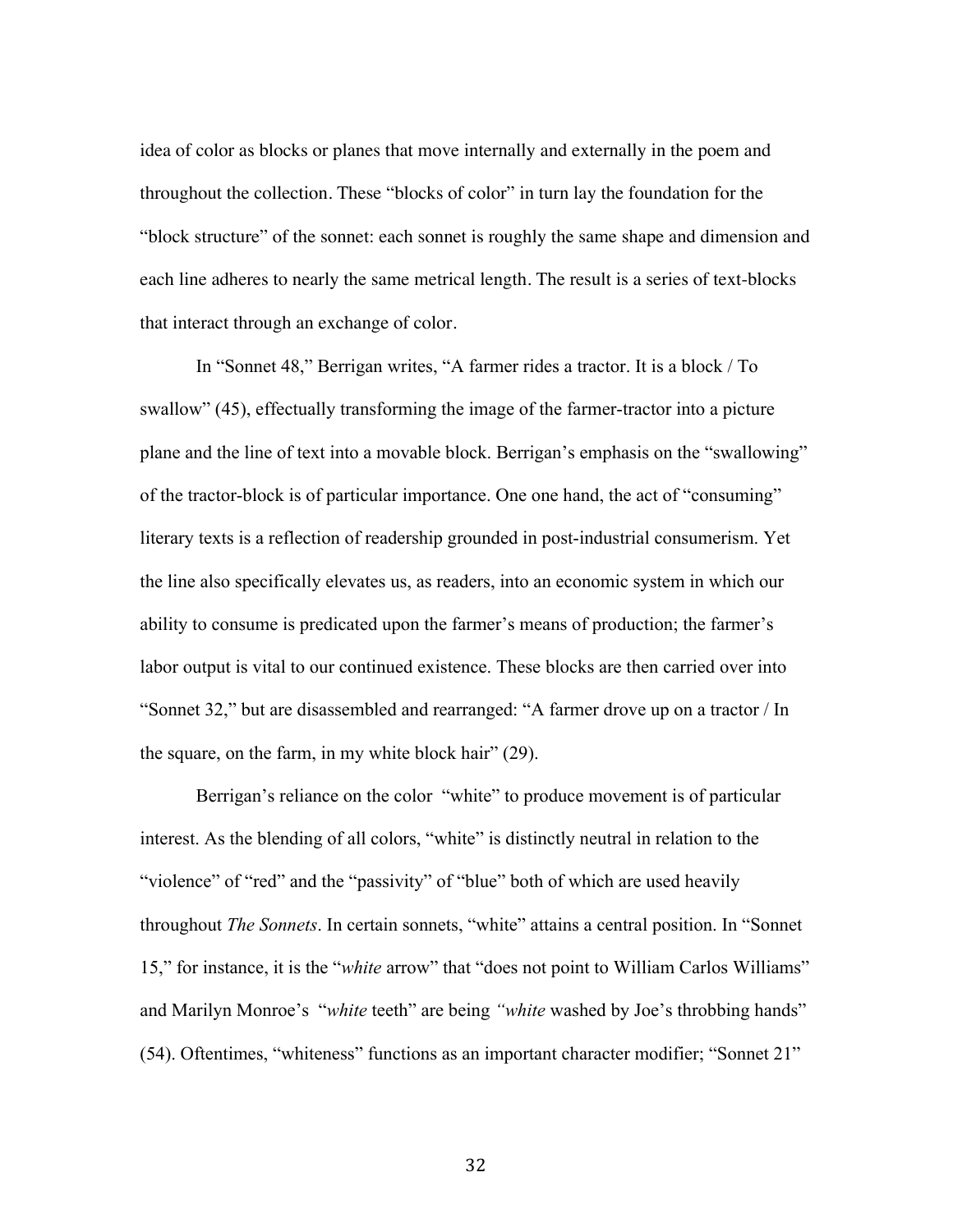specifies that, "On the green a *white* boy goes" and one should "Bring the green boy *white* ways" (19). The emphasis on white seems to indicate a subtle (or not so subtle) undertone of race difference. But as with the ironic opening statement of politics in "Tambourine Life," Berrigan's excessive use of "whiteness" must be understood not as illustrative of his politics, but as a condemnation of the imperial nature of "whiteness" in subjugating the "green boy" and other marginalized groups. Furthermore, the *white* arrow *does not* point towards cultural signifiers, such as William Carlos Williams, any longer. Rather, as an amalgamation of color, "white" should be understood as a metaphor for the idealized multicultural community.

Berrigan achieves movement both literally through the movement of color planes and figuratively through the juxtaposition of narrative blocks: the farmer is able to "drive his tractor" between sonnets transformed into cinematic frames of color. Furthermore, the opening lines of both sonnets reflect a poetics of sociability made possible by the tension existing between moveable blocks of line. Lines 1 through 3 of "Sonnet 32," "The blue day In the air winds dance / Now our own children are strangled down in the bubbling quadrangle," (29) move in relation to each other, providing both a literal and metaphorical space for the "winds" to "dance." And, as if the sonnet was an actual Hofmann painting replete with moveable blocks of color, the movement of the "winds" and "children" is manifested as a pushing and pulling "quadrangle" (29).

Whereas the "blue day" of "Sonnet 32" is juxtaposed into an abstract montage of "dancing winds" and "a farmer" driving a tractor, the "big blue sky" of "Sonnet 48" frames the setting as "Francis Marion nudges himself gently" into it (45). Marion's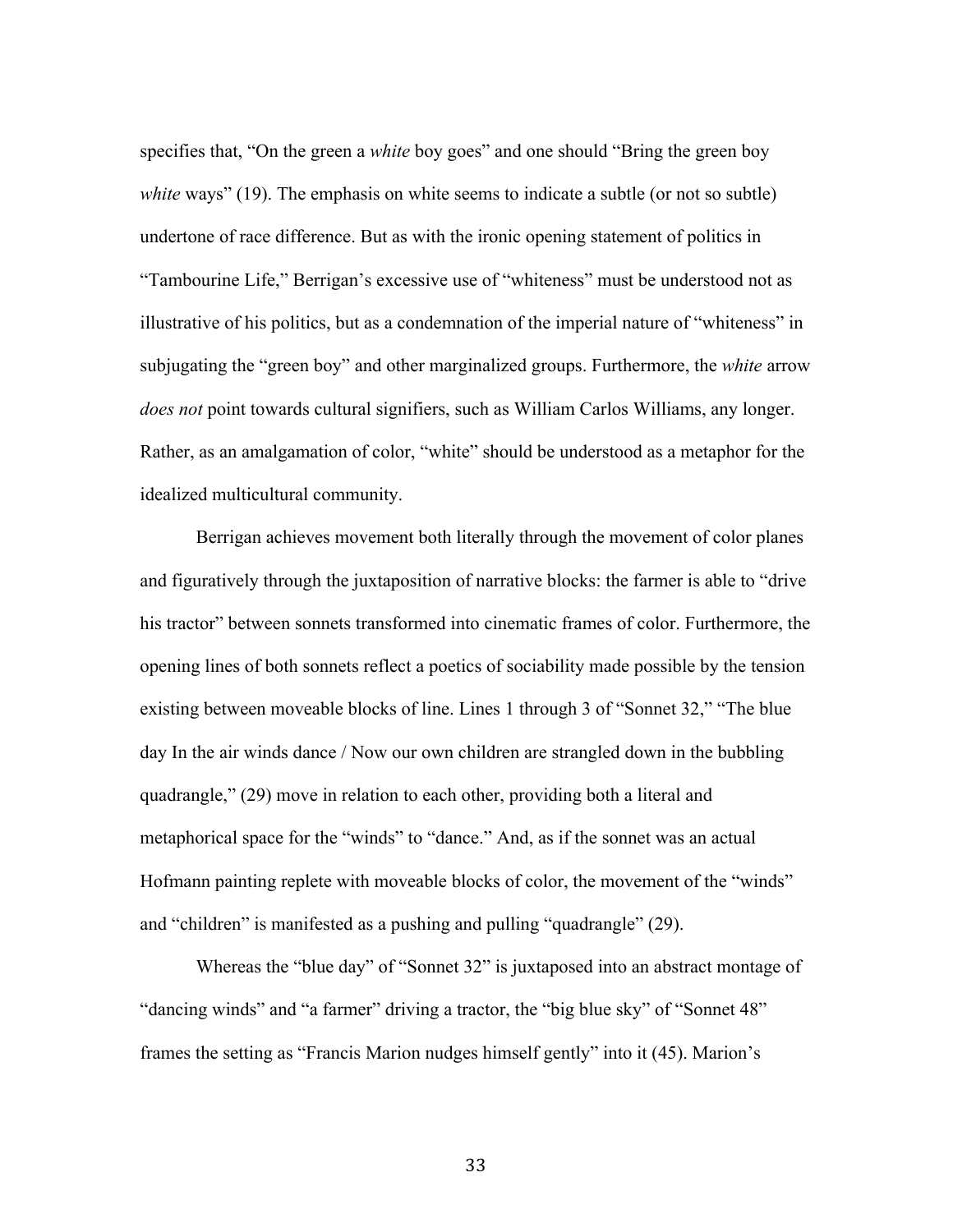movement is twofold; on one hand, Marion is literally moving into the environment of the sonnet. On the other, he is undergoing a process of change vis-à-vis the "gentle" push and pull of the big "blue" color block. Meaning is derived from the abstract, independent blue block in "Sonnet 32" as a metaphorical act of movement for disjointed "winds" and "children," and concretized in "Sonnet 48" as an image-segment that modifies successive lines in the sonnet. Moreover, the independent image of the "farmer" in "Sonnet 32," is imbued with meaning as a result of the tension between lines 12-14 in "Sonnet 48": "Francis Marion / Muscles down in tooth-clenched strides toward / The effort regulator: His piercing pince-nez" (45). Movement is implied by the variance in line length and through the "striding" Francis Marion towards an anachronistic mechanism contained in the "effort regulator." Movement is also prefaced earlier though the change in meter from iambic pentameter in lines 5-8 to hendesyllabic in line 9, "Meaning strides through these poems just as it strides," back to pentameter in line 10, "Through me! When I traipse on my spunk, I get" (45). The abstract final lines in "Sonnet 32," "The air beginning to thicken / In the square, on the farm, in my white block hair" (29), symbolize a movement in tense as Francis Marion loses his voice as observer of his own hair and is discussed through the vision of an omnipresent narrator.

Just as Berrigan crafts a mass conscious of sociability through a "montage of attractions" using Eisensteinian juxtaposition, so too does he develop socio-political meaning through the movement of "blocks of color." In an instance of internal reflection, Berrigan writes in line 10 of "Sonnet 32," "He said he was puzzled by the exact meaning of "block" (29). Here, Berrigan questions the usefulness of poetic form, as he comes to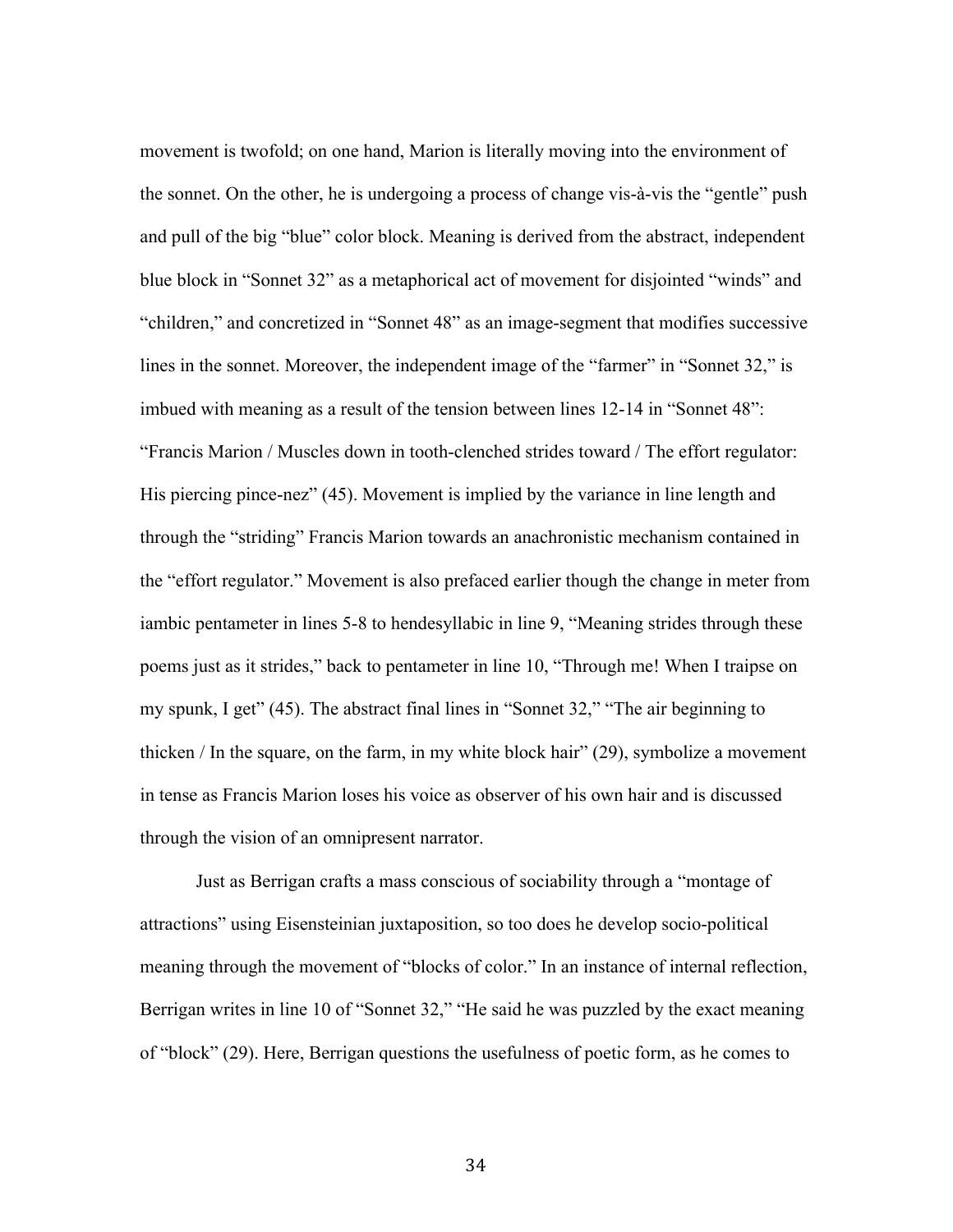understand form as a plastic block that can be cut-up and fragmented. Blocks of color can lose their "aura", to use Benjamin's terminology, because they can be reproduced in other works of art. Berrigan's sonnets are themselves "blocks of color" that rely on the push and pull of spatiality, the tension between lines, to effect movement both internally and externally. Through reproduction, even the great Revolutionary-era leader Francis Marion, is posited as a moveable "block" to be cut-up and repackaged to the popculturally induced masses as a "farmer driving a tractor" in the postmodern tradition.

I therefore urge readers of *The Sonnets* to unpack these culturally reproduced artifacts as their very reproduction epitomized Berrigan's belief in the communality of discourse. Through a careful process of fragmentation, juxtaposition, and appropriation, Berrigan created in *The Sonnets* a collection that reflects an urge towards sociability. And it is precisely this sociopolitical dimension of the work that is particularly important to scholars studying poetry's social function during the tumultuous 1950's and 60's. Rather than focusing on Ted Berrigan as a man addicted to speed and fame (to use Rifkin's argument), future scholarship might study the role dialectic process philosophy plays in the construction of a uniquely Marxian voice. To this extent, perhaps the real value of Berrigan's life and work are the lessons to be learned about community building. Through Lower East Side communal practices, Berrigan and company illustrated the capability of written and aural poetry to form a nucleus of radical, yet peaceful, dissent.

What I am arguing then is that *The Sonnets* functions as a medium through which the political economy of the 1960's can be accessed. By reconstituting Marxian aesthetic practices in a work defined in terms of appropriation, Berrigan bridges the overt political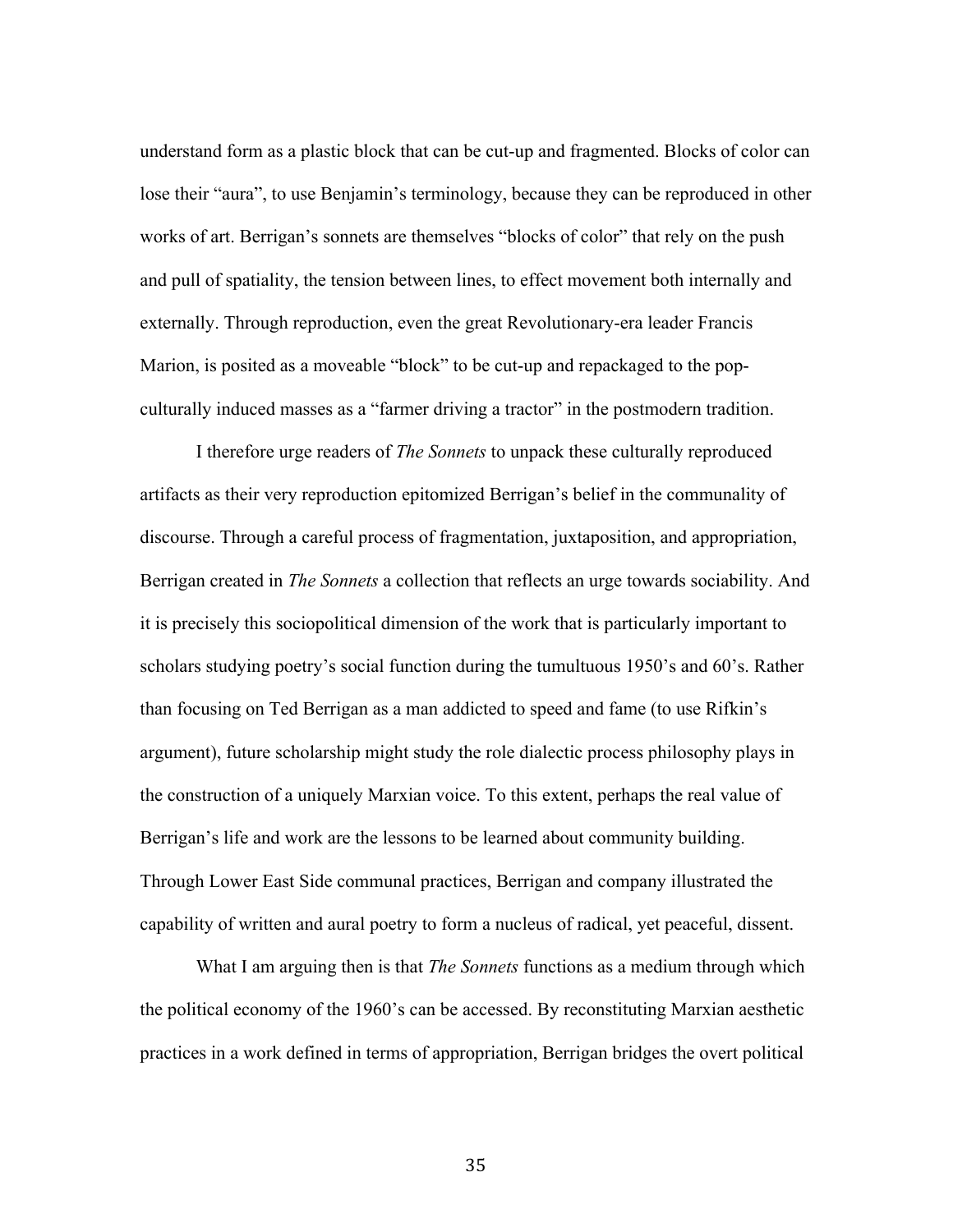resistance of Soviet-era artistic discourses with the subtler poetics of sociability already ingrained in Second Generation New York School work. And while such gaps were already being closed in the years preceding *The Sonnets*, Berrigan's singular tour de force most emphatically reemphasized the need for collectives of poets to reclaim ownership over the modes of poetic production. Through a poetics of sociability, *The Sonnets* states an important political axiom: the voice of resistance is always amplified when your friends join in on the fun.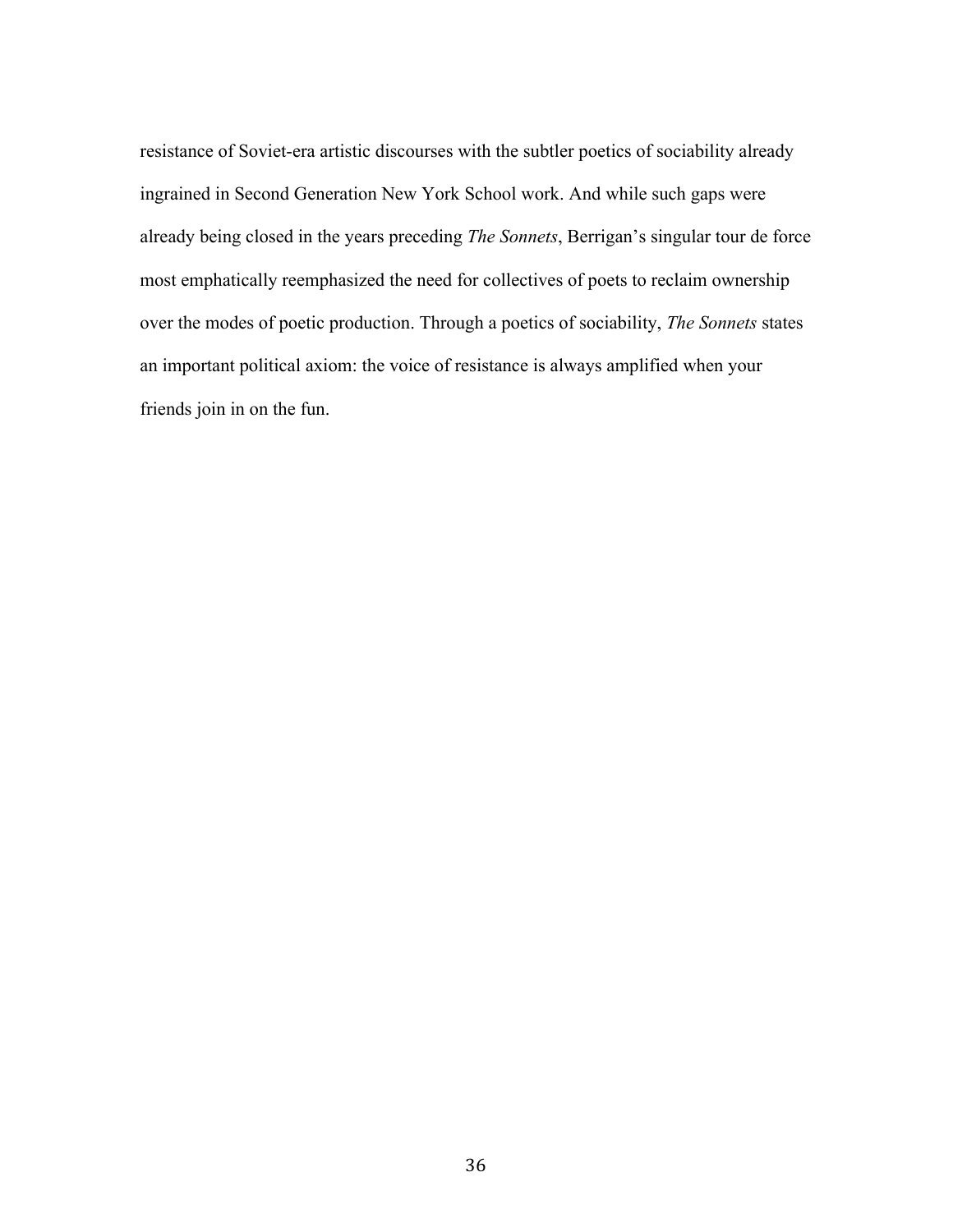#### WORKS CITED

- Benjamin, Walter. *Illuminations*. New York: Harcourt, Brace & World, Inc., 1968. Print.
- Berrigan, Ted. *The Selected Poems of Ted Berrigan*. Berkeley: University of California Press, 2011. Print.

Berrigan, Ted. *The Sonnets*. New York: Penguin Books, 2000. Print.

- Eliot, Thomas Sterns. *The Waste Land*. New York: The Dial Publishing Company, 1922; Bartleby.com, 2011. http://www.bartleby.com/201/1.html.
- Hofmann, Hans. *Search for the Real And Other Essays*. Cambridge: The M.I.T. Press, 1967. Print.
- Huntsperger, David. *Procedural form in postmodern American poetry : Berrigan, Antin, Silliman, and Hejinian*. New York: Palgrave MacMillan, 2010. Print.

Kadelac, David. "Early Soviet Cinema and American Poetry."

*Modernism/Modernity* 11.2 (2004): 299-331. Print.

- Kane, Daniel. *All Poets Welcome: The Lower East Side Poetry Scene in the 1960's.* Berkley: University of California Press, 2003. Print.
- Kane, Daniel. "*Angel Hair* Magazine, the Second-Generation New York School, and the Poetics of Sociability." *Contemporary Literature* 45.2 (2004): 331- 367. Print.
- Paul, Catherine. "Italian Facist Exhibitions and Ezra Pound's Turn to the Imperial." *Twentieth-Century Literature* 51.1 (2005): 64-97. Print.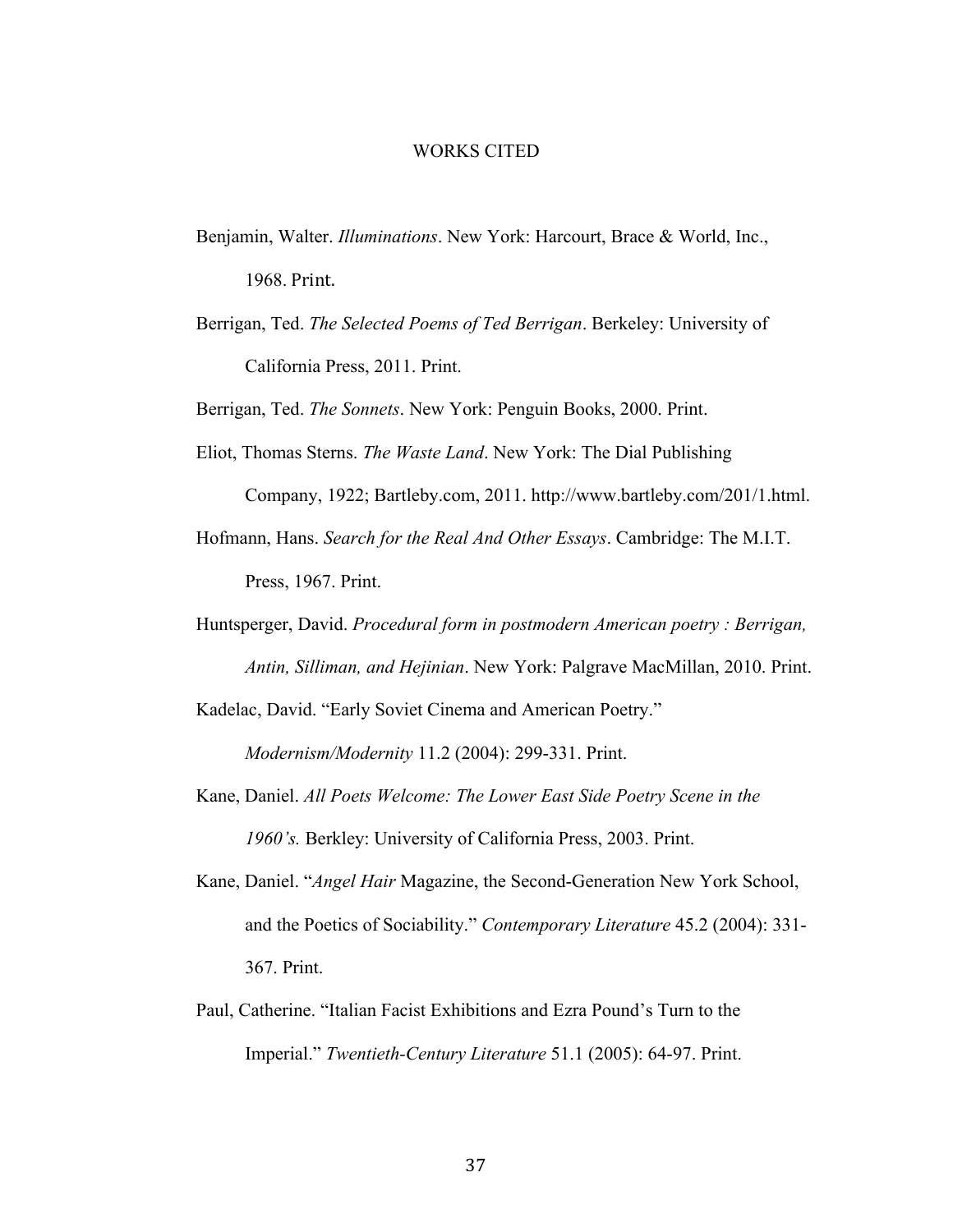Pound, Ezra. *Guide To Kulchur*. New York: New Directions, 1970. Print.

Pound, Ezra. *Lustra of Ezra Pound*. New York: Kessinger Publishing, 2010. Print.

- Waldman, Anne. *Nice To See You: Homage To Ted Berrigan*. New York: Coffee House Press, 1991. Print
- Williams, William Carlos. *Asphodel, That Greeny Flower & Other Love Poems*. New York: New Directions Publishing. 1938. Print.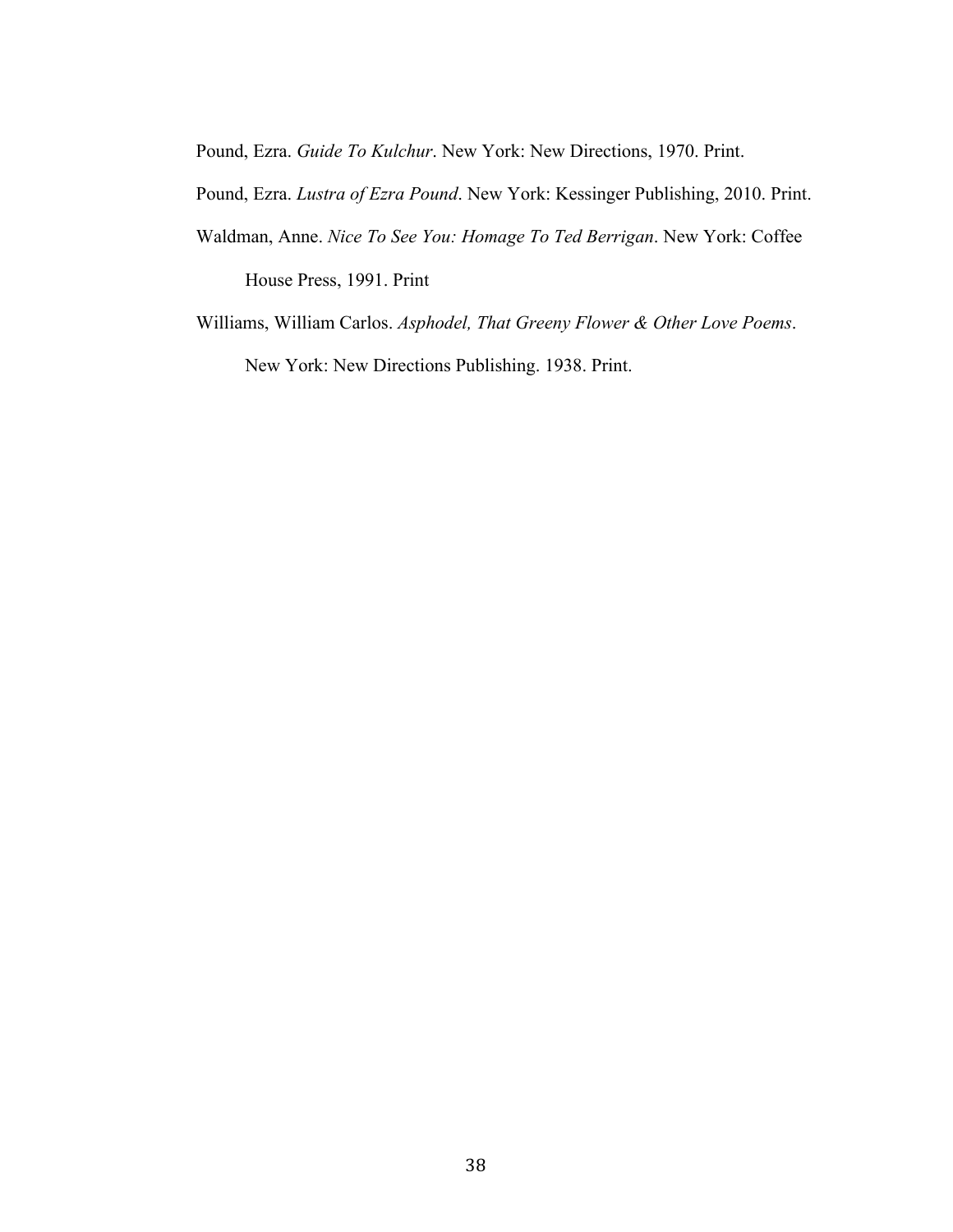#### WORKS CONSULTED

- Bordwell, David. "The Idea of Montage in Soviet Art and Film." *Cinema Journal*  11.2 (1972): 9-17. Print.
- Burt, Stephen, and David Mikics. *The Art of the Sonnet*. Cambridge: Harvard University Press, 2010. Print.

Chiasson, Dan. "One Kind of Everything." *Agni* 62 (2005): 227-336. Print.

- Chevaillier, Flore. "Everything Turns Into Writing:" Rhizomes and Poetry Re-Processings in Ted Berrigan's *Sonnets*." *New York School Collaborations: The Color of Vowels*. Ed. Mark Silverburg. New York: Palgrave Macmillan, 2013. Print.
- Cohen, Philip. "*The Wasteland* , 1921 Some Developments of the Manuscript's Verse." *The Journal of Midwest Modern Language Association* 19.1 (1986): 12-20. Print.
- Eisenstein, Sergei. *The Eisenstein Reader.* Ed. Richard Taylor. London: British Film Institute, 1998. Print.
- Hickman, Bill. "Our Program is the Absence of Any Program: The New York School Reading the Past." *New York School Collaborations: The Color of Vowels.* Ed. Mark Silverburg. New York: Palgrave Macmillan, 2013. Print.
- Howard, Richard. *Alone with America: Essays on the Art of Poetry in the United States since 1950*. New York: Atheneum, 1969. Print.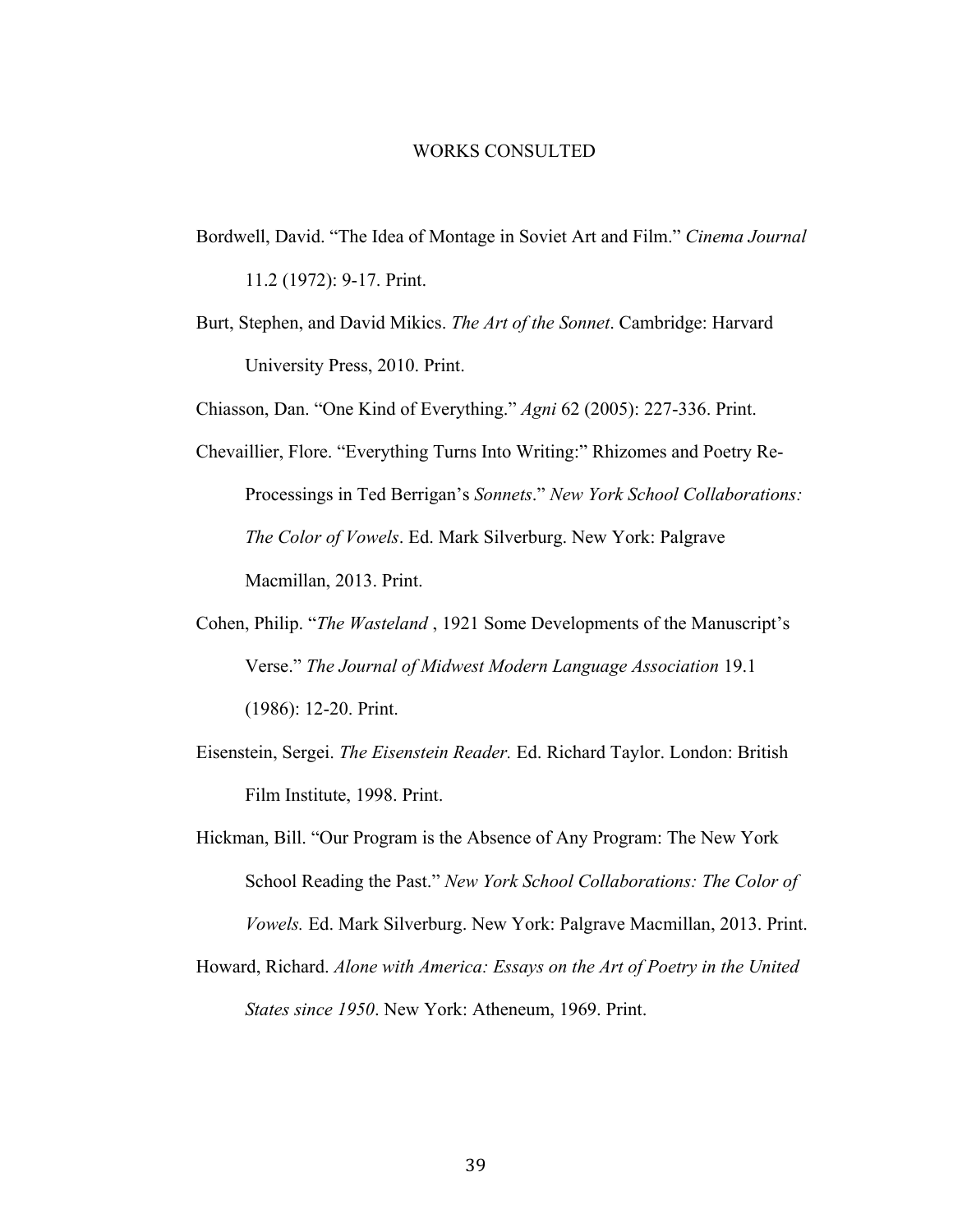- Kane, Daniel. "Richard Hell, *Genesis: Grasp*, and the Blank Generation: From Poetry to Punk in New York's Lower East Side." *Contemporary Literature*  52.2 (2011): 330-365. Print.
- Kane, Daniel. "Nor did I socialize with their people': Patty Smith, rock heroics and the poetics of sociability." *Popular Music* 31.1 (2012): 105-123. Print.
- Kenner, Hugh. "Ezra Pound." *Ezra Pound's Cantos*. Ed. Peter Makin. Oxford: Oxford University Press, 2006. Print.
- Lopez, Tony. "Powder on a Little Table: Ted Berrigan's Sonnets and 1960s Poems." *Journal of American Studies* 36.2 (2002): 281-292. Print.
- Nelson, Maggie. *Women, the New York School, and Other True Abstractions*. Iowa City: University of Iowa Press, 2007. Print.
- Newcomb, James. "Eisenstein's Aesthetics." *The Journal of Aesthetics and Art Criticism* 32.4 (1974): 471-476. Print.
- Padgett, Ron. *Ted: A Personal Memoir of Ted Berrigan*. New York: The Figures, 1993. Print.
- Perloff, Marjorie. *The Poetics of Indeterminacy Rimbaud to Cage*. Evanston: Northwestern University Press, 1999. Print.
- Perloff, Marjorie. "Transparent Selves': The Poetry of John Ashbery and Frank O'Hara." *The Yearbook of English Studies* 8 (1978): 171-196. Print.
- Rifkin, Libbie. "Worrying About Making It: Ted Berrigan's Social Poetics." *Contemporary Literature* 38.4 (1997): 640-672.